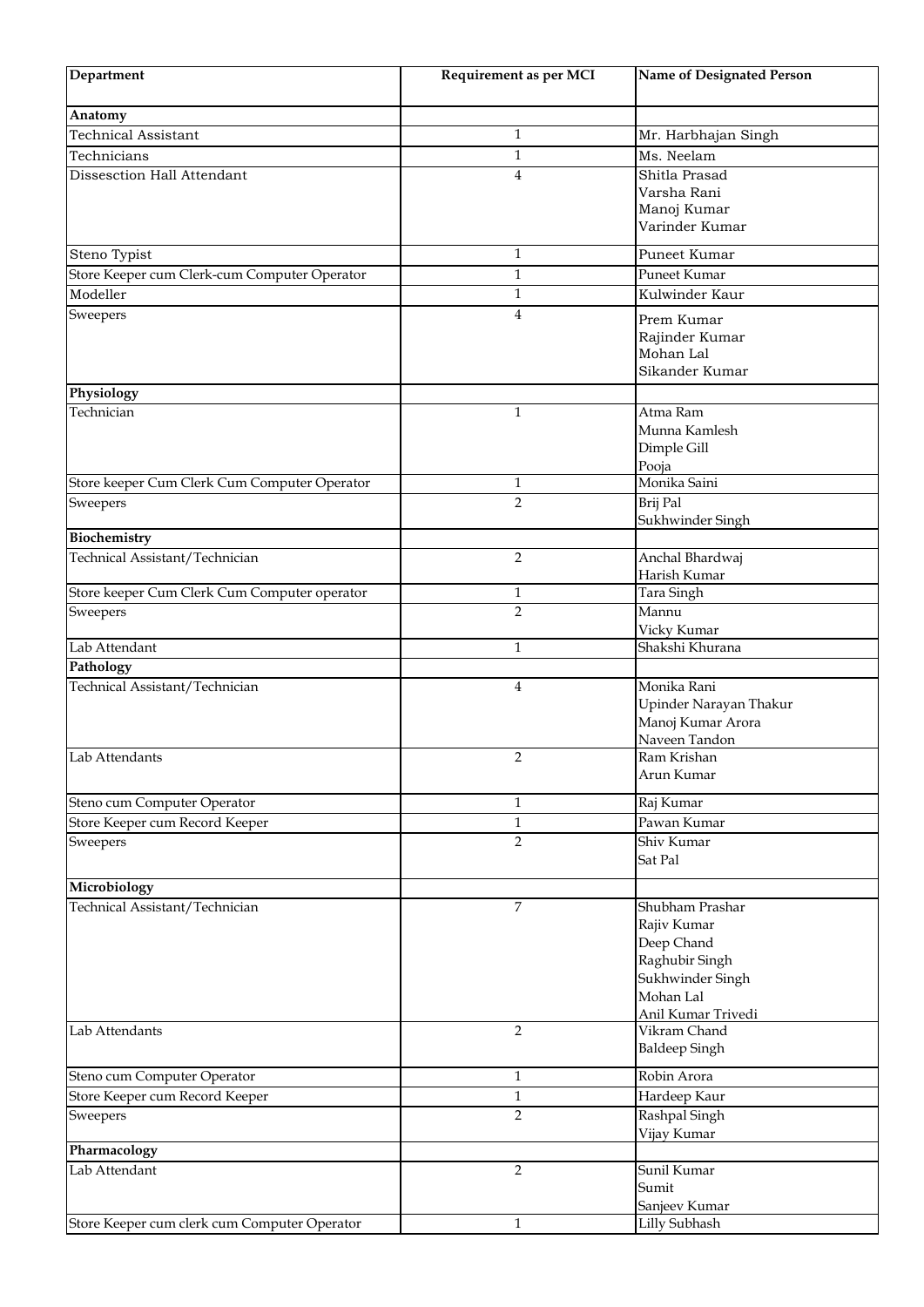| Department                                                     | Requirement as per MCI | <b>Name of Designated Person</b> |
|----------------------------------------------------------------|------------------------|----------------------------------|
| Sweepers                                                       | 2                      | Suraj                            |
|                                                                |                        | Harjit Singh                     |
| <b>Forensic medicine</b>                                       |                        |                                  |
| Technical Assistant/Technician                                 | $\overline{2}$         | Love Sharma                      |
|                                                                |                        | Ritu Rani                        |
| Lab Attendants                                                 | 2                      | Kuljit Singh                     |
|                                                                |                        | Amit                             |
| Steno Typist                                                   | 1                      | Ritu                             |
| Store keeper Cum Clerk Cum Computer operator                   | 1                      | Gagandeep                        |
| Sweepers                                                       | 4                      | Harvinder Singh                  |
|                                                                |                        | Jatinder Kumar                   |
|                                                                |                        | Raj Kumar                        |
|                                                                |                        | Sandeep                          |
| <b>Community Medicine</b>                                      |                        |                                  |
| Medical Social Worker                                          | 1                      | Darshana Devi                    |
| Technical Assistant/Technician                                 | 1                      | Hapreet Kaur                     |
| Stenographers<br>Record Keeper cum Clerk cum Computer Operator | 1<br>$\mathbf{1}$      | Suman Bhanot<br>Chetan Sharma    |
| <b>Store Keeper</b>                                            | 1                      | Rajeev Kumar                     |
| Sweepers                                                       | 1                      | Vicky                            |
|                                                                |                        |                                  |
| <b>RHC</b>                                                     |                        |                                  |
| Medical Social Worker                                          | 2                      | Hardeep Kaur<br>Paramjit Kaur    |
| Public Health Nurse                                            | 1                      | Gagandeep                        |
| Health Inspector/Health assistant (Male)                       | 1                      | Loveprit Singh                   |
| Health Educator                                                | $\mathbf{1}$           | <b>Talvir Singh</b>              |
| Technical Assistant/Technician                                 | 1                      | Rupinderdeep Singh               |
| Peon                                                           | $\mathbf{1}$           | Ramandeep Kaur                   |
| Van Driver                                                     | 1                      | Baljit Singh                     |
| Store Keeper cum Record Clerk                                  | 1                      | Narinder Kumar Gupta             |
| Sweepers                                                       | $\overline{2}$         | Vidya                            |
|                                                                |                        | Malkit Singh                     |
| <b>UHC</b>                                                     |                        |                                  |
| Medical Social Worker                                          | 2                      | $Lax\overline{mi}$               |
| Public Health Nurse                                            | 1                      | Aabid Hussain                    |
| Health Inspector                                               | $\overline{2}$         | Gurpreet Kaur<br>Anil Kumar      |
|                                                                |                        | Arun Kumar                       |
| Health Educator                                                | $\mathbf{1}$           | Jaswinder Kaur                   |
| Technical Assistant/Technician                                 | $\overline{2}$         | Pawan Kumar                      |
|                                                                |                        | Satwinder Singh                  |
| Peon                                                           | $\mathbf{1}$           | <b>Balwinder Singh</b>           |
| Van Driver                                                     | $\mathbf{1}$           | Parvinder Singh                  |
| Store Keeper                                                   | $\mathbf{1}$           | Sunita Kumari                    |
| Record Clerk                                                   | $\mathbf{1}$           | Ajay                             |
| Sweepers                                                       | $\mathbf{1}$           | Raj Kumar                        |
| Medicine (Including Dermatology,                               |                        |                                  |
| TB/Chest, Psychiatry)                                          |                        |                                  |
| <b>E.C.G</b> Technician                                        | 1                      | Samir Sharma                     |
| Technical Assistant/Technician                                 | 3                      | Gandharv Singh                   |
|                                                                |                        | Kiran Kumar                      |
|                                                                |                        | <b>Bhupinder Singh</b>           |
|                                                                |                        | Ram Pal Sharma                   |
| Lab Attendants                                                 | $\overline{4}$         | Arvind Shukla<br>Akshay Kumar    |
|                                                                |                        | <b>Balwinder Ram</b>             |
|                                                                |                        | Gurmeet                          |
| <b>Store Keeper</b>                                            | $\mathbf{1}$           | Ajay Kumar                       |
| Steno Typist                                                   | $\mathbf{1}$           | Amandeep Singh                   |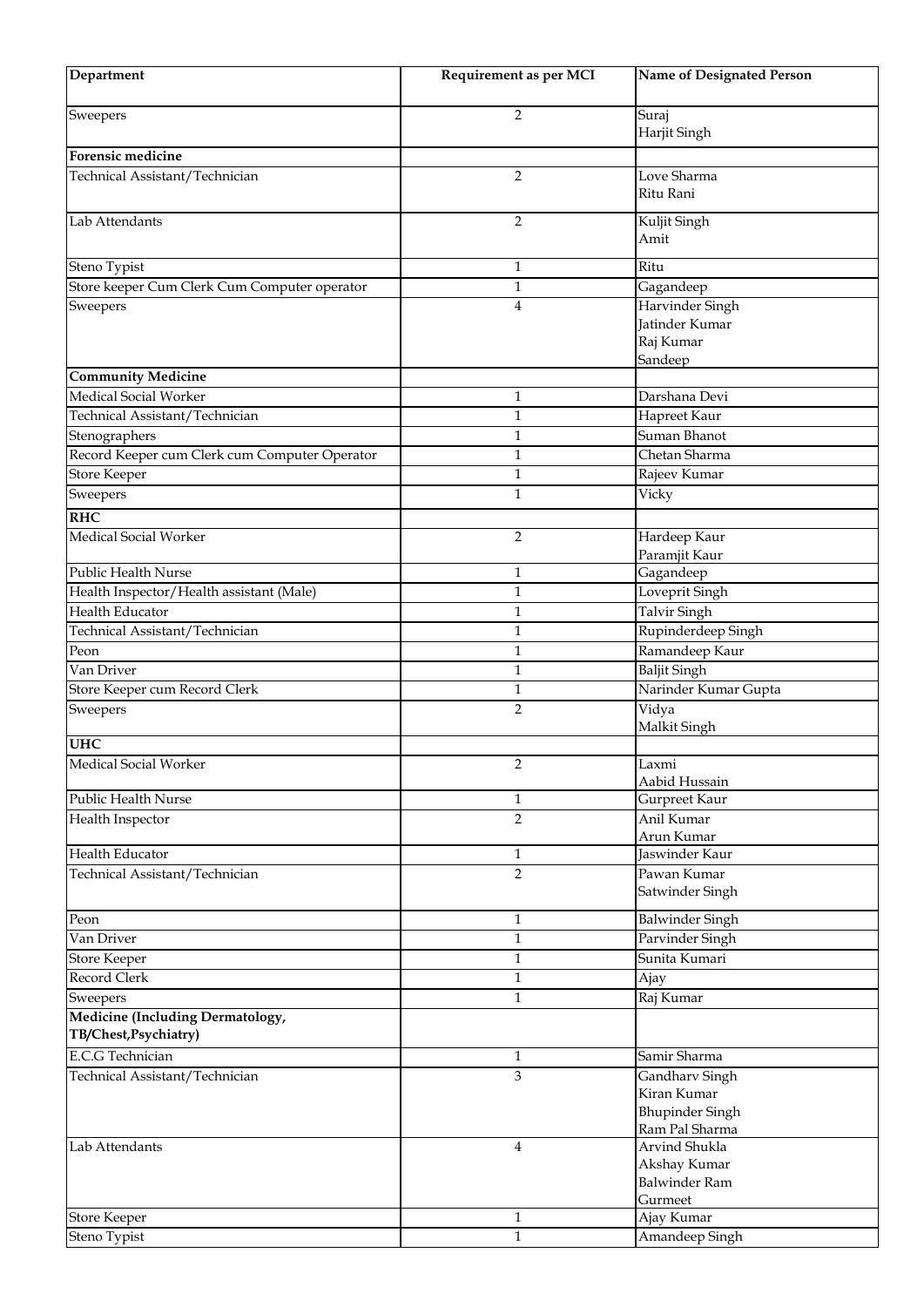| Department                             | Requirement as per MCI | <b>Name of Designated Person</b>                           |
|----------------------------------------|------------------------|------------------------------------------------------------|
| Record Clerks                          | 2                      | Rajni Sharma<br>Pushpa Chauhan                             |
| T.B and Chest Diseases Health Visitors | $\overline{2}$         | Santosh Kumar<br>Ankit Kumar                               |
| Psychiatric Social Workers             | $\overline{2}$         | Virender Singh<br>Vacant                                   |
| <b>Pediatrics</b>                      |                        |                                                            |
| Child Psychologist                     | $\mathbf{1}$           | Priyanka Dewan                                             |
| <b>Health Educator</b>                 | $\mathbf{1}$           | Ayush Chaku                                                |
| Technical Assistant/Technician         | $\mathbf{1}$           | Harpreet Kaur                                              |
| Lab Attendant                          | $\mathbf{1}$           | Amit Kumar                                                 |
| <b>Store Keeper</b>                    | $\mathbf{1}$           | Sukhdev Singh                                              |
| Record Clerks                          | $\mathbf{1}$           | Pushpa Thomas                                              |
| Social Worker                          | $\mathbf{1}$           | Paramjit Kaur Sandhu                                       |
| General Surgery                        |                        |                                                            |
| Technical Assistant/Technician         | 3                      | Major Singh<br>Rakesh W Singh<br>Sukhjot Kaur              |
| Lab Attendants                         | $\overline{4}$         | Joginder Kumar<br>Gumna Kumar<br>Vijay Kumar<br>Amit Kumar |
| Record Clerks                          | $\overline{2}$         | Harish Chander<br>Santosh Rani                             |
| <b>Store Keeper</b>                    | $\mathbf{1}$           | Gurjot Kaur                                                |
| Steno Typist                           | $\mathbf{1}$           | Satish Kumar                                               |
| Ortho                                  |                        |                                                            |
| Technical Assistant/Technician         | $\mathbf{1}$           | Deepak Simon                                               |
| Lab Attendants                         | $\mathbf{1}$           | Amar Nath                                                  |
| Store Keeper                           | $\mathbf{1}$           | Palwinder Singh                                            |
| Steno Typist                           | $\mathbf{1}$           | Sunita Verma                                               |
| Record Clerk                           | $\mathbf{1}$           | Shashi                                                     |
| Oto-Rhino-Larygology                   |                        |                                                            |
| Technical Assistant/Technician         | $\mathbf{1}$           | Amandeep Kaur                                              |
| Lab Attendants                         |                        | Rajneesh Kumar                                             |
| Record Clerks                          | $\mathbf{1}$           | Surinder Kaur                                              |
| <b>Store Keeper</b>                    | 1                      | Vijay Singh                                                |
| Steno Typist                           |                        | Shreekala Pillai                                           |
| Audiometry Technician                  |                        | Ravi Chand                                                 |
| Speech Therapist                       | $\mathbf{1}$           | Rajeev Ranjan                                              |
| Ophthalmology                          |                        |                                                            |
| Technical Assistant/Technician         | $\mathbf{1}$           | Varinder Kumar                                             |
| Lab Attendants                         | $\mathbf{1}$           | Om Lal                                                     |
| <b>Store Keeper</b>                    | $\mathbf{1}$           | Govind Charan Sharma                                       |
| Steno Typist                           | $\mathbf{1}$           | Aswathi Nair                                               |
| Record Clerks                          | $\mathbf 1$            | Hardeep Kaur                                               |
| Refractionist                          | $\mathbf{1}$           | Amit Kumar                                                 |
| Obst & Gynae                           |                        |                                                            |
| Social Worker                          | $\overline{2}$         | Sushma Vishwas                                             |
| Technical Assistant/Technician         | $\overline{2}$         | Hari Priya Prakash<br>Anita Rani                           |
| Lab Attendants                         | $\overline{2}$         | Gurmeet Kaur<br>Rajni Bala                                 |
| Stenographer                           | $\mathbf{1}$           | Renu Gupta                                                 |
| Record Clerk                           | $\mathbf{1}$           | Sunil Kumar Singh                                          |
| <b>Store Keeper</b>                    | $\mathbf{1}$           | Jaswinder Kaur                                             |
| Radiodiagnosis                         |                        |                                                            |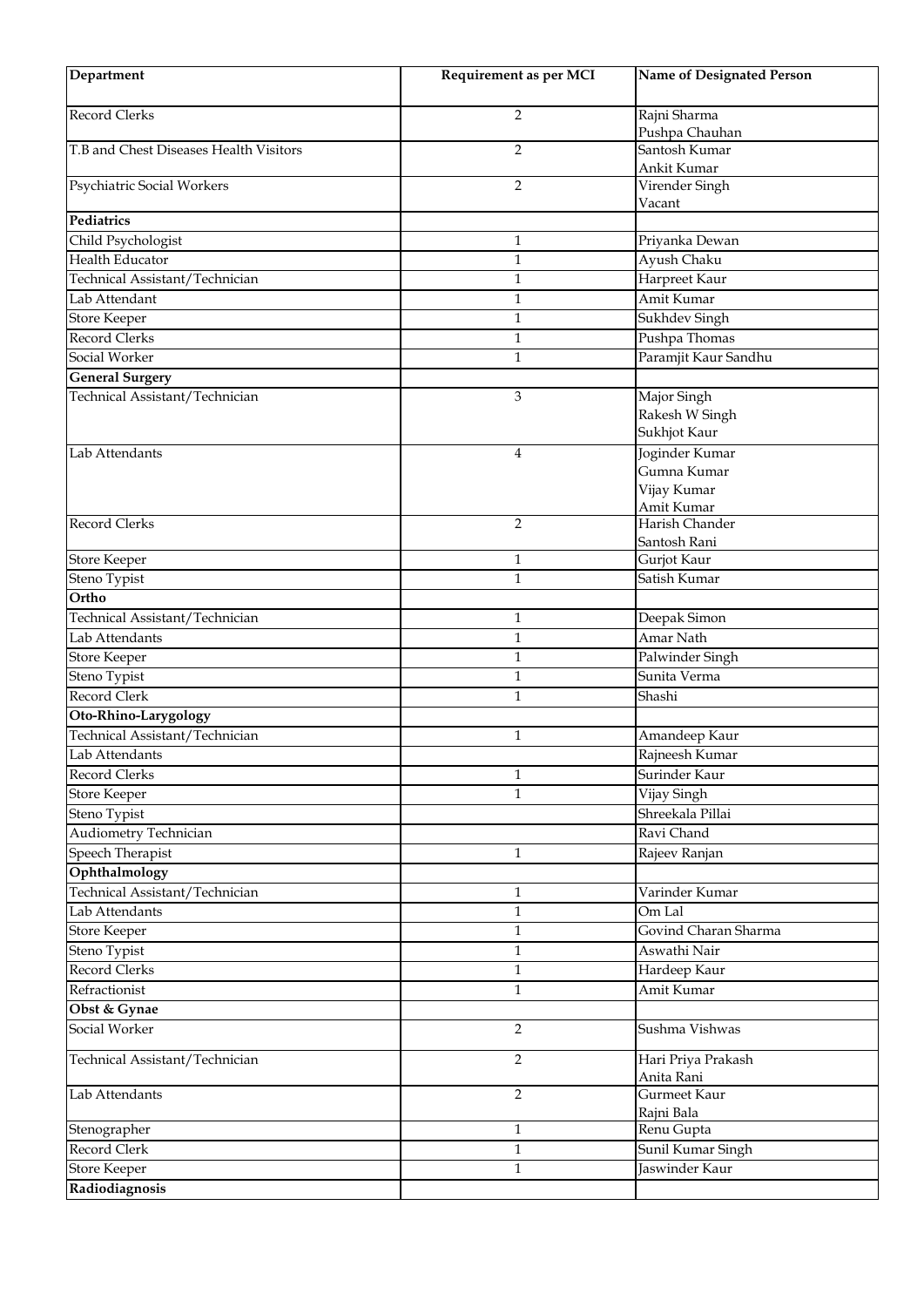| Department                                     | Requirement as per MCI | Name of Designated Person     |
|------------------------------------------------|------------------------|-------------------------------|
| Radiographic Technician                        | 8                      | Sukhdeep Singh                |
|                                                |                        | Kamaljit Kaur                 |
|                                                |                        | Amrik Singh                   |
|                                                |                        | Anand Ballabh                 |
|                                                |                        | Ravi Kumar                    |
|                                                |                        | Manoj Kumar                   |
|                                                |                        | Sapna Bhaskar                 |
|                                                |                        | Durgesh Kumar Yadav           |
| Dark Room Assistant                            | $\overline{4}$         | Jasbir Singh                  |
|                                                |                        | Avtar Singh                   |
|                                                |                        | Shiv Nath Maurya              |
|                                                |                        | Sandeep Kumar                 |
| Stenographers                                  | 1                      | Komal Lata                    |
| Storekeeper                                    | $\mathbf{1}$           | Hem Raj                       |
| Record Clerk                                   | $\mathbf{1}$           | Amita Salaria                 |
| Anaesthesia                                    |                        |                               |
| Technical Assistant/Technician                 | 8                      | Des Raj                       |
|                                                |                        | Ranjit Singh                  |
|                                                |                        | Parshu Ram Nishat             |
|                                                |                        | Maninderjit Singh             |
|                                                |                        | Shakti Saroop                 |
|                                                |                        | Sukhjinder Singh              |
|                                                |                        | Jasvir Singh                  |
|                                                |                        | Rashwinder Singh              |
| Steno Typist                                   | $\mathbf{1}$           | Ravinder Singh                |
| Record Clerks                                  | 1                      | Mukesh Kumar Kaura            |
| <b>Store Keeper</b>                            | $\mathbf{1}$           | Kulwant Singh                 |
| Physiotherapy                                  |                        |                               |
| Occupational Therapists                        | $\overline{2}$         | Avkash Teotia                 |
|                                                |                        | Vikash Jain                   |
| <b>Speech Therapists</b>                       | $\mathbf{1}$           | Rajeev Ranjan                 |
| Prosthetic and Orthotic Technicians            | $\overline{2}$         | Ruchika Sharma                |
|                                                |                        | Sonu                          |
| Workshop Workers                               | 6                      | Sandeep Singh                 |
|                                                |                        | <b>Balwinder Singh</b>        |
|                                                |                        | <b>Balkar Singh</b>           |
|                                                |                        | Karam Singh                   |
|                                                |                        | Raj Kumar                     |
|                                                |                        | Geeta Bisht                   |
| Clinical Psychologists                         | $\mathbf{1}$           | Parveen Goel                  |
| Medico-social Worker                           | $\mathbf{1}$           | <b>Blabir Kaur</b>            |
| Public Health Nurse/Rehabilation Nurse         | $\mathbf{1}$           | Pukhraj Kaur                  |
| <b>Vocational Counseller</b>                   | $\mathbf{1}$           | Ajay Kumar                    |
| Multirehabilation Workers/Technician/Therapist | $\overline{4}$         | Alka Kaul                     |
|                                                |                        | Shweta Mahajan                |
|                                                |                        | Priyanka                      |
|                                                |                        | Kamaldeep Kaur                |
| Stenographer                                   | $\mathbf{1}$           | Ankit Kumar                   |
| Record Clerk                                   | $\mathbf{1}$           | Satish Kumar                  |
| Class IV workers                               | 4                      | <b>Tehal Singh</b>            |
|                                                |                        | <b>Brahm Dutt</b>             |
|                                                |                        | Jaswant Singh                 |
|                                                |                        | Chamkaur Singh                |
| Dentistry                                      |                        |                               |
| Dental Technicians                             | $\overline{4}$         | Jasmail Kair                  |
|                                                |                        | Saroj                         |
|                                                |                        | Vijay Bahuguna                |
|                                                |                        | Sukhveer Singh                |
| Store Keeper cum Clerk                         | $\mathbf{1}$           | Uma Rani                      |
| <b>Employee Name</b>                           | Designation            | <b>Posting Area</b>           |
| <b>KAMALJIT KAUR</b>                           | STAFF NURSE (SG)       | <b>BONE MARROW TRANSPLANT</b> |
| <b>MANPREET KAUR</b>                           | STAFF NURSE (BMT)      | BONE MARROW TRANSPLANT        |
| ROHINI GILL                                    | STAFF NURSE (BMT)      | BONE MARROW TRANSPLANT        |
|                                                |                        |                               |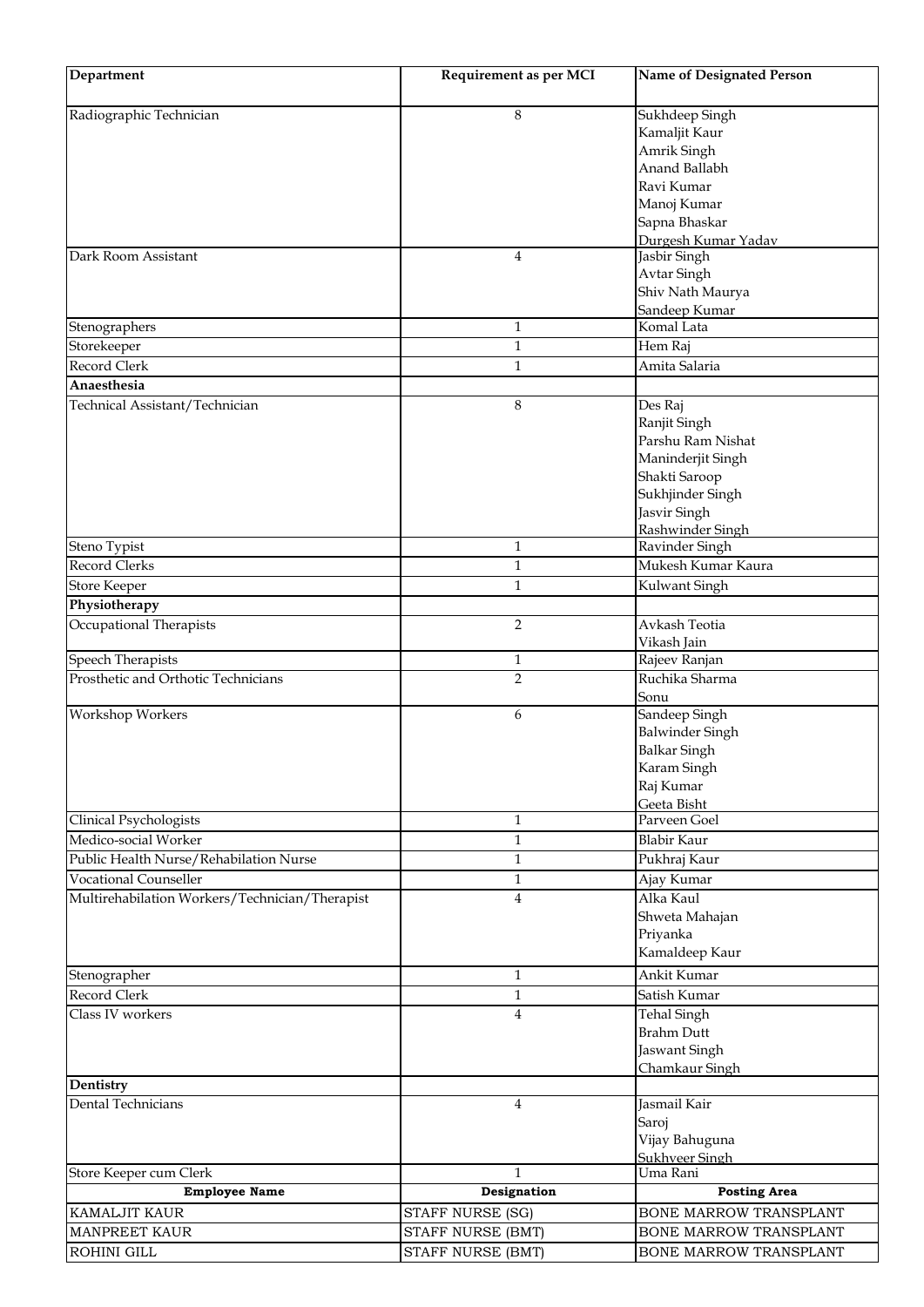| Department                                     | Requirement as per MCI                           | <b>Name of Designated Person</b> |
|------------------------------------------------|--------------------------------------------------|----------------------------------|
| <b>SEERAT</b>                                  | <b>STAFF NURSE</b>                               | BONE MARROW TRANSPLANT           |
| <b>INDERJIT KAUR</b>                           | <b>WARD SISTER</b>                               | <b>BURN ICU</b>                  |
| <b>GURPREET KAUR BRAR</b>                      | <b>SR. STAFF NURSE</b>                           | <b>BURN ICU</b>                  |
| ARASHDEEP KAUR KAILAY                          | SR. STAFF NURSE                                  | <b>BURN ICU</b>                  |
| NEELAM DEVI                                    | SR. STAFF NURSE                                  | <b>BURN ICU</b>                  |
| KANWALJIT KAUR                                 | <b>STAFF NURSE</b>                               | <b>BURN ICU</b>                  |
| <b>RAMANDEEP KAUR</b>                          | STAFF NURSE (SG)                                 | <b>BURN ICU</b>                  |
| <b>STAFFI JOY</b>                              | <b>STAFF NURSE</b>                               | <b>BURN ICU</b>                  |
| <b>GURMEET KAUR</b>                            | <b>STAFF NURSE</b>                               | <b>BURN ICU</b>                  |
| PRABHJOT KAUR                                  | <b>STAFF NURSE</b>                               | <b>BURN ICU</b>                  |
| <b>DIVYA BALA</b>                              | <b>STAFF NURSE</b>                               | <b>BURN ICU</b>                  |
| AMANJIT KAUR KAPOOR                            | SR. STAFF NURSE                                  | <b>CHEST WARD</b>                |
| TARANJIT SINGH                                 | STAFF NURSE (MALE)                               | <b>CHEST WARD</b>                |
| <b>BALJINDER KAUR</b>                          | <b>STAFF NURSE</b>                               | <b>CHEST WARD</b>                |
| <b>JASPREET KAUR</b>                           | <b>STAFF NURSE</b>                               | <b>CHEST WARD</b>                |
| <b>SWARN KAUR</b>                              | <b>STAFF NURSE</b>                               | <b>CHEST WARD</b>                |
| KAMALPREET KAUR                                | <b>STAFF NURSE</b>                               | <b>CHEST WARD</b>                |
| <b>MANDEEP KAUR</b>                            | <b>STAFF NURSE</b>                               | <b>CHEST WARD</b>                |
| <b>VIRPAL KAUR</b>                             | SR. STAFF NURSE                                  | <b>CSSD</b>                      |
| <b>JASVIR KAUR BRAR</b>                        | SR. STAFF NURSE                                  | CT SCAN / ULTRASOUND             |
| <b>KANWALJIT</b>                               | SR. STAFF NURSE                                  | CT SCAN / ULTRASOUND             |
| <b>SUMAN ARORA</b>                             | SR. STAFF NURSE                                  | CT SCAN / ULTRASOUND             |
| <b>BALWINDER KAUR</b>                          | SR. STAFF NURSE                                  | DE-ADDICTION WARD                |
| <b>EMMANUEL HANS</b>                           | STAFF NURSE (MALE)                               | DE-ADDICTION WARD                |
| <b>SACHIN</b>                                  | STAFF NURSE (MALE)                               | DE-ADDICTION WARD                |
| <b>JASMAIL KAUR</b>                            | SR. LADY HEALTH VISITOR                          | <b>DENTAL</b>                    |
| PARAMJIT KAUR                                  | <b>WARD SISTER</b>                               | DIALYSIS UNIT                    |
| <b>AMRITPAL KAUR</b>                           | SR. STAFF NURSE                                  | DIALYSIS UNIT                    |
| <b>MANPRIT KAUR</b>                            | SR. STAFF NURSE                                  | <b>DIALYSIS UNIT</b>             |
| <b>HARJIT KAUR</b>                             | SR. STAFF NURSE                                  | DIALYSIS UNIT                    |
| <b>SIMARPREET KAUR</b>                         | SR. STAFF NURSE                                  | DIALYSIS UNIT                    |
| <b>SUKHWINDER KAUR</b>                         | SR. STAFF NURSE                                  | DIALYSIS UNIT                    |
| PARMJIT KAUR                                   | STAFF NURSE (SG)                                 | DIALYSIS UNIT                    |
| <b>JASPAL KAUR</b>                             | STAFF NURSE (SG)                                 | DIALYSIS UNIT                    |
| HARPREET KAUR GREWAL                           | STAFF NURSE (SG)                                 | DIALYSIS UNIT                    |
| <b>ARTI BRAR</b>                               | STAFF NURSE (SG)                                 | <b>DIALYSIS UNIT</b>             |
| RUPINDER KAUR GREWAL                           | <b>STAFF NURSE</b>                               | <b>DIALYSIS UNIT</b>             |
| NANCY KAPIL                                    | <b>STAFF NURSE</b>                               | <b>DIALYSIS UNIT</b>             |
| <b>MEENU</b>                                   | <b>STAFF NURSE</b>                               | <b>DIALYSIS UNIT</b>             |
| <b>BABITA PRIM</b>                             | <b>STAFF NURSE</b>                               | DIALYSIS UNIT                    |
| <b>NAVJEET KAUR GILL</b>                       | <b>STAFF NURSE</b>                               | <b>DIALYSIS UNIT</b>             |
| <b>AMANJOT KAUR</b>                            | <b>STAFF NURSE</b>                               | DIALYSIS UNIT                    |
| <b>MITHILA</b>                                 | STAFF NURSE                                      | <b>DIALYSIS UNIT</b>             |
| <b>RUPINDER KAUR SANDHU</b>                    | STAFF NURSE                                      | DIALYSIS UNIT                    |
| <b>INDERJEET KAUR SRAN</b>                     | STAFF NURSE                                      | <b>DIALYSIS UNIT</b>             |
| <b>MEENU KUMARI</b>                            | <b>STAFF NURSE</b>                               | <b>DIALYSIS UNIT</b>             |
| <b>MONIKA</b>                                  | <b>STAFF NURSE</b>                               | <b>DIALYSIS UNIT</b>             |
| <b>SAKSHI</b>                                  | <b>STAFF NURSE</b>                               | <b>DIALYSIS UNIT</b>             |
| RAMANDEEP KAUR BANGER                          | <b>STAFF NURSE</b>                               | <b>DIALYSIS UNIT</b>             |
| <b>DILPREET KAUR</b>                           | <b>STAFF NURSE</b>                               | <b>DIALYSIS UNIT</b>             |
| PAYAL BRAR                                     | <b>STAFF NURSE</b>                               | <b>DIALYSIS UNIT</b>             |
| <b>SIMRAN KAUR</b>                             | <b>STAFF NURSE</b>                               | <b>DIALYSIS UNIT</b>             |
| <b>DEEPAK SHARMA</b>                           | <b>WARD SISTER</b>                               | EMERGENCY                        |
| <b>ELIZABETH</b>                               | <b>WARD SISTER</b>                               | EMERGENCY                        |
| <b>INDERPREET KAUR</b><br>PARAMJIT KAUR MINHAS | <b>SR. STAFF NURSE</b><br><b>SR. STAFF NURSE</b> | EMERGENCY                        |
| RANJIT KAUR MANN                               | <b>SR. STAFF NURSE</b>                           | EMERGENCY                        |
| SANDEEP KAUR SIDHU                             | SR. STAFF NURSE                                  | EMERGENCY<br>EMERGENCY           |
| <b>MANDEEP KAUR</b>                            | SR. STAFF NURSE                                  | EMERGENCY                        |
|                                                |                                                  |                                  |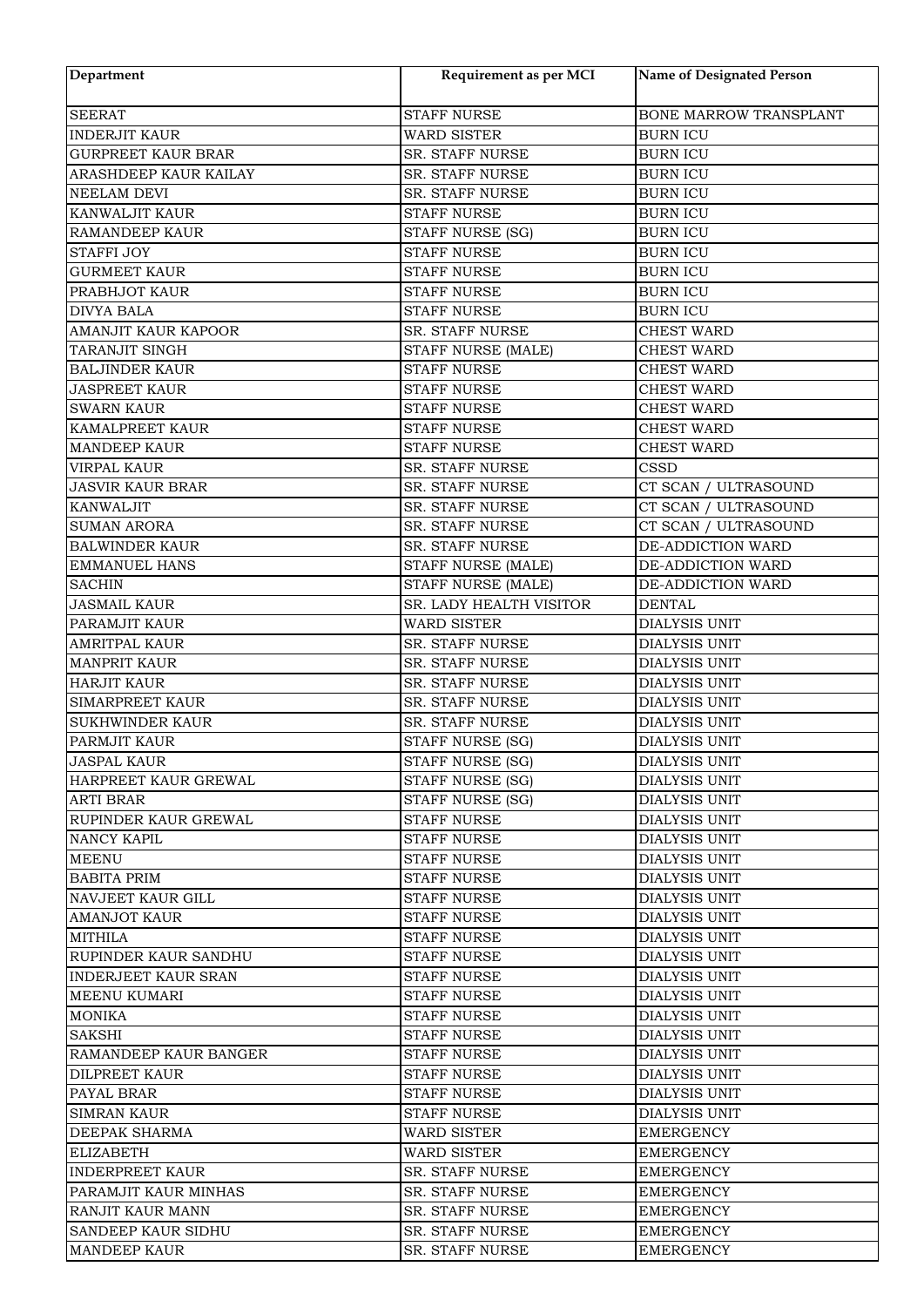| Department                 | Requirement as per MCI  | <b>Name of Designated Person</b> |
|----------------------------|-------------------------|----------------------------------|
| <b>LAKHVIR KAUR</b>        | SR. STAFF NURSE         | <b>EMERGENCY</b>                 |
| <b>GURPREET KAUR BATTH</b> | SR. STAFF NURSE         | <b>EMERGENCY</b>                 |
| AMRI LAL                   | SR. STAFF NURSE         | <b>EMERGENCY</b>                 |
| PARVEEN KUMARI             | SR. STAFF NURSE         | <b>EMERGENCY</b>                 |
| <b>HARJEET DEVI</b>        | <b>SR. STAFF NURSE</b>  | <b>EMERGENCY</b>                 |
| REEMA JUMBH                | SR. STAFF NURSE         | <b>EMERGENCY</b>                 |
| <b>RIBCA</b>               | SR. STAFF NURSE         | <b>EMERGENCY</b>                 |
| HARMANDEEP KAUR DHALIWAL   | SR. STAFF NURSE         | <b>EMERGENCY</b>                 |
| <b>BALVIR KAUR</b>         | SR. STAFF NURSE         | <b>EMERGENCY</b>                 |
| <b>SUKHJEET KAUR</b>       | STAFF NURSE (SG)        | <b>EMERGENCY</b>                 |
| RUPINDER KAUR MUNDI        | STAFF NURSE (SG)        | <b>EMERGENCY</b>                 |
| <b>VISHAL RANI</b>         | STAFF NURSE (SG)        | <b>EMERGENCY</b>                 |
| HARPREET KAUR MANGAT       | <b>STAFF NURSE (SG)</b> | <b>EMERGENCY</b>                 |
| HARVINDERPAL KAUR LODHRA   | STAFF NURSE (SG)        | <b>EMERGENCY</b>                 |
| CHAMANDEEP KAUR GREWAL     | STAFF NURSE (SG)        | <b>EMERGENCY</b>                 |
| <b>SUKHDEEP KAUR</b>       | <b>STAFF NURSE (SG)</b> | <b>EMERGENCY</b>                 |
| <b>KAMALJIT</b>            | STAFF NURSE (SG)        | <b>EMERGENCY</b>                 |
| MANDEEP KAUR GREWAL        | STAFF NURSE (SG)        | <b>EMERGENCY</b>                 |
| POOJA RANI                 | STAFF NURSE             | <b>EMERGENCY</b>                 |
| HARVINDER KAUR             | STAFF NURSE (SG)        | <b>EMERGENCY</b>                 |
| RAJWINDER KAUR CHEEMA      | <b>STAFF NURSE (SG)</b> | <b>EMERGENCY</b>                 |
| <b>SANDEEP KAUR</b>        | STAFF NURSE (SG)        | <b>EMERGENCY</b>                 |
| <b>INDERJIT KAUR</b>       | STAFF NURSE (SG)        | <b>EMERGENCY</b>                 |
| KAVITA KUMARI              | STAFF NURSE (SG)        | <b>EMERGENCY</b>                 |
| <b>HARPREET KAUR</b>       | STAFF NURSE (SG)        | <b>EMERGENCY</b>                 |
| <b>HARDEEP KAUR</b>        | STAFF NURSE (SG)        | <b>EMERGENCY</b>                 |
| <b>NAVDEEP KAUR</b>        | STAFF NURSE (SG)        | <b>EMERGENCY</b>                 |
| <b>SARBJEET KAUR</b>       | STAFF NURSE (SG)        | <b>EMERGENCY</b>                 |
| <b>LUCKPREET KAUR</b>      | <b>STAFF NURSE</b>      | <b>EMERGENCY</b>                 |
| <b>KARAMJIT KAUR</b>       | <b>STAFF NURSE</b>      | <b>EMERGENCY</b>                 |
| PARMINDER KAUR             | <b>STAFF NURSE</b>      | <b>EMERGENCY</b>                 |
| <b>JASWINDER KAUR</b>      | <b>STAFF NURSE</b>      | <b>EMERGENCY</b>                 |
| <b>HARJEET KAUR</b>        | <b>STAFF NURSE</b>      | <b>EMERGENCY</b>                 |
| <b>RUPINDER KAUR</b>       | <b>STAFF NURSE</b>      | <b>EMERGENCY</b>                 |
| <b>GAGANDEEP KAUR</b>      | <b>STAFF NURSE</b>      | <b>EMERGENCY</b>                 |
| <b>ARSHVEER KAUR</b>       | STAFF NURSE             | EMERGENCY                        |
| <b>JASPREET KAUR</b>       | <b>STAFF NURSE</b>      | EMERGENCY                        |
| <b>GURINDER KAUR</b>       | <b>STAFF NURSE</b>      | EMERGENCY                        |
| MARSHAL JANBAJ SINGH       | STAFF NURSE (MALE)      | <b>EMERGENCY</b>                 |
| <b>NAVJOT KAUR JANDU</b>   | <b>STAFF NURSE</b>      | <b>EMERGENCY</b>                 |
| <b>MANPREET KAUR</b>       | <b>STAFF NURSE</b>      | <b>EMERGENCY</b>                 |
| <b>JASPREET KAUR</b>       | <b>STAFF NURSE</b>      | <b>EMERGENCY</b>                 |
| <b>SUKHDEEP KAUR</b>       | <b>STAFF NURSE</b>      | EMERGENCY                        |
| <b>RANJEET KAUR</b>        | STAFF NURSE             | EMERGENCY                        |
| <b>RAJDEEP KAUR</b>        | STAFF NURSE             | EMERGENCY                        |
| <b>AKANSHA PAL</b>         | <b>STAFF NURSE</b>      | EMERGENCY                        |
| RAMANDEEP KAUR             | <b>STAFF NURSE</b>      | EMERGENCY                        |
| <b>PAWAN KUMAR</b>         | <b>STAFF NURSE</b>      | EMERGENCY                        |
| RAMANPREET KAUR KHANDAL    | STAFF NURSE             | EMERGENCY                        |
| <b>GURPREET KAUR</b>       | <b>STAFF NURSE</b>      | <b>EMERGENCY</b>                 |
| <b>VEERPAL KAUR</b>        | <b>STAFF NURSE</b>      | <b>EMERGENCY</b>                 |
| <b>SANGEETA</b>            | <b>STAFF NURSE</b>      | <b>EMERGENCY</b>                 |
| <b>KAMALPREET KAUR</b>     | <b>STAFF NURSE</b>      | <b>EMERGENCY</b>                 |
| <b>RAMANDEEP KAUR</b>      | <b>STAFF NURSE</b>      | EMERGENCY                        |
| <b>CHANDAR PRABHA</b>      | STAFF NURSE             | EMERGENCY                        |
| <b>GURPREET KAUR</b>       | STAFF NURSE             | EMERGENCY                        |
| <b>RANMEET KAUR</b>        | <b>STAFF NURSE</b>      | EMERGENCY                        |
| POONAM RANI                | <b>STAFF NURSE</b>      | EMERGENCY                        |
| <b>MANPREET KAUR</b>       | <b>STAFF NURSE</b>      | <b>EMERGENCY</b>                 |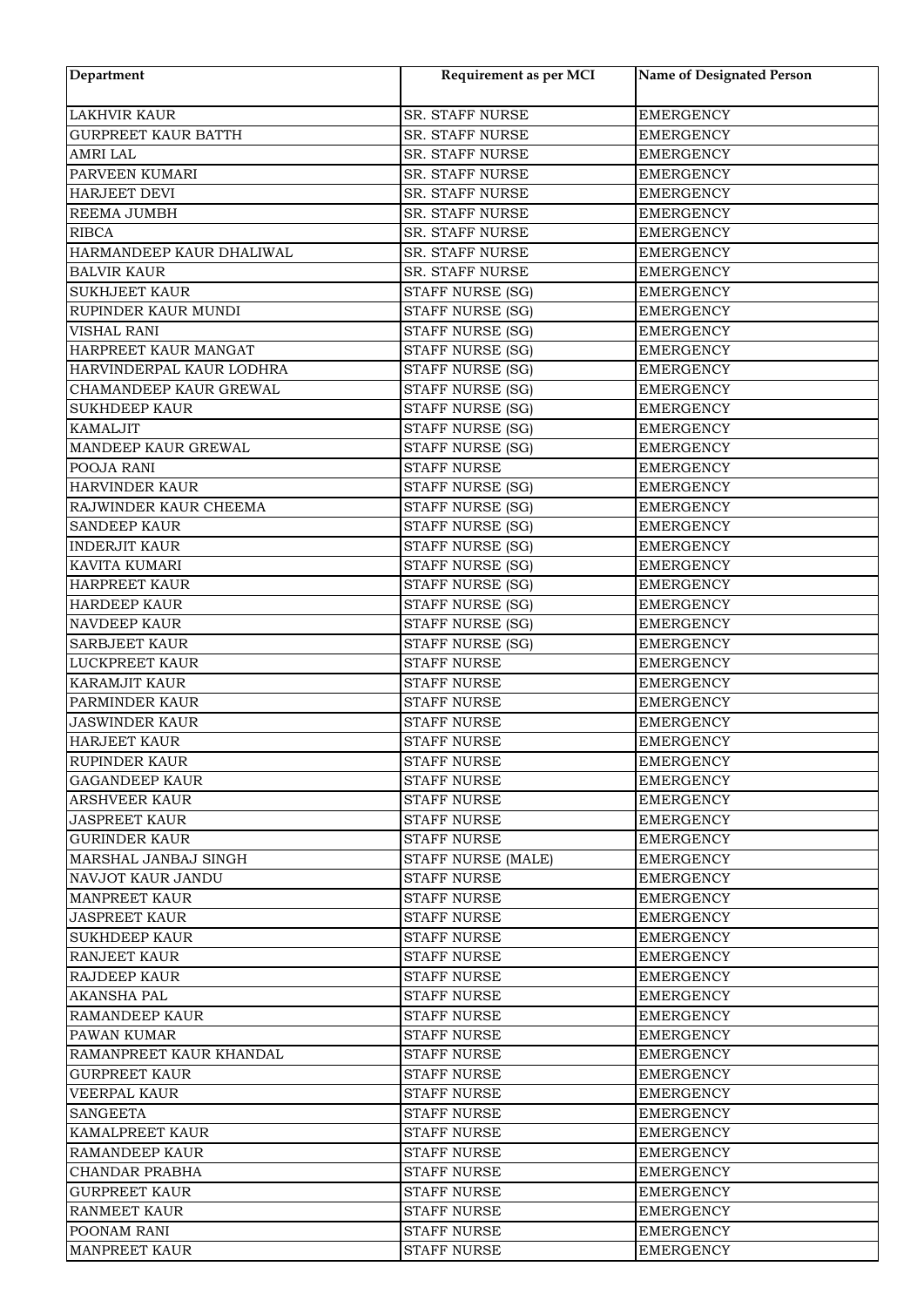| Department                  | Requirement as per MCI  | <b>Name of Designated Person</b> |
|-----------------------------|-------------------------|----------------------------------|
| <b>MANVEER KAUR</b>         | <b>STAFF NURSE</b>      | <b>EMERGENCY</b>                 |
| <b>JYOTI</b>                | <b>STAFF NURSE</b>      | <b>EMERGENCY</b>                 |
| <b>KOMAL</b>                | <b>STAFF NURSE</b>      | <b>EMERGENCY</b>                 |
| <b>KIRANDEEP KAUR</b>       | <b>STAFF NURSE</b>      | <b>EMERGENCY</b>                 |
| <b>MANJOT KAUR</b>          | <b>STAFF NURSE</b>      | <b>EMERGENCY</b>                 |
| <b>VARUN SHARMA</b>         | STAFF NURSE (MALE)      | <b>EMERGENCY</b>                 |
| <b>GURJEET KAUR</b>         | <b>STAFF NURSE</b>      | <b>EMERGENCY</b>                 |
| <b>MANVEER KAUR</b>         | <b>STAFF NURSE</b>      | <b>EMERGENCY</b>                 |
| KIRANDEEP KAUR SANDHU       | <b>STAFF NURSE</b>      | <b>EMERGENCY</b>                 |
| <b>DIKSHA</b>               | <b>STAFF NURSE</b>      | <b>EMERGENCY</b>                 |
| <b>AMANDEEP KAUR</b>        | <b>STAFF NURSE</b>      | <b>EMERGENCY</b>                 |
| <b>MANPRIT KAUR</b>         | <b>STAFF NURSE</b>      | <b>EMERGENCY</b>                 |
| <b>JEMIMA</b>               | <b>STAFF NURSE</b>      | <b>EMERGENCY</b>                 |
| <b>MANDEEP KAUR</b>         | <b>STAFF NURSE</b>      | <b>EMERGENCY</b>                 |
| <b>SUKHPREET KAUR</b>       | <b>STAFF NURSE</b>      | <b>EMERGENCY</b>                 |
| <b>RAJ KAUR</b>             | <b>STAFF NURSE</b>      | <b>EMERGENCY</b>                 |
| RAJANDEEP KAUR              | <b>STAFF NURSE</b>      | <b>EMERGENCY</b>                 |
| ENAKSHI UPPAL               | <b>STAFF NURSE</b>      | <b>EMERGENCY</b>                 |
| <b>GURLEEN KAUR</b>         | <b>STAFF NURSE</b>      | <b>EMERGENCY</b>                 |
| <b>HARSIMRAN KAUR</b>       | <b>STAFF NURSE</b>      | <b>EMERGENCY</b>                 |
| <b>KOMAL RANI</b>           | <b>STAFF NURSE</b>      | <b>EMERGENCY</b>                 |
| <b>GURPREET KAUR</b>        | <b>STAFF NURSE</b>      | <b>EMERGENCY</b>                 |
| <b>AMANPREET KAUR</b>       | <b>STAFF NURSE</b>      | <b>EMERGENCY</b>                 |
| <b>RANJANA DEVI</b>         | SR. STAFF NURSE         | <b>EMERGENCY ICU-I</b>           |
| <b>KAMALJIT KAUR</b>        | STAFF NURSE (SG)        | <b>EMERGENCY ICU-I</b>           |
| <b>JASVIR KAUR RANU</b>     | SR. STAFF NURSE         | EMERGENCY ICU-I                  |
| <b>SHALLY</b>               | SR. STAFF NURSE         | <b>EMERGENCY ICU-I</b>           |
| <b>MALVI GUPTA</b>          | SR. STAFF NURSE         | <b>EMERGENCY ICU-I</b>           |
| <b>HARDEEP KAUR HEHAR</b>   | STAFF NURSE (SG)        | <b>EMERGENCY ICU-I</b>           |
| <b>NARINDER KAUR</b>        | STAFF NURSE (SG)        | <b>EMERGENCY ICU-I</b>           |
| <b>DALVIR KAUR</b>          | <b>STAFF NURSE (SG)</b> | EMERGENCY ICU-I                  |
| <b>SUNITA PETER</b>         | STAFF NURSE (SG)        | EMERGENCY ICU-I                  |
| <b>JASPAL KAUR</b>          | STAFF NURSE (SG)        | <b>EMERGENCY ICU-I</b>           |
| <b>HARDEEP KAUR</b>         | STAFF NURSE (SG)        | <b>EMERGENCY ICU-I</b>           |
| <b>INDERJIT KAUR</b>        | STAFF NURSE (SG)        | <b>EMERGENCY ICU-I</b>           |
| RAVINDERJEET KAUR GILL      | <b>STAFF NURSE</b>      | <b>EMERGENCY ICU-I</b>           |
| <b>RISHU DHILLON</b>        | <b>STAFF NURSE</b>      | <b>EMERGENCY ICU-I</b>           |
| <b>KAMALPREET KAUR HANS</b> | STAFF NURSE             | EMERGENCY ICU-I                  |
| <b>GURMEET KAUR</b>         | <b>STAFF NURSE</b>      | <b>EMERGENCY ICU-I</b>           |
| <b>DAVINDER</b>             | <b>STAFF NURSE</b>      | <b>EMERGENCY ICU-I</b>           |
| <b>JASMEEN KAUR</b>         | <b>STAFF NURSE</b>      | <b>EMERGENCY ICU-I</b>           |
| <b>ROOFA LAWRENCE</b>       | <b>STAFF NURSE</b>      | <b>EMERGENCY ICU-I</b>           |
| <b>MANPREET KAUR</b>        | <b>STAFF NURSE</b>      | <b>EMERGENCY ICU-I</b>           |
| <b>AMANJOT KAUR</b>         | STAFF NURSE             | <b>EMERGENCY ICU-I</b>           |
| <b>SANDEEP BALA</b>         | <b>STAFF NURSE</b>      | <b>EMERGENCY ICU-I</b>           |
| <b>JASDEEP KAUR</b>         | <b>STAFF NURSE</b>      | <b>EMERGENCY ICU-I</b>           |
| <b>HARWINDER KAUR</b>       | <b>STAFF NURSE</b>      | <b>EMERGENCY ICU-I</b>           |
| <b>SHWETA</b>               | <b>STAFF NURSE</b>      | EMERGENCY ICU-I                  |
| <b>AMANDEEP KAUR</b>        | <b>STAFF NURSE</b>      | <b>EMERGENCY ICU-I</b>           |
| <b>MANPREET KAUR</b>        | <b>STAFF NURSE</b>      | <b>EMERGENCY ICU-I</b>           |
| PAWANDEEP KAUR              | <b>STAFF NURSE</b>      | <b>EMERGENCY ICU-I</b>           |
| <b>HARMANDEEP KAUR</b>      | <b>STAFF NURSE</b>      | <b>EMERGENCY ICU-I</b>           |
| <b>SIMRANPREET KAUR</b>     | <b>STAFF NURSE</b>      | <b>EMERGENCY ICU-I</b>           |
| <b>SUMAN</b>                | <b>STAFF NURSE</b>      | <b>EMERGENCY ICU-I</b>           |
| MANSI KAUSHAL               | <b>STAFF NURSE</b>      | <b>EMERGENCY ICU-I</b>           |
| <b>RAVINA KATNAUR</b>       | <b>STAFF NURSE</b>      | <b>EMERGENCY ICU-I</b>           |
| <b>SANDEEP KAUR</b>         | <b>STAFF NURSE</b>      | <b>EMERGENCY ICU-I</b>           |
| <b>ASEEMA</b>               | <b>STAFF NURSE</b>      | <b>EMERGENCY ICU-I</b>           |
| <b>MANINDER KAUR</b>        | STAFF NURSE (SG)        | EMERGENCY ICU-II                 |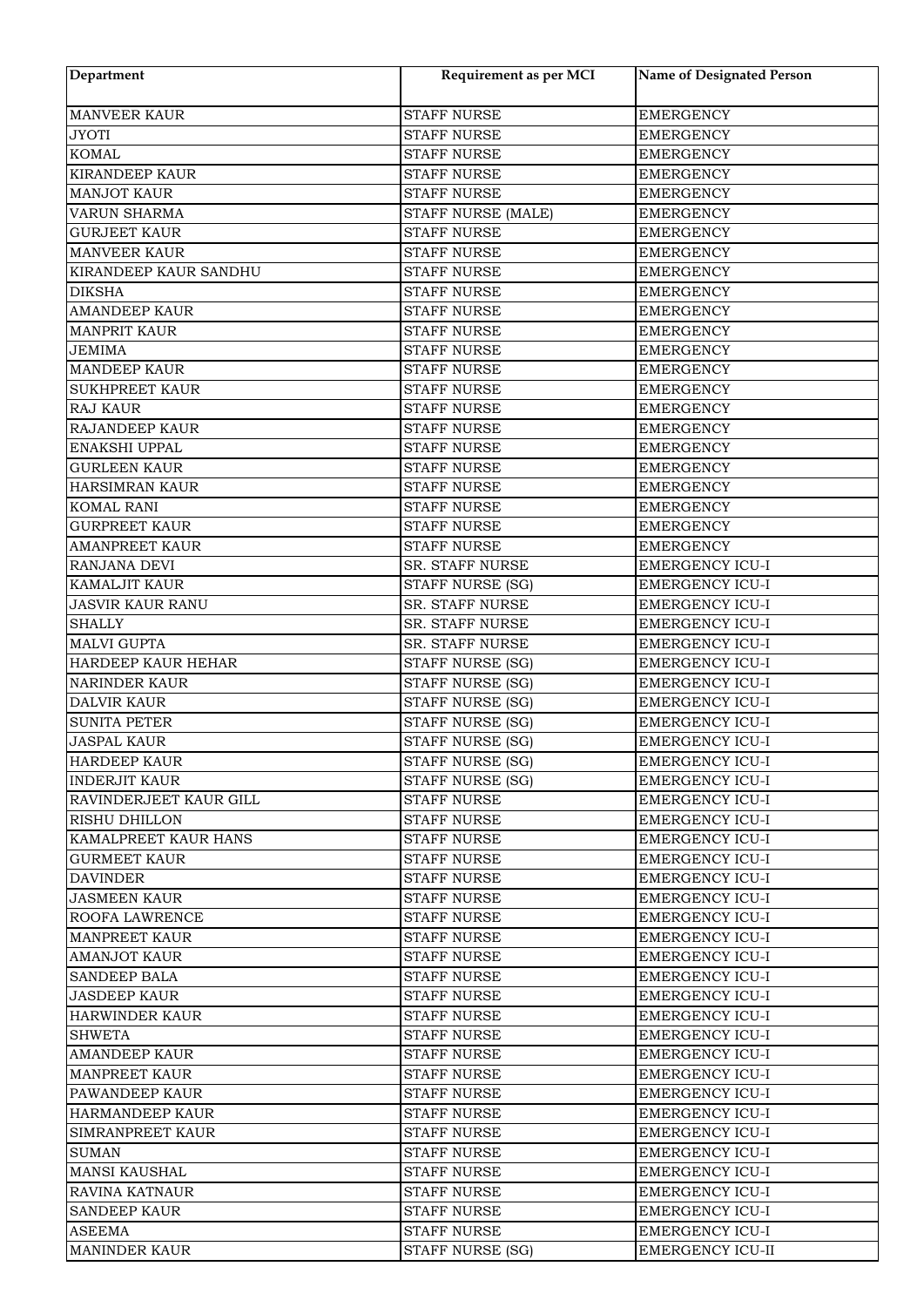| Department                          | Requirement as per MCI                   | <b>Name of Designated Person</b>     |
|-------------------------------------|------------------------------------------|--------------------------------------|
| <b>SUMAN LATA</b>                   | <b>STAFF NURSE</b>                       | <b>EMERGENCY ICU-II</b>              |
| <b>BALJINDER KAUR</b>               | <b>STAFF NURSE</b>                       | EMERGENCY ICU-II                     |
| <b>LAJO</b>                         | <b>STAFF NURSE</b>                       | EMERGENCY ICU-II                     |
| JASLEEN KAUR JOHAL                  | <b>STAFF NURSE</b>                       | EMERGENCY ICU-II                     |
| <b>HARNEET KAUR</b>                 | <b>STAFF NURSE</b>                       | EMERGENCY ICU-II                     |
| <b>RAJBIR KAUR</b>                  | <b>STAFF NURSE</b>                       | EMERGENCY ICU-II                     |
| SATINDERPAL SINGH                   | STAFF NURSE (MALE)                       | <b>EMERGENCY ICU-II</b>              |
| <b>SUKHJEET KAUR</b>                | <b>STAFF NURSE</b>                       | <b>EMERGENCY ICU-II</b>              |
| <b>SARABJEET KAUR</b>               | <b>STAFF NURSE</b>                       | EMERGENCY ICU-II                     |
| <b>MAMTA RANI</b>                   | <b>STAFF NURSE</b>                       | EMERGENCY ICU-II                     |
| <b>MANPREET KAUR</b>                | <b>STAFF NURSE</b>                       | <b>EMERGENCY ICU-II</b>              |
| SIMRANPREET KAUR                    | <b>STAFF NURSE</b>                       | EMERGENCY ICU-II                     |
| <b>BALPREET SINGH</b>               | <b>STAFF NURSE</b>                       | <b>EMERGENCY ICU-II</b>              |
| <b>ARSHDEEP KAUR</b>                | <b>STAFF NURSE</b>                       | EMERGENCY ICU-II                     |
| <b>JASHANPREET KAUR</b>             | <b>STAFF NURSE</b>                       | EMERGENCY ICU-II                     |
| <b>GURPREET SINGH</b>               | <b>STAFF NURSE</b>                       | <b>EMERGENCY ICU-II</b>              |
| <b>GURINDER KAUR</b>                | <b>STAFF NURSE</b>                       | <b>EMERGENCY ICU-II</b>              |
| <b>REETIKA</b>                      | <b>STAFF NURSE</b>                       | <b>EMERGENCY ICU-II</b>              |
| RAJWINDER KAUR                      | <b>STAFF NURSE</b>                       | <b>EMERGENCY ICU-II</b>              |
| <b>SHIVANI</b>                      | <b>STAFF NURSE</b>                       | EMERGENCY ICU-II                     |
| <b>SUKHMAN KAUR</b>                 | <b>STAFF NURSE</b>                       | EMERGENCY ICU-II                     |
| SIMRANJIT KAUR                      | <b>STAFF NURSE</b>                       | EMERGENCY ICU-II                     |
| RITIKA BHARDWAJ                     | <b>STAFF NURSE</b>                       | EMERGENCY ICU-II                     |
| <b>JAGDISH KAUR</b>                 | <b>STAFF NURSE</b>                       | EMERGENCY ICU-II                     |
| HUSANPREET SINGH                    | <b>STAFF NURSE</b>                       | EMERGENCY ICU-II                     |
| <b>DALBIR KAUR</b>                  | <b>WARD SISTER</b>                       | <b>EMERGENCY OT</b>                  |
| <b>MANDEEP KAUR</b>                 | SR. STAFF NURSE                          | <b>EMERGENCY OT</b>                  |
| <b>GURDEEP KAUR</b>                 | SR. STAFF NURSE                          | <b>EMERGENCY OT</b>                  |
| MANJIT SINGH                        | SR. STAFF NURSE                          | <b>EMERGENCY OT</b>                  |
| <b>SUKHWINDER KAUR</b>              | STAFF NURSE (SG)                         | <b>EMERGENCY OT</b>                  |
| <b>RAJNI</b>                        | STAFF NURSE (SG)                         | <b>EMERGENCY OT</b>                  |
| <b>GURDEEP KAUR</b>                 | <b>STAFF NURSE</b>                       | <b>EMERGENCY OT</b>                  |
| <b>JAGJOT KAUR</b>                  | <b>STAFF NURSE</b>                       | <b>EMERGENCY OT</b>                  |
| <b>SANNA DASS</b>                   | STAFF NURSE                              | <b>EMERGENCY OT</b>                  |
| SUKHJINDERJEET KAUR                 | SR. STAFF NURSE                          | <b>EMERGENCY RECOVERY</b>            |
| <b>BEANT KAUR BRAR</b>              | STAFF NURSE (SG)                         | <b>EMERGENCY RECOVERY</b>            |
| <b>AMANPREET KAUR</b>               | STAFF NURSE (SG)                         | <b>EMERGENCY RECOVERY</b>            |
| <b>BABALJEET KAUR</b>               | <b>STAFF NURSE</b>                       | <b>EMERGENCY RECOVERY</b>            |
| <b>LOVEPREET KAUR</b>               | <b>STAFF NURSE</b>                       | <b>EMERGENCY RECOVERY</b>            |
| PUSHVINDER KAUR                     | <b>SR. STAFF NURSE</b>                   | ENDOCRINOLOGY WARD                   |
| <b>AMRIT PAL KAUR</b>               | <b>STAFF NURSE</b>                       | ENDOCRINOLOGY WARD                   |
| PRABJOT KAUR                        | <b>STAFF NURSE</b>                       | ENDOCRINOLOGY WARD                   |
| <b>BALJEET KAUR</b>                 | <b>STAFF NURSE</b>                       | ENDOCRINOLOGY WARD                   |
| <b>POOJA</b>                        | STAFF NURSE                              | ENDOCRINOLOGY WARD                   |
| <b>BHUPINDER KAUR</b>               | STAFF NURSE                              | ENDOCRINOLOGY WARD                   |
| <b>RITU</b>                         | <b>STAFF NURSE</b>                       | ENDOCRINOLOGY WARD                   |
| KARMJEET KAUR SIDHU                 | SR. STAFF NURSE                          | <b>ENDOSCOPY</b>                     |
| AJAY BHARDWAJ                       | STAFF NURSE MALE (SG)                    | <b>ENDOSCOPY</b>                     |
| <b>KARAMJIT KAUR</b>                |                                          |                                      |
| <b>MANDEEP KAUR</b>                 | STAFF NURSE (SG)                         | <b>ENDOSCOPY</b>                     |
| <b>SATVEER KAUR</b>                 | STAFF NURSE (SG)<br>STAFF NURSE (SG)     | <b>ENDOSCOPY</b><br><b>ENDOSCOPY</b> |
| <b>BEANT SINGH</b>                  | STAFF NURSE (MALE)                       | <b>ENDOSCOPY</b>                     |
| <b>DEEPAK CHEEDA</b>                | STAFF NURSE (MALE)                       | <b>ENDOSCOPY</b>                     |
| VARINDERJEET SINGH                  |                                          |                                      |
|                                     | STAFF NURSE (MALE)                       | ENDOSCOPY                            |
| <b>JUSTIN ABRAHAM</b>               | STAFF NURSE (MALE)                       | ENDOSCOPY                            |
| <b>ANDREW BHATTI</b>                | PHYSICIAN ASSISTANT                      | <b>ENDOSCOPY</b>                     |
| <b>SANDEEP KUMAR</b><br>SIMI WILSON | STAFF NURSE (MALE)<br><b>STAFF NURSE</b> | <b>ENDOSCOPY</b><br><b>ENDOSCOPY</b> |
| <b>SURINDER KAUR</b>                | SR. LADY HEALTH VISITOR                  | ENT OPD                              |
|                                     |                                          |                                      |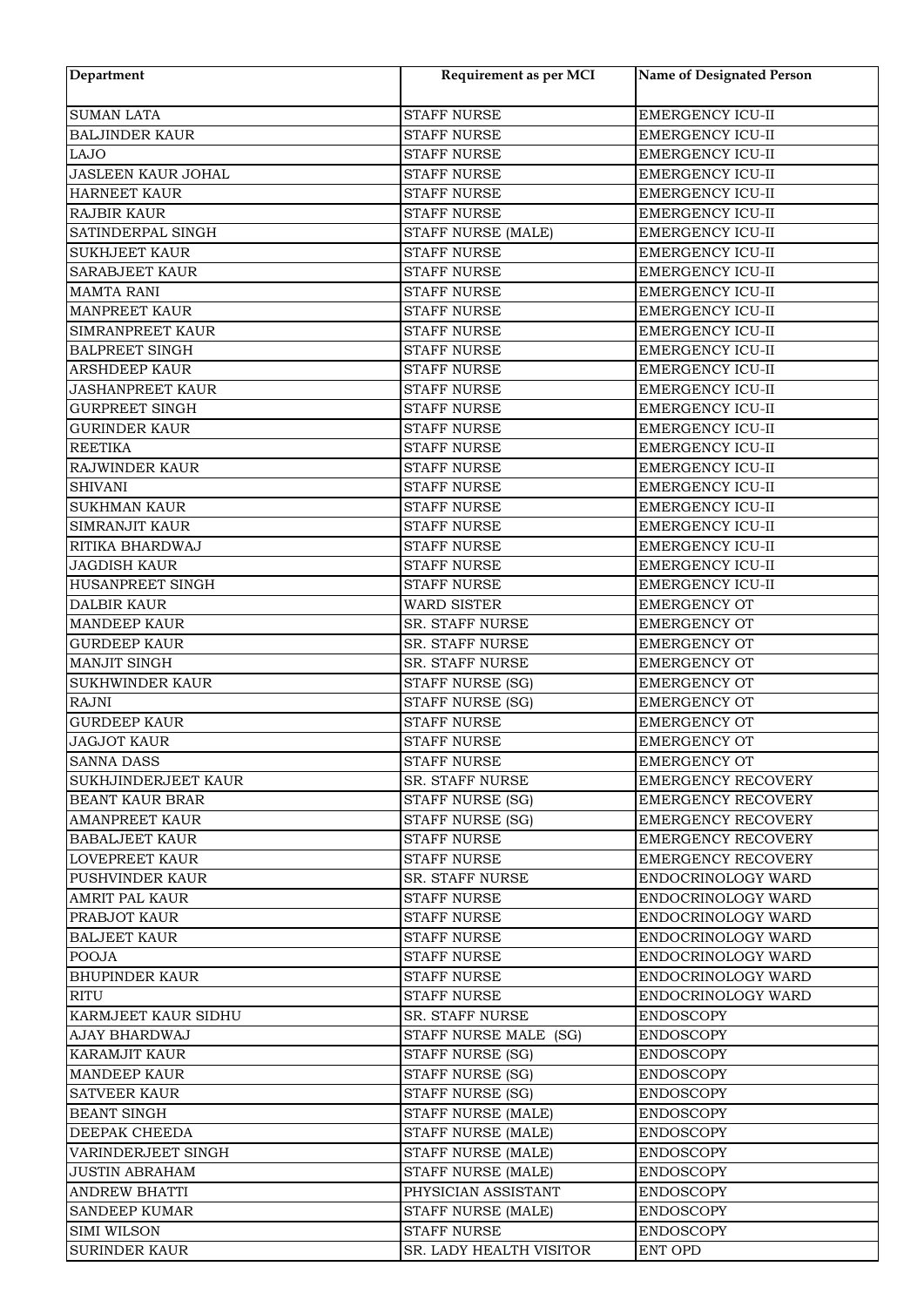| Department                   | Requirement as per MCI  | <b>Name of Designated Person</b> |
|------------------------------|-------------------------|----------------------------------|
| <b>PARVATI</b>               | SR. STAFF NURSE         | ENT Ward                         |
| <b>DIMPLE</b>                | SR. STAFF NURSE         | <b>ENT Ward</b>                  |
| <b>SEEMA KUMARI</b>          | <b>STAFF NURSE</b>      | <b>ENT Ward</b>                  |
| <b>AMANPREET KAUR</b>        | <b>STAFF NURSE</b>      | <b>ENT Ward</b>                  |
| <b>SHABNAM</b>               | <b>STAFF NURSE</b>      | ENT Ward                         |
| <b>HARDEEP KAUR</b>          | SR. LADY HEALTH VISITOR | <b>EYE OPD</b>                   |
| <b>NASEEM</b>                | SR. STAFF NURSE         | <b>EYE WARD</b>                  |
| <b>SAVRAJJIT KAUR</b>        | SR. STAFF NURSE         | <b>EYE WARD</b>                  |
| <b>MANJEET KAUR</b>          | <b>STAFF NURSE</b>      | <b>EYE WARD</b>                  |
| KAMALJEET KAUR               | <b>STAFF NURSE</b>      | <b>EYE WARD</b>                  |
| SURINDER KAUR SAINI          | <b>WARD SISTER</b>      | $F/W$ 151-161                    |
| SUNITA DEVI                  | SR. STAFF NURSE         | $F/W$ 151-161                    |
| <b>CHARNJEET KAUR</b>        | SR. STAFF NURSE         | $F/W$ 151-161                    |
| <b>JASPAL KAUR</b>           | SR. STAFF NURSE         | $F/W$ 151-161                    |
| <b>MAMTA RANI</b>            | SR. STAFF NURSE         | $F/W$ 151-161                    |
| PARMJEET KAUR                | STAFF NURSE (SG)        | $F/W$ 151-161                    |
| KIRANA DEVI AGNIHOTRI        | STAFF NURSE (SG)        | $F/W$ 151-161                    |
| <b>JASBIR KAUR</b>           |                         | $F/W$ 151-161                    |
| <b>KARAMJIT KAUR</b>         | STAFF NURSE (SG)        |                                  |
|                              | STAFF NURSE (SG)        | $F/W$ 151-161                    |
| <b>AMANDEEP KAUR</b>         | STAFF NURSE (SG)        | $F/W$ 151-161                    |
| <b>JASLEEN KAUR</b>          | <b>STAFF NURSE</b>      | $F/W$ 151-161                    |
| TAWINKAL PURI                | <b>STAFF NURSE</b>      | $F/W$ 151-161                    |
| <b>JATINDER JIT KAUR</b>     | SR. STAFF NURSE         | $F/W$ 162-173                    |
| KULWINDER KAUR BILLING       | STAFF NURSE (SG)        | $F/W$ 162-173                    |
| KAMALJIT KAUR                | STAFF NURSE (SG)        | $F/W$ 162-173                    |
| <b>AMARJEET KAUR</b>         | <b>STAFF NURSE</b>      | $F/W$ 162-173                    |
| <b>JASPREET KAUR</b>         | <b>STAFF NURSE</b>      | $F/W$ 162-173                    |
| <b>AMANDEEP KAUR</b>         | <b>STAFF NURSE</b>      | $F/W$ 162-173                    |
| <b>SUMANDEEP KAUR</b>        | <b>STAFF NURSE</b>      | $F/W$ 162-173                    |
| <b>SATINDER KAUR</b>         | <b>STAFF NURSE</b>      | $F/W$ 162-173                    |
| <b>NAVDEEP KAUR</b>          | <b>STAFF NURSE</b>      | $F/W$ 162-173                    |
| RAMANDEEP KAUR               | <b>STAFF NURSE</b>      | $F/W$ 162-173                    |
| <b>SUKHBIR KAUR</b>          | WARD SISTER             | $F/W 251 - 265$                  |
| CHARANJIT KAUR               | SR. STAFF NURSE         | $F/W 251 - 265$                  |
| <b>JASVIR KAUR</b>           | SR. STAFF NURSE         | $F/W 251 - 265$                  |
| <b>MANDEEP KAUR</b>          | SR. STAFF NURSE         | F/W 251-265                      |
| <b>BALJEET KAUR</b>          | STAFF NURSE             | $F/W 251 - 265$                  |
| DILPREET KAUR                | <b>STAFF NURSE</b>      | $F/W 251 - 265$                  |
| <b>MANPREET KAUR</b>         | STAFF NURSE             | $F/W 251 - 265$                  |
| <b>MANDEEP KAUR</b>          | <b>STAFF NURSE</b>      | $F/W 251 - 265$                  |
| <b>SIMERJIT KAUR</b>         | <b>STAFF NURSE</b>      | $F/W$ 251-265                    |
| <b>RAMANDEEP KAUR</b>        | <b>STAFF NURSE</b>      | $F/W$ 251-265                    |
| <b>BHAWANA SHARMA</b>        | STAFF NURSE             | F/W 251-265                      |
| JATINDER CHAUHAN             | SR. STAFF NURSE         | $F/W$ 266-283                    |
| <b>RAJWINDER KAUR</b>        | <b>WARD SISTER</b>      | $F/W$ 266-283                    |
| RAJINDER KAUR SRAN           | <b>SR. STAFF NURSE</b>  | $F/W$ 266-283                    |
| <b>MANPREET KAUR</b>         | <b>STAFF NURSE</b>      | $F/W$ 266-283                    |
| NAYANDEEP KAUR               | STAFF NURSE             | F/W 266-283                      |
| <b>ARSHDEEP KAUR</b>         | <b>STAFF NURSE</b>      | $F/W$ 266-283                    |
| <b>AMANDEEP KAUR</b>         | STAFF NURSE             | $F/W$ 266-283                    |
| <b>MANISHA PRUTHI</b>        | <b>STAFF NURSE</b>      | $F/W$ 266-283                    |
| <b>SHIKHA</b>                | <b>STAFF NURSE</b>      | $F/W$ 266-283                    |
| <b>GEETU</b>                 | STAFF NURSE             | $F/W$ 266-283                    |
| <b>MEENU SHARMA</b>          | SR. STAFF NURSE         | F/W 351-370                      |
| PARAMJIT KAUR                | <b>WARD SISTER</b>      | $F/W$ 351-370                    |
| ARCHNA                       | <b>SR. STAFF NURSE</b>  | F/W 351-370                      |
| <b>GURVINDER KAUR BHATTI</b> | <b>SR. STAFF NURSE</b>  | F/W 351-370                      |
| RAJVIR KAUR                  | STAFF NURSE             | F/W 351-370                      |
| <b>NAVDEEP KAUR</b>          | STAFF NURSE             | $F/W$ 351-370                    |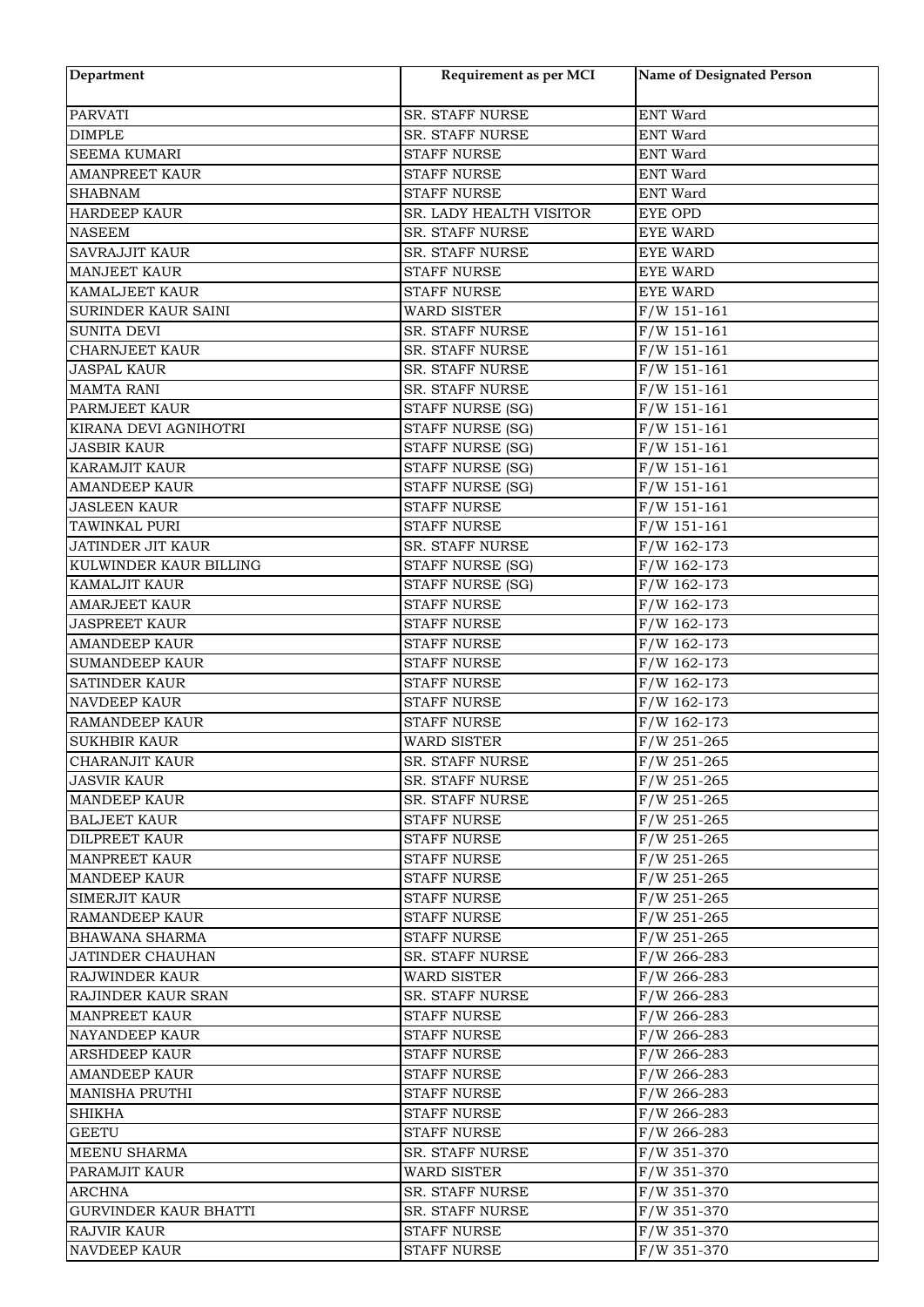| Department                 | Requirement as per MCI  | Name of Designated Person     |
|----------------------------|-------------------------|-------------------------------|
| <b>NOSHIA NAZ</b>          | <b>STAFF NURSE</b>      | $F/W$ 351-370                 |
| <b>SHAILY MINHAS</b>       | <b>STAFF NURSE</b>      | $F/W$ 351-370                 |
| <b>PINKY</b>               | <b>STAFF NURSE</b>      | F/W 351-370                   |
| HARPREET KAUR BAL          | <b>STAFF NURSE</b>      | F/W 351-370                   |
| <b>SHIVANI</b>             | <b>STAFF NURSE</b>      | $F/W$ 351-370                 |
| <b>JASPREET KAUR</b>       | <b>STAFF NURSE</b>      | F/W 351-370                   |
| <b>MAMTA RANI</b>          | <b>STAFF NURSE</b>      | F/W 351-370                   |
| ANKITA SHARMA              | <b>STAFF NURSE</b>      | F/W 351-370                   |
| <b>KAMALDEEP KAUR</b>      | <b>STAFF NURSE</b>      | F/W 351-370                   |
| <b>ALKA</b>                | <b>STAFF NURSE</b>      | $F/W$ 351-370                 |
| <b>VEENU</b>               | STAFF NURSE (SG)        | F/W 371-389                   |
| MANDEEP KAUR GILL          | STAFF NURSE (SG)        | F/W 371-389                   |
| <b>JASPREET KAUR</b>       | <b>STAFF NURSE</b>      | F/W 371-389                   |
| <b>JOTWINDER KAUR</b>      | <b>STAFF NURSE</b>      | F/W 371-389                   |
| <b>HARPREET KAUR</b>       | <b>STAFF NURSE</b>      | F/W 371-389                   |
| <b>AMANDEEP KAUR</b>       | <b>STAFF NURSE</b>      | F/W 371-389                   |
| <b>INDERVIR KAUR</b>       | <b>STAFF NURSE</b>      | F/W 371-389                   |
| <b>KIRANDEEP KAUR</b>      | <b>STAFF NURSE</b>      | F/W 371-389                   |
| <b>AMANJOT KAUR</b>        | <b>STAFF NURSE</b>      | F/W 371-389                   |
| <b>JASPREET KAUR SIDHU</b> | <b>STAFF NURSE</b>      | F/W 371-389                   |
| SIMRANJIT KAUR             | <b>STAFF NURSE</b>      | F/W 371-389                   |
| KAMALPREET KAUR            | <b>STAFF NURSE</b>      | F/W 371-389                   |
| <b>HARDEEP KAUR</b>        | <b>STAFF NURSE</b>      | F/W 371-389                   |
| PARDEEP KAUR               | <b>STAFF NURSE</b>      | F/W 371-389                   |
| PRABHJEET KAUR             | <b>STAFF NURSE</b>      | F/W GROUND FLOOR              |
| PARNEET KAUR               | <b>STAFF NURSE</b>      | F/W GROUND FLOOR              |
| <b>MANPREET KAUR</b>       | <b>STAFF NURSE</b>      | F/W GROUND FLOOR              |
| <b>RAVEENA</b>             | <b>STAFF NURSE</b>      | F/W GROUND FLOOR              |
| <b>TEJ KAUR</b>            | <b>SR. STAFF NURSE</b>  | <b>GASTRO EXTENSION / HDU</b> |
| KAMALJIT KAUR DHALIWAL     | STAFF NURSE (SG)        | <b>GASTRO EXTENSION / HDU</b> |
| CHARANJEET KAUR BHULLAR    | <b>STAFF NURSE (SG)</b> | <b>GASTRO EXTENSION / HDU</b> |
| <b>RAVNEET KAUR</b>        | <b>STAFF NURSE</b>      | <b>GASTRO EXTENSION / HDU</b> |
| RAJDEEP KAUR SANDHU        | <b>STAFF NURSE</b>      | <b>GASTRO EXTENSION / HDU</b> |
| PAWANPREET KAUR            | <b>STAFF NURSE</b>      | <b>GASTRO EXTENSION / HDU</b> |
| JASPREET KAUR              | STAFF NURSE             | <b>GASTRO EXTENSION / HDU</b> |
| <b>KAVITA</b>              | STAFF NURSE             | <b>GASTRO EXTENSION / HDU</b> |
| <b>MANDEEP KAUR</b>        | <b>STAFF NURSE</b>      | <b>GASTRO EXTENSION / HDU</b> |
| <b>NAVNEET KAUR</b>        | STAFF NURSE             | GASTRO EXTENSION / HDU        |
| SONIYA KUMARI              | <b>STAFF NURSE</b>      | <b>GASTRO EXTENSION / HDU</b> |
| <b>NAVJOT KAUR</b>         | <b>STAFF NURSE</b>      | <b>GASTRO EXTENSION / HDU</b> |
| <b>JASPREET KAUR</b>       | WARD SISTER             | <b>GASTRO ICU</b>             |
| <b>MAMTA RANI</b>          | <b>SR. STAFF NURSE</b>  | <b>GASTRO ICU</b>             |
| <b>REENA RAI</b>           | <b>SR. STAFF NURSE</b>  | <b>GASTRO ICU</b>             |
| <b>BEANT KAUR SIDHU</b>    | SR. STAFF NURSE         | GASTRO ICU                    |
| <b>ANUKA SEKHON</b>        | <b>SR. STAFF NURSE</b>  | <b>GASTRO ICU</b>             |
| <b>MANPREET KAUR</b>       | STAFF NURSE (SG)        | <b>GASTRO ICU</b>             |
| SURINDER KAUR GILL         | STAFF NURSE (SG)        | <b>GASTRO ICU</b>             |
| <b>LOVEPREET KAUR</b>      | <b>STAFF NURSE</b>      | <b>GASTRO ICU</b>             |
| <b>HARJOT KAUR</b>         | <b>STAFF NURSE</b>      | GASTRO ICU                    |
| <b>AMARDEEP KAUR</b>       | <b>STAFF NURSE</b>      | <b>GASTRO ICU</b>             |
| <b>MANJITA DEVI</b>        | <b>STAFF NURSE</b>      | <b>GASTRO ICU</b>             |
| <b>MANDEEP KAUR</b>        | <b>STAFF NURSE</b>      | <b>GASTRO ICU</b>             |
| <b>MANDEEP KAUR</b>        | <b>STAFF NURSE</b>      | <b>GASTRO ICU</b>             |
| NEHA KUMARI MISHRA         | STAFF NURSE             | GASTRO ICU                    |
| <b>MANPREET KAUR</b>       | STAFF NURSE             | <b>GASTRO ICU</b>             |
| <b>BALWINDER KAUR</b>      | <b>STAFF NURSE</b>      | <b>GASTRO ICU</b>             |
| <b>AMANDEEP KAUR</b>       | <b>STAFF NURSE</b>      | <b>GASTRO ICU</b>             |
| NEETA RANI                 | SR. STAFF NURSE         | GASTRO SURGERY                |
| <b>BALJIT KAUR KULAR</b>   | STAFF NURSE (SG)        | <b>GASTRO SURGERY</b>         |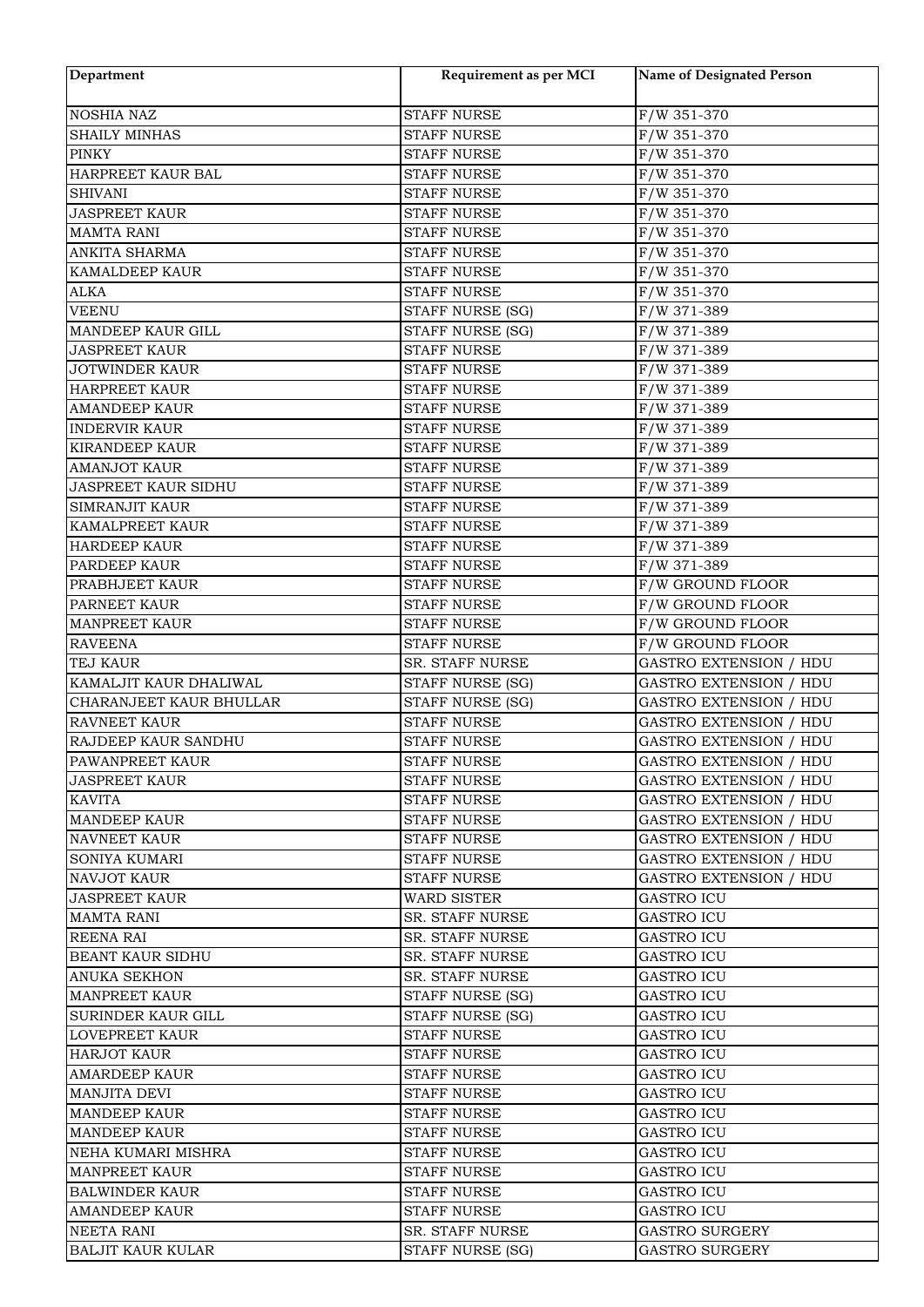| Department                                 | Requirement as per MCI                        | Name of Designated Person  |
|--------------------------------------------|-----------------------------------------------|----------------------------|
| <b>SWARNPREET KAUR</b>                     | <b>STAFF NURSE</b>                            | <b>GASTRO SURGERY</b>      |
| <b>NISHI SHARMA</b>                        | <b>STAFF NURSE</b>                            | <b>GASTRO SURGERY</b>      |
| <b>MANAVJOT</b>                            | <b>STAFF NURSE</b>                            | <b>GASTRO SURGERY</b>      |
| <b>JAGPREET KAUR</b>                       | <b>STAFF NURSE</b>                            | <b>GASTRO SURGERY</b>      |
| <b>ASHISH RICHARD</b>                      | STAFF NURSE (STOMA CARE)                      | <b>GASTRO SURGERY</b>      |
| <b>GAGANDEEP KAUR</b>                      | <b>STAFF NURSE</b>                            | <b>GASTRO SURGERY</b>      |
| SIMMI KASHYAP                              | <b>STAFF NURSE</b>                            | <b>GASTRO SURGERY</b>      |
| <b>NAVJOT KAUR</b>                         | <b>STAFF NURSE</b>                            | <b>GASTRO SURGERY</b>      |
| <b>RAJANPREET KAUR</b>                     | STAFF NURSE                                   | <b>GASTRO SURGERY</b>      |
| <b>LOVEPREET KAUR</b>                      | <b>STAFF NURSE</b>                            | <b>GASTRO SURGERY</b>      |
| <b>RANJIT KAUR</b>                         | <b>WARD SISTER</b>                            | <b>GASTRO WARD-I</b>       |
| <b>RAMAN KUMARI</b>                        | SR. STAFF NURSE                               | <b>GASTRO WARD-I</b>       |
| RAJINDER KAUR MANN                         | SR. STAFF NURSE                               | <b>GASTRO WARD-I</b>       |
| <b>KAMALJIT KAUR</b>                       | SR. STAFF NURSE                               | <b>GASTRO WARD-I</b>       |
| MUNISHA DEVI                               | <b>SR. STAFF NURSE</b>                        | <b>GASTRO WARD-I</b>       |
| <b>BALJIT KAUR</b>                         | SR. STAFF NURSE                               | <b>GASTRO WARD-I</b>       |
| <b>KAMALJIT KAUR</b>                       | STAFF NURSE (SG)                              | <b>GASTRO WARD-I</b>       |
| <b>KANWALJEET KAUR</b>                     | SR. STAFF NURSE                               | <b>GASTRO WARD-I</b>       |
|                                            |                                               |                            |
| <b>KAMALJIT KAUR</b><br><b>ASHISH PRIM</b> | STAFF NURSE (SG)<br><b>STAFF NURSE (MALE)</b> | <b>GASTRO WARD-I</b>       |
|                                            |                                               | <b>GASTRO WARD-I</b>       |
| <b>SAMRITI</b>                             | <b>STAFF NURSE</b>                            | <b>GASTRO WARD-I</b>       |
| <b>BHUPINDER KAUR</b>                      | <b>STAFF NURSE</b>                            | <b>GASTRO WARD-I</b>       |
| <b>JASPREET KAUR</b>                       | <b>STAFF NURSE</b>                            | <b>GASTRO WARD-I</b>       |
| <b>KM JAYANTI PRADHAN</b>                  | <b>STAFF NURSE</b>                            | <b>GASTRO WARD-I</b>       |
| <b>PAWANDEEP KAUR</b>                      | <b>STAFF NURSE</b>                            | <b>GASTRO WARD-I</b>       |
| <b>VINKEY VERMA</b>                        | <b>STAFF NURSE</b>                            | <b>GASTRO WARD-I</b>       |
| <b>JASWINDER KAUR CHAHAL</b>               | <b>STAFF NURSE</b>                            | <b>GASTRO WARD-I</b>       |
| <b>SHABNAM BHATIA</b>                      | <b>STAFF NURSE</b>                            | <b>GASTRO WARD-I</b>       |
| <b>ROSY KHAN</b>                           | <b>STAFF NURSE</b>                            | <b>GASTRO WARD-I</b>       |
| <b>KAMALJIT KAUR</b>                       | SR. STAFF NURSE                               | <b>GASTRO WARD-II</b>      |
| <b>HARDEEP KAUR</b>                        | <b>SR. STAFF NURSE</b>                        | <b>GASTRO WARD-II</b>      |
| <b>KIRANDEEP</b>                           | <b>STAFF NURSE</b>                            | <b>GASTRO WARD-II</b>      |
| <b>MAMTA</b>                               | <b>STAFF NURSE</b>                            | <b>GASTRO WARD-II</b>      |
| ROOP KAMAL KAUR                            | STAFF NURSE                                   | <b>GASTRO WARD-II</b>      |
| PRABHJOT KAUR                              | STAFF NURSE                                   | GASTRO WARD-II             |
| <b>JASWINDER KAUR</b>                      | <b>STAFF NURSE</b>                            | GASTRO WARD-II             |
| <b>MANDEEP KAUR</b>                        | <b>STAFF NURSE</b>                            | <b>GASTRO WARD-II</b>      |
| <b>MANJIT KAUR</b>                         | <b>WARD SISTER</b>                            | GYNAE OPD                  |
| <b>AMARJEET KAUR</b>                       | SR. LADY HEALTH VISITOR                       | GYNAE OPD                  |
| <b>SAROJ SHARMA</b>                        | SR. LADY HEALTH VISITOR                       | GYNAE OPD                  |
| <b>BALJINDER KAUR</b>                      | <b>WARD SISTER</b>                            | <b>GYNAE WARD</b>          |
| <b>KARAMJIT KAUR</b>                       | <b>SR. STAFF NURSE</b>                        | <b>GYNAE WARD</b>          |
| <b>RAVINDER KAUR</b>                       | <b>SR. STAFF NURSE</b>                        | <b>GYNAE WARD</b>          |
| <b>RAJNI SODHI</b>                         | <b>SR. STAFF NURSE</b>                        | <b>GYNAE WARD</b>          |
| <b>RAJWANT KAUR</b>                        | SR. LADY HEALTH VISITOR                       | GYNAE WARD                 |
| <b>SARBJIT KAUR</b>                        | SR. STAFF NURSE                               | GYNAE WARD                 |
| <b>KIRAN</b>                               | <b>SR. STAFF NURSE</b>                        | <b>GYNAE WARD</b>          |
| <b>LEENA SHARMA</b>                        | <b>SR. STAFF NURSE</b>                        | GYNAE WARD                 |
| <b>SUKHWINDER KAUR</b>                     | <b>STAFF NURSE</b>                            | GYNAE WARD                 |
| PAWANPREET KAUR PANNU                      | <b>STAFF NURSE</b>                            | <b>GYNAE WARD</b>          |
| <b>HARLEEN KAUR</b>                        | <b>STAFF NURSE</b>                            | <b>GYNAE WARD</b>          |
| <b>ALISHA</b>                              | <b>STAFF NURSE</b>                            | <b>GYNAE WARD</b>          |
| <b>NISHA</b>                               | <b>HOME CARE NURSE</b>                        | HOME CARE SERVICES         |
| <b>MEENU</b>                               | <b>HOME CARE NURSE</b>                        | HOME CARE SERVICES         |
| HARPREET KAUR                              | HOME CARE NURSE                               | HOME CARE SERVICES         |
| <b>KM RUBI YADAV</b>                       | <b>HOME CARE NURSE</b>                        | HOME CARE SERVICES         |
| <b>SUNITA KAUR</b>                         | HOME CARE NURSE                               | HOME CARE SERVICES         |
| <b>IQBAL KAUR</b>                          | SR. LADY HEALTH VISITOR                       | IMMUNOHAEMATOLOGY AND BLOG |
| <b>BEANT KAUR</b>                          | STAFF NURSE                                   | IMMUNOHAEMATOLOGY AND BLOG |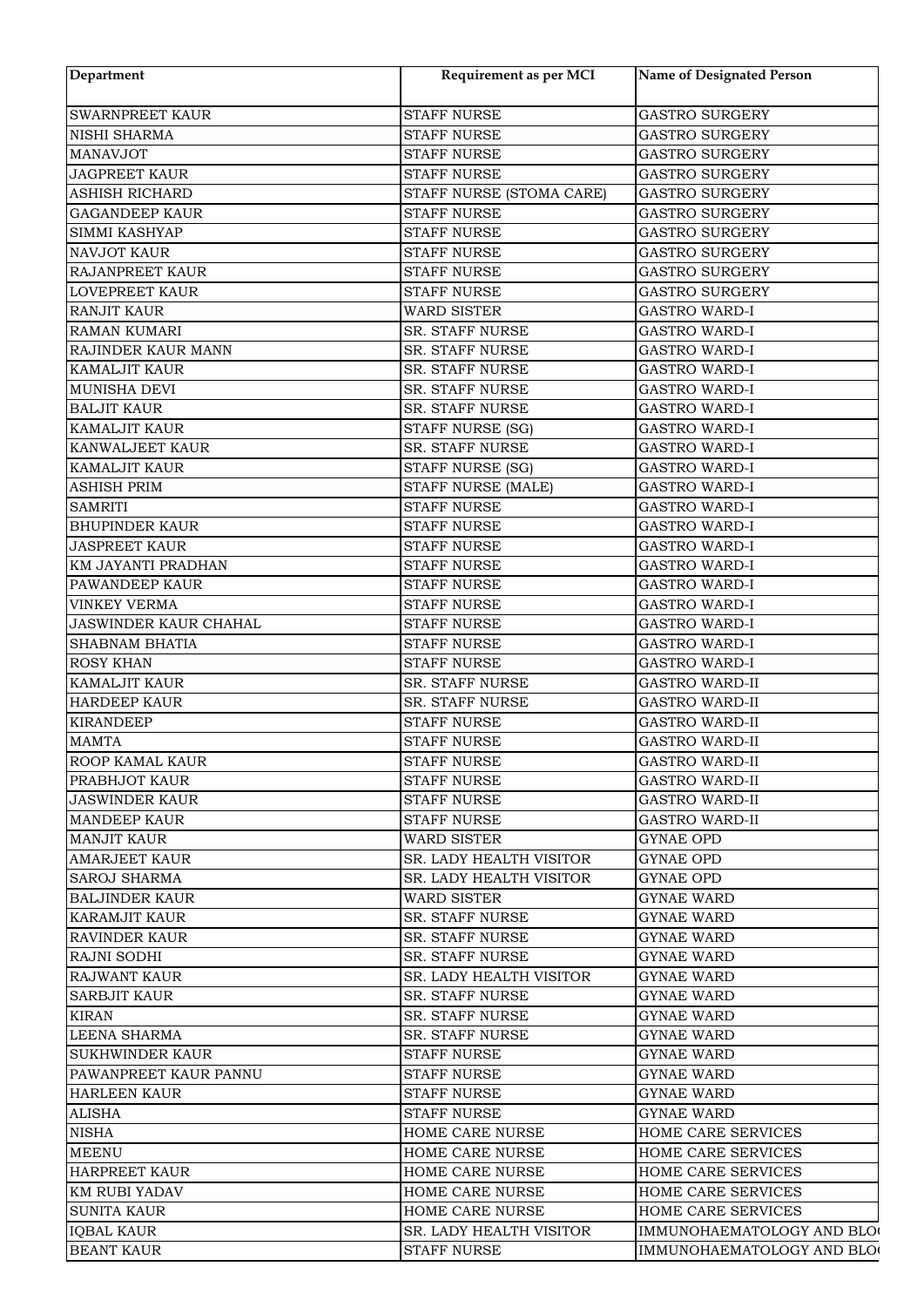| Department                   | Requirement as per MCI               | <b>Name of Designated Person</b> |
|------------------------------|--------------------------------------|----------------------------------|
| CHANDAN BHATIA               | SR. STAFF NURSE                      | INFECTION CONTROL                |
| CHARNJIT KAUR SIDHU          | SR. STAFF NURSE                      | INFECTION CONTROL                |
| PRITPAL KAUR                 | SR. STAFF NURSE                      | INFECTION CONTROL                |
| SUNITA DEVI                  | SR. STAFF NURSE                      | INFECTION CONTROL                |
| PREET INDER                  | <b>SR. STAFF NURSE</b>               | <b>INFECTION CONTROL</b>         |
| KARAMJIT KAUR BAATH          | SR. STAFF NURSE                      | INFECTION CONTROL                |
| <b>RAJ RANI</b>              | SR. STAFF NURSE                      | INFECTION CONTROL                |
| <b>SATVIR KAUR</b>           | SR. STAFF NURSE                      | INFECTION CONTROL                |
| <b>JASPREET KAUR</b>         | <b>STAFF NURSE</b>                   | <b>INFECTION CONTROL</b>         |
| <b>SUKHVIR KAUR</b>          | <b>STAFF NURSE</b>                   | INFECTION CONTROL                |
| <b>BHUPINDERJIT</b>          | SR. STAFF NURSE                      | <b>IVF UNIT</b>                  |
| <b>BALJIT KAUR</b>           | SR. STAFF NURSE                      | <b>IVF UNIT</b>                  |
| <b>KAMALJIT</b>              | <b>WARD SISTER</b>                   | KIDNEY TRANSPLANT                |
| <b>MANJIT KAUR</b>           | SR. STAFF NURSE                      | KIDNEY TRANSPLANT                |
| <b>HARVIR KAUR</b>           | <b>SR. STAFF NURSE</b>               | KIDNEY TRANSPLANT                |
| <b>GEETA DEVI</b>            | <b>STAFF NURSE</b>                   | KIDNEY TRANSPLANT                |
| <b>INDERJIT</b>              | WARD SISTER                          | <b>LABOUR ROOM</b>               |
| <b>SHASHI BALA</b>           | SR. STAFF NURSE                      | LABOUR ROOM                      |
| KARAMJIT KAUR SANDHU         | SR. STAFF NURSE                      | <b>LABOUR ROOM</b>               |
| <b>GURSHARAN KAUR BHATOE</b> | SR. STAFF NURSE                      | LABOUR ROOM                      |
| <b>MALKIAT</b>               | SR. STAFF NURSE                      | LABOUR ROOM                      |
| PALWINDER KAUR               | SR. STAFF NURSE                      | <b>LABOUR ROOM</b>               |
| <b>LAXMI</b>                 | SR. STAFF NURSE                      | <b>LABOUR ROOM</b>               |
| PALWINDER KAUR KHOSA         | SR. STAFF NURSE                      | <b>LABOUR ROOM</b>               |
| <b>HARPREET KAUR</b>         | STAFF NURSE (SG)                     | LABOUR ROOM                      |
| <b>KALYANI</b>               |                                      | LABOUR ROOM                      |
| PAVANDEEP KAUR               | STAFF NURSE (SG)<br>STAFF NURSE (SG) |                                  |
|                              |                                      | LABOUR ROOM                      |
| <b>RACHNA</b>                | <b>STAFF NURSE</b>                   | LABOUR ROOM                      |
| <b>JASHANPREET KAUR</b>      | <b>STAFF NURSE</b>                   | <b>LABOUR ROOM</b>               |
| <b>KIRANDEEP KAUR</b>        | <b>STAFF NURSE</b>                   | LABOUR ROOM                      |
| PUSHPA BHATTI                | <b>STAFF NURSE</b>                   | LABOUR ROOM                      |
| <b>GURMINDER KAUR</b>        | <b>STAFF NURSE</b>                   | <b>LABOUR ROOM</b>               |
| NEELAM KUMARI                | <b>STAFF NURSE</b>                   | <b>LABOUR ROOM</b>               |
| <b>MANJINDER KAUR</b>        | <b>STAFF NURSE</b>                   | <b>LABOUR ROOM</b>               |
| <b>SUKHMANDER KAUR</b>       | <b>STAFF NURSE</b>                   | LABOUR ROOM                      |
| <b>HARPREET KAUR</b>         | <b>STAFF NURSE</b>                   | <b>LABOUR ROOM</b>               |
| <b>GURJOT KAUR</b>           | <b>STAFF NURSE</b>                   | LABOUR ROOM                      |
| <b>GURVINDER KAUR</b>        | <b>STAFF NURSE</b>                   | LABOUR ROOM (SUPER DELUX)        |
| <b>JASPREET KAUR</b>         | <b>STAFF NURSE</b>                   | LABOUR ROOM (SUPER DELUX)        |
| <b>SUNITA BHULLAR</b>        | SR. LADY HEALTH VISITOR              | LABOUR ROOM OT                   |
| <b>SURJEET KAUR</b>          | <b>STAFF NURSE</b>                   | LABOUR ROOM OT                   |
| <b>HARDEEP KAUR</b>          | <b>STAFF NURSE</b>                   | LABOUR ROOM OT                   |
| TANU MANKOTIA                | <b>STAFF NURSE</b>                   | <b>LABOUR ROOM OT</b>            |
| PREETI                       | STAFF NURSE                          | LIVER CARE ICU                   |
| PAWANVIR KAUR                | STAFF NURSE                          | LIVER CARE ICU                   |
| <b>KAMALJIT KAUR</b>         | <b>STAFF NURSE</b>                   | LIVER CARE ICU                   |
| <b>SUKHJIT KAUR</b>          | SR. STAFF NURSE                      | LIVER CARE OT                    |
| <b>SUMAN BALA</b>            | SR. STAFF NURSE                      | LIVER CARE OT                    |
| <b>BIBIN DEVASYA</b>         | STAFF NURSE (MALE)                   | LIVER CARE OT                    |
| MANJIT KAUR SEKHON           | <b>SR. STAFF NURSE</b>               | MEDICAL HDU-I                    |
| <b>JYOTI VANAIK</b>          | SR. STAFF NURSE                      | MEDICAL HDU-I                    |
| HARPAL KAUR SIDHU            | SR. STAFF NURSE                      | MEDICAL HDU-I                    |
| <b>HARJEET KAUR</b>          | SR. STAFF NURSE                      | MEDICAL HDU-I                    |
| DAVINDER KAUR                | SR. STAFF NURSE                      | <b>MEDICAL HDU-I</b>             |
| RITA RANI                    | <b>SR. STAFF NURSE</b>               | MEDICAL HDU-I                    |
| KARAMJEET KAUR SANDHU        | <b>SR. STAFF NURSE</b>               | <b>MEDICAL HDU-I</b>             |
| MANBEER KAUR KEHAL           | <b>STAFF NURSE</b>                   | MEDICAL HDU-I                    |
| <b>RAJNI BALA</b>            | STAFF NURSE (SG)                     | MEDICAL HDU-I                    |
| JANCY                        | STAFF NURSE (SG)                     | MEDICAL HDU-I                    |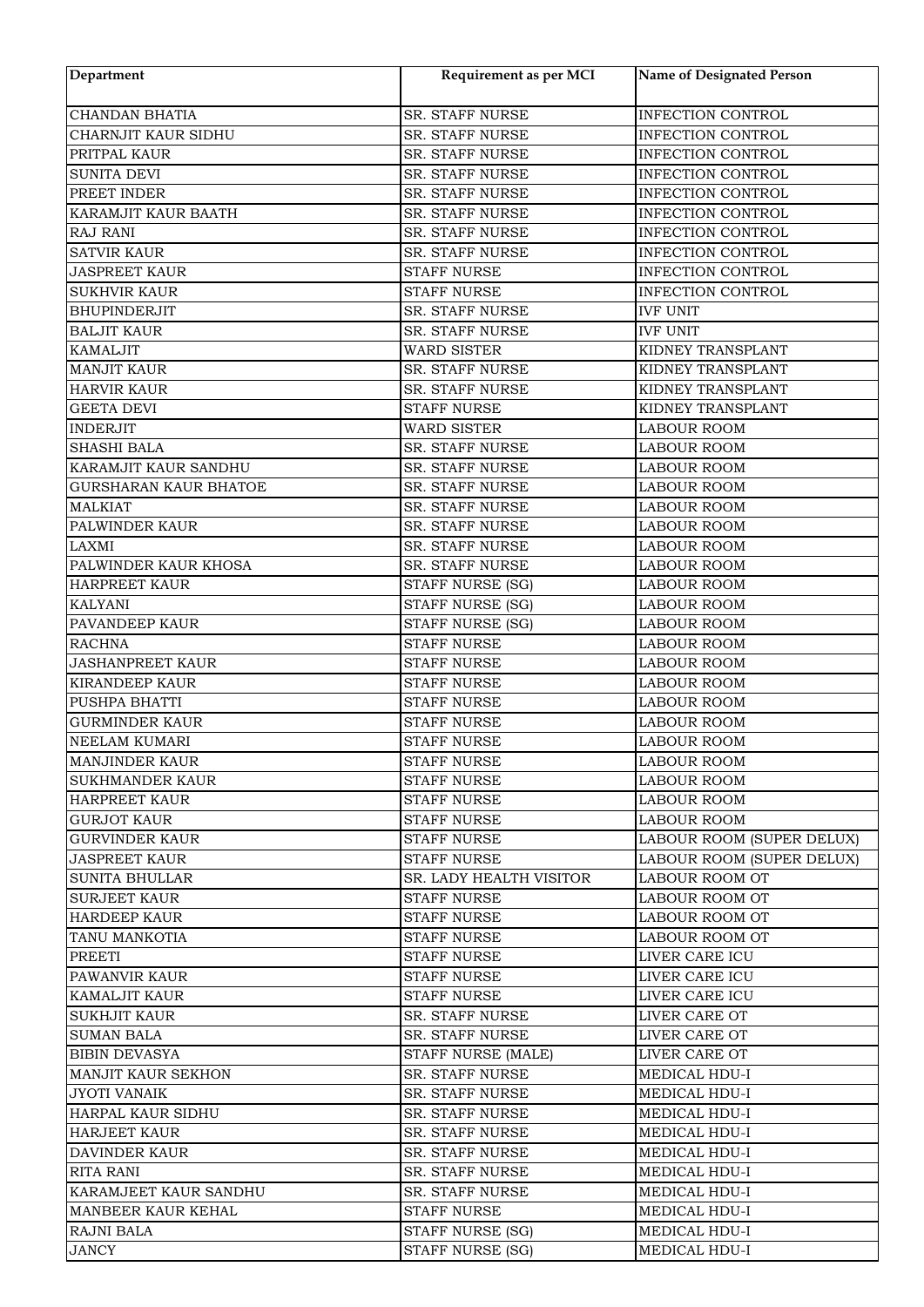| Department                  | Requirement as per MCI  | <b>Name of Designated Person</b> |
|-----------------------------|-------------------------|----------------------------------|
| <b>SANDEEP KAUR</b>         | <b>STAFF NURSE</b>      | MEDICAL HDU-I                    |
| <b>RAJBIR KAUR</b>          | <b>STAFF NURSE</b>      | MEDICAL HDU-I                    |
| <b>AMANPREET KAUR</b>       | <b>STAFF NURSE</b>      | MEDICAL HDU-I                    |
| SIMRANJEET KAUR             | <b>STAFF NURSE</b>      | MEDICAL HDU-I                    |
| PRABHJOT KAUR               | <b>STAFF NURSE</b>      | MEDICAL HDU-I                    |
| <b>RUPINDER KAUR</b>        | <b>STAFF NURSE</b>      | MEDICAL HDU-I                    |
| PARVEEN KAUR                | <b>STAFF NURSE</b>      | MEDICAL HDU-I                    |
| <b>GURJINDER KAUR</b>       | <b>STAFF NURSE</b>      | MEDICAL HDU-I                    |
| <b>DITI</b>                 | <b>STAFF NURSE</b>      | MEDICAL HDU-I                    |
| <b>SAGANPREET KAUR</b>      | <b>STAFF NURSE</b>      | MEDICAL HDU-I                    |
| <b>MANISHA</b>              | <b>STAFF NURSE</b>      | MEDICAL HDU-I                    |
| <b>RAMANPREET KAUR</b>      | <b>STAFF NURSE</b>      | MEDICAL HDU-I                    |
| <b>MANPREET KAUR</b>        | <b>STAFF NURSE</b>      | MEDICAL HDU-I                    |
| <b>KOMAL</b>                | <b>STAFF NURSE</b>      | MEDICAL HDU-I                    |
| <b>MANPREET KAUR</b>        | <b>STAFF NURSE</b>      | MEDICAL HDU-I                    |
| <b>MEHAK SHIVA</b>          | <b>STAFF NURSE</b>      | MEDICAL HDU-I                    |
| <b>PREETI</b>               | <b>STAFF NURSE</b>      | MEDICAL HDU-I                    |
| MANJIT KAUR GILL            | SR. STAFF NURSE         | MEDICAL HDU-II                   |
| <b>KULJEET KAUR</b>         | SR. STAFF NURSE         | MEDICAL HDU-II                   |
| MOHINDER KAUR CHOHAN        | SR. STAFF NURSE         | MEDICAL HDU-II                   |
| <b>SUKHJIT KAUR</b>         | SR. STAFF NURSE         | MEDICAL HDU-II                   |
| KARAMJEET KAUR              | STAFF NURSE (SG)        | MEDICAL HDU-II                   |
| KAMALJEET KAUR GREWAL       | STAFF NURSE (SG)        | MEDICAL HDU-II                   |
| KANU SHARMA                 | <b>STAFF NURSE (SG)</b> | MEDICAL HDU-II                   |
| SIMRANJIT SINGH GILL        | STAFF NURSE (MALE)      | MEDICAL HDU-II                   |
| <b>SUKHVEER KAUR</b>        | <b>STAFF NURSE</b>      | MEDICAL HDU-II                   |
| <b>SANDEEP KAUR</b>         | <b>STAFF NURSE</b>      | MEDICAL HDU-II                   |
| <b>ARSHPREET KAUR</b>       | <b>STAFF NURSE</b>      | MEDICAL HDU-II                   |
| <b>MANPREET KAUR</b>        | <b>STAFF NURSE</b>      | MEDICAL HDU-II                   |
| <b>NAVDEEP KAUR</b>         | <b>STAFF NURSE</b>      | MEDICAL HDU-II                   |
| HARPREET KAUR               | <b>STAFF NURSE</b>      | MEDICAL HDU-II                   |
| <b>AMANDEEP KAUR</b>        | <b>STAFF NURSE</b>      | MEDICAL HDU-II                   |
| UTTAMJIT SINGH              | STAFF NURSE (MALE)      | MEDICAL HDU-II                   |
| <b>SUKHDEEP KAUR</b>        | STAFF NURSE             | MEDICAL HDU-II                   |
| <b>AMANDEEP KAUR</b>        | <b>STAFF NURSE</b>      | MEDICAL HDU-II                   |
| <b>JASBIR KAUR</b>          | <b>WARD SISTER</b>      | MEDICAL ICU                      |
| <b>ANJU BALA</b>            | SR. STAFF NURSE         | MEDICAL ICU                      |
| <b>BALJINDER KAUR MAJHU</b> | SR. STAFF NURSE         | MEDICAL ICU                      |
| <b>KULDEEP KAUR</b>         | <b>SR. STAFF NURSE</b>  | MEDICAL ICU                      |
| <b>KAMLESH KAUR</b>         | <b>SR. STAFF NURSE</b>  | MEDICAL ICU                      |
| <b>RAMANDEEP KAUR</b>       | <b>SR. STAFF NURSE</b>  | MEDICAL ICU                      |
| <b>BALJINDER SABHARWAL</b>  | <b>SR. STAFF NURSE</b>  | MEDICAL ICU                      |
| <b>SUKHJIT KAUR</b>         | STAFF NURSE (SG)        | <b>MEDICAL ICU</b>               |
| <b>RAMANDEEP KAUR</b>       | STAFF NURSE (SG)        | <b>MEDICAL ICU</b>               |
| <b>RUPINDER KAUR</b>        | STAFF NURSE (SG)        | MEDICAL ICU                      |
| <b>JASBIR KAUR</b>          | STAFF NURSE (SG)        | MEDICAL ICU                      |
| AJAY PAL KAUR               | STAFF NURSE (SG)        | MEDICAL ICU                      |
| <b>AMRIT PREET KAUR</b>     | <b>STAFF NURSE</b>      | MEDICAL ICU                      |
| <b>RAMANDEEP KAUR</b>       | <b>STAFF NURSE</b>      | MEDICAL ICU                      |
| <b>HARPREET KAUR</b>        | <b>STAFF NURSE</b>      | MEDICAL ICU                      |
| <b>GURJINDER KAUR</b>       | <b>STAFF NURSE</b>      | MEDICAL ICU                      |
| <b>MANPREET KAUR</b>        | <b>STAFF NURSE</b>      | MEDICAL ICU                      |
| <b>KULJIT KAUR</b>          | <b>STAFF NURSE</b>      | MEDICAL ICU                      |
| <b>AMANDEEP KAUR</b>        | STAFF NURSE             | MEDICAL ICU                      |
| <b>LOVEPREET KAUR</b>       | STAFF NURSE             | MEDICAL ICU                      |
| <b>MANPREET KAUR</b>        | <b>STAFF NURSE</b>      | MEDICAL ICU                      |
| <b>LOVEPREET KAUR</b>       | <b>STAFF NURSE</b>      | MEDICAL ICU                      |
| RANJANA KUMARI              | <b>STAFF NURSE</b>      | MEDICAL ICU                      |
| <b>JASPREET KAUR</b>        | <b>STAFF NURSE</b>      | MEDICAL ICU                      |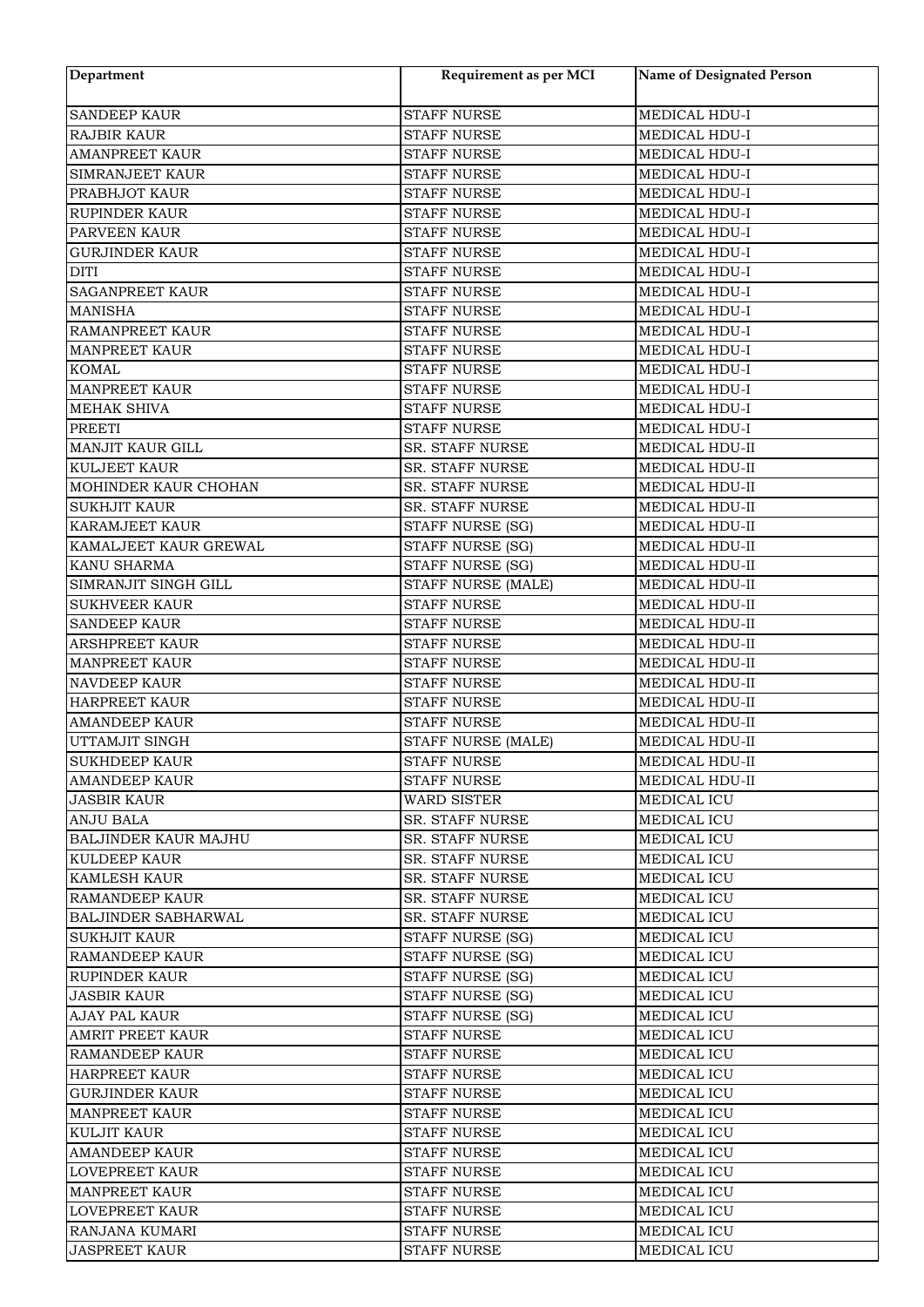| Department                            | Requirement as per MCI                     | <b>Name of Designated Person</b> |
|---------------------------------------|--------------------------------------------|----------------------------------|
| <b>MANPREET KAUR</b>                  | <b>STAFF NURSE</b>                         | MEDICAL ICU                      |
| TAJINDER KAUR                         | <b>STAFF NURSE</b>                         | MEDICAL ICU                      |
| <b>SUMANPREET KAUR</b>                | <b>STAFF NURSE</b>                         | MEDICAL ICU                      |
| <b>ANJLI GILL</b>                     | <b>STAFF NURSE</b>                         | MEDICAL ICU                      |
| <b>SONIA</b>                          | <b>STAFF NURSE</b>                         | MEDICAL ICU                      |
| <b>EKTA</b>                           | <b>STAFF NURSE</b>                         | MEDICAL ICU                      |
| <b>MANJOT KAUR</b>                    | <b>STAFF NURSE</b>                         | MEDICAL ICU                      |
| <b>GURPREET SINGH</b>                 | <b>STAFF NURSE</b>                         | MEDICAL ICU                      |
| AMANDEEP KAUR SANDHU                  | <b>STAFF NURSE</b>                         | MEDICAL ICU                      |
| <b>RAMANDEEP KAUR</b>                 | <b>STAFF NURSE</b>                         | MEDICAL ICU                      |
| <b>POONAM</b>                         | <b>STAFF NURSE</b>                         | MEDICAL ICU                      |
| <b>CHETNA KHULLAR</b>                 | <b>STAFF NURSE</b>                         | MEDICAL ICU                      |
|                                       |                                            |                                  |
| <b>RAMANDEEP KAUR</b><br><b>SUMAN</b> | <b>STAFF NURSE</b><br><b>STAFF NURSE</b>   | MEDICAL ICU<br>MEDICAL ICU       |
| <b>NAVNEET KAUR</b>                   |                                            | MEDICAL ICU                      |
|                                       | <b>STAFF NURSE</b>                         |                                  |
| KULWINDER KAUR BRAR                   | SR. STAFF NURSE<br>SR. LADY HEALTH VISITOR | MEDICINE OPD                     |
| <b>BINDER KAUR</b>                    |                                            | MEDICINE OPD                     |
| <b>JASWINDER KAUR</b>                 | SR. LADY HEALTH VISITOR                    | MEDICINE OPD                     |
| HARMINDERJIT KAUR                     | <b>WARD SISTER</b>                         | MEDICINE UNIT-I                  |
| PARNEETA SACHDEVA                     | STAFF NURSE (SG)                           | MEDICINE UNIT-I                  |
| KARAMJEET KAUR                        | <b>STAFF NURSE (SG)</b>                    | MEDICINE UNIT-I                  |
| HARPREET KAUR DHILLON                 | <b>STAFF NURSE</b>                         | MEDICINE UNIT-I                  |
| DAVINDERJEET KAUR                     | <b>STAFF NURSE</b>                         | MEDICINE UNIT-I                  |
| <b>PRATIBHA</b>                       | <b>STAFF NURSE</b>                         | MEDICINE UNIT-I                  |
| NAVPREET KAUR                         | <b>STAFF NURSE</b>                         | MEDICINE UNIT-I                  |
| <b>GAGANDEEP KAUR</b>                 | <b>STAFF NURSE</b>                         | MEDICINE UNIT-I                  |
| <b>JASHANPREET KAUR</b>               | <b>STAFF NURSE</b>                         | MEDICINE UNIT-I                  |
| <b>RUPINDER KAUR</b>                  | <b>STAFF NURSE</b>                         | MEDICINE UNIT-I                  |
| <b>JASPREET KAUR</b>                  | <b>STAFF NURSE</b>                         | MEDICINE UNIT-I                  |
| <b>JASVIR KAUR GREWAL</b>             | SR. STAFF NURSE                            | MEDICINE UNIT-II                 |
| PARVINDER KAUR                        | SR. STAFF NURSE                            | MEDICINE UNIT-II                 |
| SANTOSH SAINI                         | <b>WARD SISTER</b>                         | MEDICINE UNIT-II                 |
| <b>ANURADHA</b>                       | <b>SR. STAFF NURSE</b>                     | MEDICINE UNIT-II                 |
| <b>GURJINDER PAL KAUR</b>             | SR. STAFF NURSE                            | MEDICINE UNIT-II                 |
| HARIJOT KAUR                          | STAFF NURSE                                | MEDICINE UNIT-II                 |
| POONAM BALA                           | <b>STAFF NURSE</b>                         | MEDICINE UNIT-II                 |
| NEELAM                                | <b>STAFF NURSE</b>                         | MEDICINE UNIT-II                 |
| <b>SUMAN</b>                          | <b>STAFF NURSE</b>                         | MEDICINE UNIT-II                 |
| <b>BABANPREET KAUR</b>                | <b>STAFF NURSE</b>                         | MEDICINE UNIT-II                 |
| <b>SATTANA GARG</b>                   | <b>STAFF NURSE</b>                         | MEDICINE UNIT-II                 |
| <b>KARAMJIT KAUR</b>                  | <b>SR. STAFF NURSE</b>                     | MEDICINE UNIT-III                |
| RAJINA SHARMA                         | WARD SISTER                                | MEDICINE UNIT-III                |
| <b>DALJIT KAUR</b>                    | <b>SR. STAFF NURSE</b>                     | MEDICINE UNIT-III                |
| RAVINDER KAUR CHEEMA                  | <b>STAFF NURSE (SG)</b>                    | MEDICINE UNIT-III                |
| <b>RUBY KAUR</b>                      | <b>STAFF NURSE</b>                         | MEDICINE UNIT-III                |
| <b>HARMANDEEP KAUR</b>                | <b>STAFF NURSE</b>                         | MEDICINE UNIT-III                |
| <b>BHUMIKA SHARMA</b>                 | <b>STAFF NURSE</b>                         | MEDICINE UNIT-III                |
| <b>SATVIR KAUR</b>                    | <b>STAFF NURSE</b>                         | MEDICINE UNIT-III                |
| <b>JASPREET KAUR</b>                  | <b>STAFF NURSE</b>                         | MEDICINE UNIT-III                |
| <b>GURLEEN KAUR</b>                   | STAFF NURSE                                | MEDICINE UNIT-III                |
| PRATIBHA SHARMA                       | <b>WARD SISTER</b>                         | MEDICINE UNIT-IV                 |
| <b>SHELLY GROVER</b>                  | <b>SR. STAFF NURSE</b>                     | MEDICINE UNIT-IV                 |
| KANCHAN LATA                          | <b>SR. STAFF NURSE</b>                     | MEDICINE UNIT-IV                 |
| MARTHA                                | <b>SR. STAFF NURSE</b>                     | MEDICINE UNIT-IV                 |
| <b>SATWINDER KAUR</b>                 | <b>SR. STAFF NURSE</b>                     | MEDICINE UNIT-IV                 |
| HARJINDER KAUR                        | SR. STAFF NURSE                            | MEDICINE UNIT-IV                 |
| <b>MANJEET KAUR</b>                   | STAFF NURSE (SG)                           | MEDICINE UNIT-IV                 |
| <b>JASLEEN KAUR</b>                   | <b>STAFF NURSE</b>                         | MEDICINE UNIT-IV                 |
| <b>HARPREET KAUR</b>                  | STAFF NURSE                                | MEDICINE UNIT-IV                 |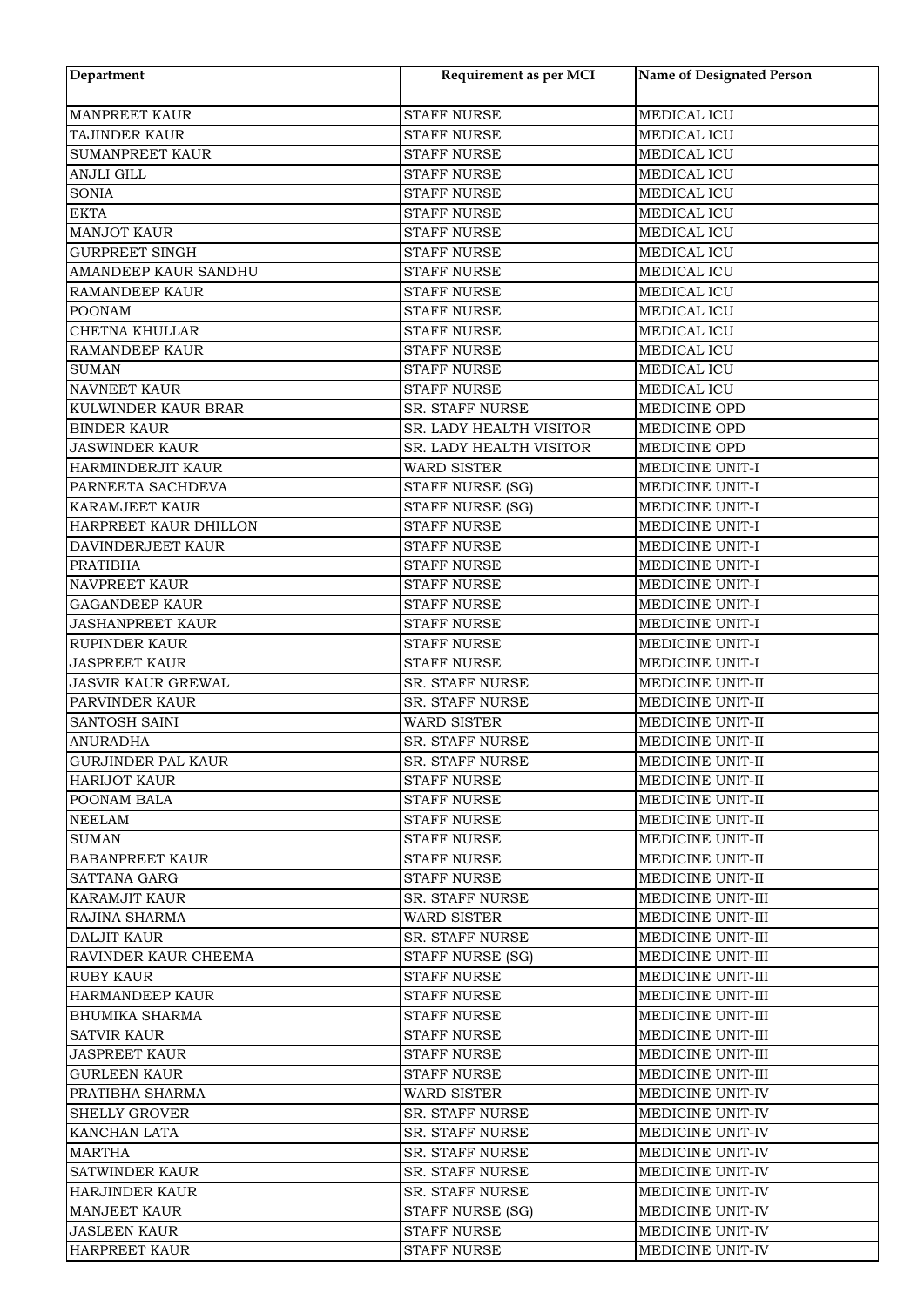| Department                                     | Requirement as per MCI                           | <b>Name of Designated Person</b>       |
|------------------------------------------------|--------------------------------------------------|----------------------------------------|
| <b>LOVEPREET KAUR</b>                          | <b>STAFF NURSE</b>                               | MEDICINE UNIT-IV                       |
| <b>HARPREET KAUR</b>                           | <b>STAFF NURSE</b>                               | MEDICINE UNIT-IV                       |
| <b>KAMALJIT KAUR</b>                           | SR. STAFF NURSE                                  | NEONATAL OBSERVATION ROOM              |
| MANJINDER KAUR SIVIA                           | SR. STAFF NURSE                                  | NEONATAL OBSERVATION ROOM              |
| <b>SAWARN KAUR GILL</b>                        | STAFF NURSE (SG)                                 | NEONATAL OBSERVATION ROOM              |
| PARAMJEET KAUR BRAR                            | SR. STAFF NURSE                                  | NEPHROLOGY WARD                        |
| RAJDEEP KAUR                                   | SR. STAFF NURSE                                  | NEPHROLOGY WARD                        |
| <b>RUPINDER KAUR</b>                           | STAFF NURSE (SG)                                 | NEPHROLOGY WARD                        |
| <b>GURJEET KAUR</b>                            | <b>STAFF NURSE</b>                               | NEPHROLOGY WARD                        |
| <b>URVASHI</b>                                 | <b>STAFF NURSE</b>                               | NEPHROLOGY WARD                        |
| <b>SANDEEP RANI</b>                            | <b>STAFF NURSE</b>                               | NEPHROLOGY WARD                        |
| POONAM LALOTRA                                 | <b>STAFF NURSE</b>                               | NEPHROLOGY WARD                        |
| PRABHDEEP KAUR                                 | <b>STAFF NURSE</b>                               | NEPHROLOGY WARD                        |
| SIMARJEET KAUR                                 | <b>STAFF NURSE</b>                               | NEPHROLOGY WARD                        |
| <b>MANPREET KAUR</b>                           | <b>STAFF NURSE</b>                               | NEPHROLOGY WARD                        |
| RAVNEET KAUR                                   | <b>STAFF NURSE</b>                               | NEPHROLOGY WARD                        |
| <b>MAHIMA SAINI</b>                            | <b>STAFF NURSE</b>                               | NEPHROLOGY WARD                        |
| PAWANPREET KAUR                                | <b>STAFF NURSE</b>                               | NEPHROLOGY WARD                        |
| KAJAL MISHRA                                   | <b>STAFF NURSE</b>                               | NEPHROLOGY WARD                        |
| ANJALI SANDHU                                  | <b>STAFF NURSE</b>                               | NEPHROLOGY WARD                        |
| <b>AMANPREET KAUR MOURON</b>                   | SR. STAFF NURSE                                  | NEURO ORTHO OT                         |
| RAJWINDER KAUR                                 | SR. STAFF NURSE                                  | NEURO ORTHO OT                         |
| KULVIR KAUR SIBIA                              | SR. STAFF NURSE                                  | NEURO ORTHO OT                         |
| <b>KARAMJIT KAUR</b>                           | SR. STAFF NURSE                                  | NEURO ORTHO OT                         |
| PARDEEP KAUR                                   | STAFF NURSE (SG)                                 | NEURO ORTHO OT                         |
| MANPREET KAUR KALER                            | STAFF NURSE (SG)                                 | NEURO ORTHO OT                         |
| <b>AMANDEEP KAUR</b>                           | STAFF NURSE (SG)                                 | NEURO ORTHO OT                         |
| <b>GURDIP KAUR</b>                             | STAFF NURSE (SG)                                 | NEURO ORTHO OT                         |
| <b>JASSICA</b>                                 | <b>STAFF NURSE</b>                               | NEURO ORTHO OT                         |
| <b>GURDEEP KAUR</b>                            | <b>STAFF NURSE</b>                               | NEURO ORTHO OT                         |
| <b>AMRITPAL KAUR</b>                           | <b>STAFF NURSE</b>                               | NEURO ORTHO OT                         |
| <b>SANDEEP KAUR</b>                            | <b>STAFF NURSE</b>                               | NEURO ORTHO OT                         |
| <b>MANJOT KAUR</b>                             | <b>STAFF NURSE</b>                               | NEURO ORTHO OT                         |
| PAVANPREET KAUR                                | <b>STAFF NURSE</b>                               | NEURO ORTHO OT                         |
| AMRITA                                         | STAFF NURSE                                      | NEURO ORTHO OT                         |
| HARPREET KAUR SANDHU                           | STAFF NURSE                                      | NEURO ORTHO OT                         |
| <b>MANVIR KAUR</b>                             | <b>STAFF NURSE</b>                               | NEURO ORTHO OT                         |
| RUPINDER KAUR                                  | SR. STAFF NURSE                                  | NEURO ORTHO RECOVERY                   |
| NASIB KAUR SIMAK                               | <b>SR. STAFF NURSE</b>                           | NEURO ORTHO RECOVERY                   |
| PARVEEN KAUR                                   | <b>SR. STAFF NURSE</b>                           | NEURO ORTHO RECOVERY                   |
| <b>KAWALPREET KAUR</b>                         | <b>STAFF NURSE</b>                               | NEURO ORTHO RECOVERY                   |
| <b>KIRAN KATARIA</b>                           | <b>STAFF NURSE</b>                               | NEURO ORTHO RECOVERY                   |
| <b>AMANDEEP KAUR</b>                           | <b>STAFF NURSE</b>                               | NEURO ORTHO RECOVERY                   |
| LAKHWINDERJOT KAUR                             | STAFF NURSE                                      | NEURO ORTHO RECOVERY                   |
| <b>NAVLEEN KAUR</b>                            | STAFF NURSE                                      | NEURO ORTHO RECOVERY                   |
| <b>HARPREET KAUR</b>                           | <b>STAFF NURSE</b>                               | NEURO ORTHO RECOVERY                   |
| AMANPREET KAUR SANDHU                          | <b>STAFF NURSE</b>                               | NEURO ORTHO RECOVERY                   |
| <b>ANDLEENA</b>                                | <b>STAFF NURSE</b>                               | NEURO ORTHO RECOVERY                   |
| <b>PRIYA</b>                                   | STAFF NURSE                                      | NEURO ORTHO RECOVERY                   |
| <b>SALONI</b>                                  | <b>STAFF NURSE</b>                               | NEURO ORTHO RECOVERY                   |
| <b>KARNVIR SINGH</b>                           | <b>STAFF NURSE</b>                               | NEURO ORTHO RECOVERY                   |
|                                                |                                                  |                                        |
| KARAMJIT KAUR<br>KULWINDER KAUR KHEHRA         | <b>SR. STAFF NURSE</b><br><b>SR. STAFF NURSE</b> | NEURO SURGERY ICU<br>NEURO SURGERY ICU |
|                                                |                                                  |                                        |
| LOVELY                                         | STAFF NURSE (SG)                                 | NEURO SURGERY ICU<br>NEURO SURGERY ICU |
| INDERJIT KAUR GILL<br><b>GURDEEP KAUR TOOR</b> | STAFF NURSE (SG)                                 | NEURO SURGERY ICU                      |
| <b>NAVDEEP KAUR</b>                            | STAFF NURSE (SG)                                 | NEURO SURGERY ICU                      |
| RAJNI RANI                                     | STAFF NURSE (SG)<br>STAFF NURSE (SG)             | NEURO SURGERY ICU                      |
| SANYOGITA SHARMA                               | STAFF NURSE (SG)                                 | NEURO SURGERY ICU                      |
|                                                |                                                  |                                        |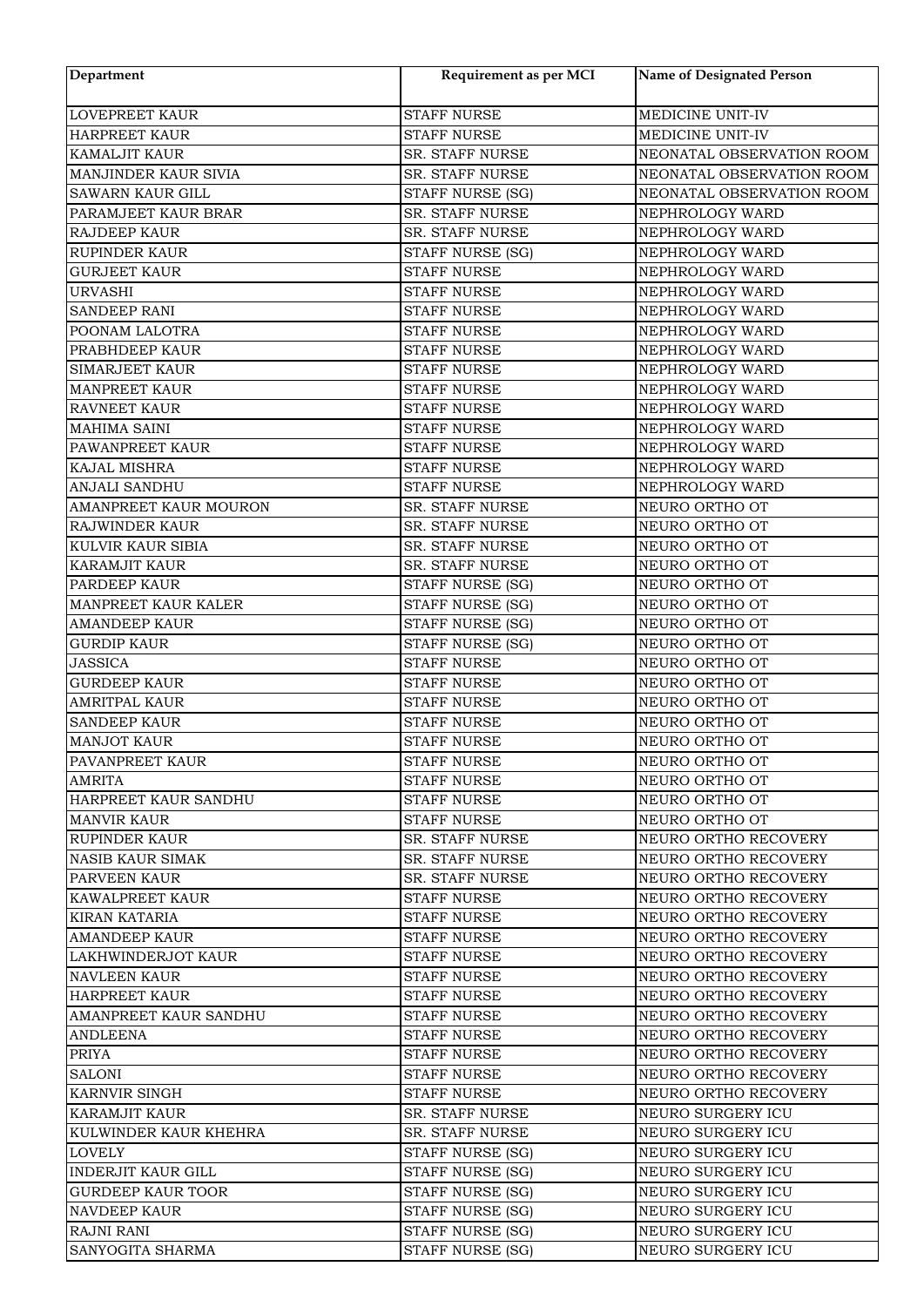| Department                                   | Requirement as per MCI  | Name of Designated Person |
|----------------------------------------------|-------------------------|---------------------------|
| <b>RAMANPREET KAUR</b>                       | STAFF NURSE (SG)        | NEURO SURGERY ICU         |
| <b>RUPINDER KAUR</b>                         | STAFF NURSE (SG)        | NEURO SURGERY ICU         |
| <b>GURVINDER KAUR</b>                        | <b>STAFF NURSE (SG)</b> | NEURO SURGERY ICU         |
| <b>NEERU BALA</b>                            | <b>STAFF NURSE</b>      | NEURO SURGERY ICU         |
| <b>SAKSHI</b>                                | <b>STAFF NURSE</b>      | NEURO SURGERY ICU         |
| RAJVINDER KAUR MANGAT                        | <b>STAFF NURSE</b>      | NEURO SURGERY ICU         |
| <b>GAGANJIT KAUR</b>                         | <b>STAFF NURSE</b>      | NEURO SURGERY ICU         |
| PUSHPINDER KAUR                              | <b>STAFF NURSE</b>      | NEURO SURGERY ICU         |
| SONIA MEHMI                                  | <b>STAFF NURSE</b>      | NEURO SURGERY ICU         |
| <b>NAVJOT KAUR</b>                           | <b>STAFF NURSE</b>      | NEURO SURGERY ICU         |
| <b>VIMALPREET KAUR</b>                       | <b>STAFF NURSE</b>      | NEURO SURGERY ICU         |
| <b>GURJIT KAUR</b>                           | <b>STAFF NURSE</b>      | NEURO SURGERY ICU         |
| <b>GURPREET KAUR</b>                         | <b>STAFF NURSE</b>      | NEURO SURGERY ICU         |
| <b>JASWINDER KAUR</b>                        | <b>STAFF NURSE</b>      | NEURO SURGERY ICU         |
| <b>NAAZREEN</b>                              | <b>STAFF NURSE</b>      | NEURO SURGERY ICU         |
| <b>MONIKA SAINI</b>                          | <b>STAFF NURSE</b>      | NEURO SURGERY ICU         |
| <b>MAMTA KUMARI</b>                          | <b>STAFF NURSE</b>      | NEURO SURGERY ICU         |
| PARDEEP KAUR                                 | <b>STAFF NURSE</b>      | NEURO SURGERY ICU         |
| SHIWANI SAIN                                 | <b>STAFF NURSE</b>      | NEURO SURGERY ICU         |
| <b>RADHIKA</b>                               | <b>STAFF NURSE</b>      | NEURO SURGERY ICU         |
| <b>GURMEET KAUR</b>                          | SR. STAFF NURSE         | NEURO SURGERY-I           |
| JASWINDER KAUR MAND                          | <b>WARD SISTER</b>      | NEURO SURGERY-I           |
| <b>MONIKA SHARMA</b>                         | SR. STAFF NURSE         | NEURO SURGERY-I           |
| <b>SUKHJIT PATHANIA</b>                      | SR. STAFF NURSE         | NEURO SURGERY-I           |
| SARBJIT KAUR BUTTAR                          | SR. STAFF NURSE         | NEURO SURGERY-I           |
| <b>MARGRATE</b>                              | STAFF NURSE (SG)        | NEURO SURGERY-I           |
| <b>KIRANJIT KAUR</b>                         | <b>STAFF NURSE</b>      | NEURO SURGERY-I           |
|                                              |                         |                           |
| PRABHJOT KAUR                                | <b>STAFF NURSE</b>      | NEURO SURGERY-I           |
| GURPREET KAUR CHEEMA<br><b>AMRITPAL KAUR</b> | <b>STAFF NURSE</b>      | NEURO SURGERY-I           |
| <b>GURDEEP SINGH</b>                         | <b>STAFF NURSE</b>      | NEURO SURGERY-I           |
| KAMALPREET KAUR                              | <b>STAFF NURSE</b>      | NEURO SURGERY-I           |
|                                              | <b>STAFF NURSE</b>      | NEURO SURGERY-I           |
| <b>MANPREET KAUR</b>                         | <b>STAFF NURSE</b>      | NEURO SURGERY-I           |
| <b>RAJAT</b>                                 | STAFF NURSE (MALE)      | NEURO SURGERY-I           |
| <b>SHALINI PREET KAUR</b>                    | STAFF NURSE             | NEURO SURGERY-I           |
| <b>SANDEEP KAUR</b>                          | STAFF NURSE             | NEURO SURGERY-I           |
| <b>RANJOT SINGH SRAN</b>                     | STAFF NURSE (MALE)      | NEURO SURGERY-I           |
| <b>RAJDEEP KAUR</b>                          | STAFF NURSE             | NEURO SURGERY-I           |
| <b>AMIT PATHAK</b>                           | STAFF NURSE (MALE)      | NEURO SURGERY-I           |
| <b>MANDEEP KAUR</b>                          | <b>STAFF NURSE</b>      | NEURO SURGERY-I           |
| <b>MUSKAN VERMA</b>                          | <b>STAFF NURSE</b>      | NEURO SURGERY-I           |
| <b>AMANPREET KAUR</b>                        | <b>STAFF NURSE</b>      | NEURO SURGERY-I           |
| PRABHJOT KAUR                                | <b>STAFF NURSE</b>      | NEURO SURGERY-I           |
| PARMPUNEET KAUR                              | <b>STAFF NURSE</b>      | NEURO SURGERY-I           |
| <b>STEPHENPAL</b>                            | STAFF NURSE (MALE)      | NEURO SURGERY-I           |
| <b>SHEHNAZ</b>                               | <b>STAFF NURSE</b>      | NEURO SURGERY-I           |
| <b>SONALI</b>                                | <b>STAFF NURSE</b>      | NEURO SURGERY-I           |
| <b>JOSEPHINE</b>                             | SR. STAFF NURSE         | NEURO SURGERY-II          |
| PARVEEN KUMARI                               | SR. STAFF NURSE         | NEURO SURGERY-II          |
| <b>SURINDER PAL KAUR</b>                     | SR. STAFF NURSE         | NEURO SURGERY-II          |
| <b>RAMANJIT KAUR</b>                         | SR. STAFF NURSE         | NEURO SURGERY-II          |
| <b>MANPREET KAUR</b>                         | <b>SR. STAFF NURSE</b>  | NEURO SURGERY-II          |
| <b>RUPINDER KAUR</b>                         | STAFF NURSE (SG)        | NEURO SURGERY-II          |
| <b>JASPREET KAUR</b>                         | STAFF NURSE (SG)        | NEURO SURGERY-II          |
| <b>KARANJEET KAUR</b>                        | STAFF NURSE (SG)        | NEURO SURGERY-II          |
| <b>KAVITA</b>                                | <b>STAFF NURSE</b>      | NEURO SURGERY-II          |
| <b>LUKHVEER KAUR</b>                         | <b>STAFF NURSE</b>      | NEURO SURGERY-II          |
| <b>GAGANDEEP KAUR</b>                        | <b>STAFF NURSE</b>      | NEURO SURGERY-II          |
| <b>AMANDEEP KAUR</b>                         | <b>STAFF NURSE</b>      | NEURO SURGERY-II          |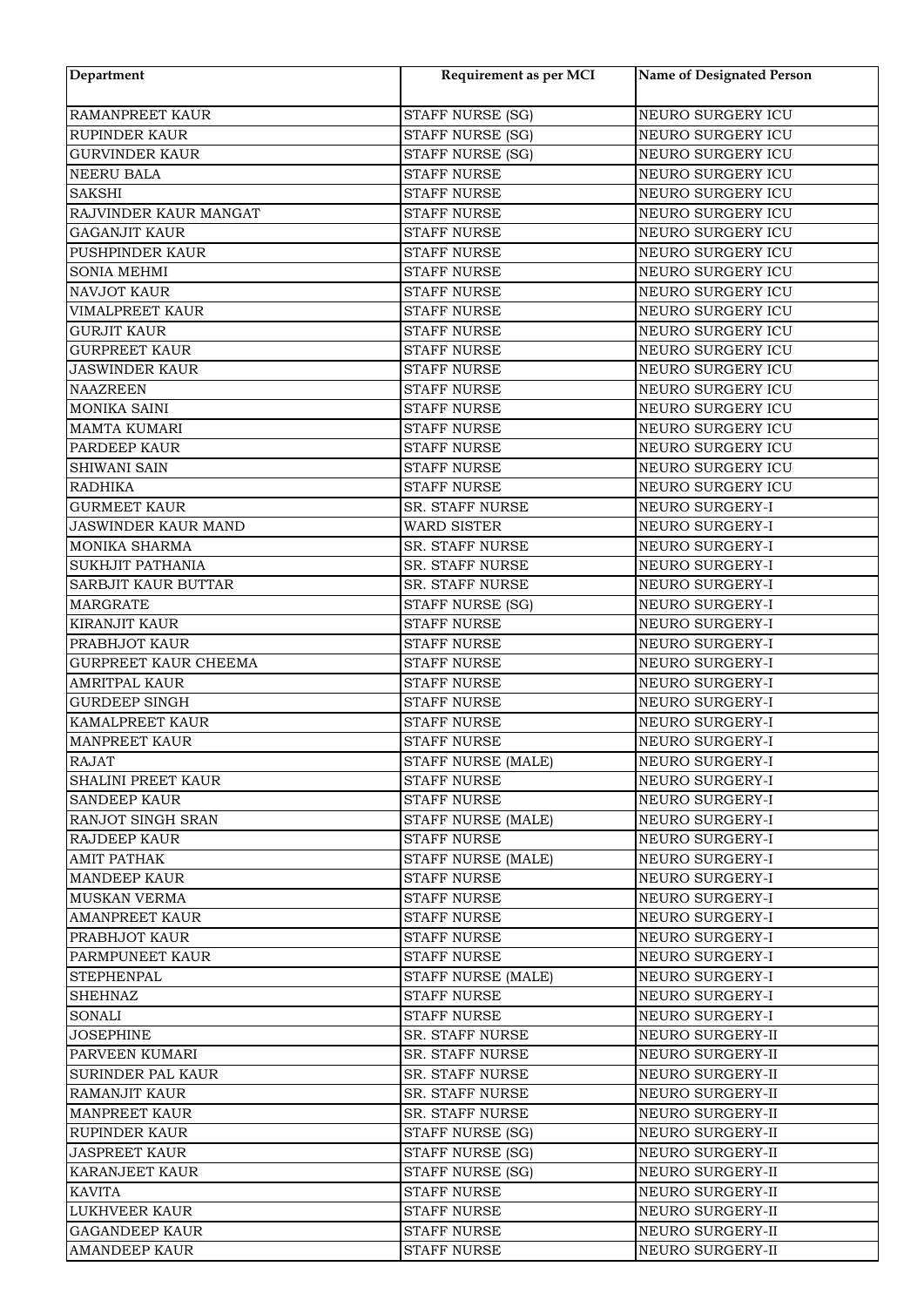| Department                                | Requirement as per MCI                   | Name of Designated Person        |
|-------------------------------------------|------------------------------------------|----------------------------------|
| <b>GURMEET SINGH</b>                      | STAFF NURSE (MALE)                       | NEURO SURGERY-II                 |
| KAMALJEET KAUR                            | <b>STAFF NURSE</b>                       | NEURO SURGERY-II                 |
| <b>HARMANJOT KAUR</b>                     | <b>STAFF NURSE</b>                       | NEURO SURGERY-II                 |
| <b>NAVNEET KAUR</b>                       | <b>STAFF NURSE</b>                       | NEURO SURGERY-II                 |
| <b>ISHA SINGH</b>                         | <b>STAFF NURSE</b>                       | NEURO SURGERY-II                 |
| <b>BALJINDER KAUR</b>                     | <b>STAFF NURSE</b>                       | NEURO SURGERY-II                 |
| <b>NEELAM</b>                             | <b>STAFF NURSE</b>                       | NEURO SURGERY-II                 |
| <b>AMANPREET KAUR</b>                     | <b>STAFF NURSE</b>                       | NEURO SURGERY-II                 |
| <b>SARITA DEVI</b>                        | <b>STAFF NURSE</b>                       | NEURO SURGERY-II                 |
| <b>BABITA</b>                             | <b>STAFF NURSE</b>                       | NEURO SURGERY-II                 |
| <b>BALWINDER KAUR</b>                     | <b>WARD SISTER</b>                       | NEUROLOGY WARD                   |
| <b>RUPINDER KAUR</b>                      | SR. STAFF NURSE                          | NEUROLOGY WARD                   |
| MANJINDER KAUR                            | SR. STAFF NURSE                          | NEUROLOGY WARD                   |
| KULVIR KAUR BATTH                         | SR. STAFF NURSE                          | NEUROLOGY WARD                   |
| <b>SUMANJIT KAUR MAAN</b>                 | <b>SR. STAFF NURSE</b>                   | NEUROLOGY WARD                   |
| <b>SHALINI</b>                            | SR. STAFF NURSE                          | NEUROLOGY WARD                   |
| <b>KARAMJIT KAUR</b>                      | SR. STAFF NURSE                          | NEUROLOGY WARD                   |
| <b>GURDEEP KAUR</b>                       | STAFF NURSE (SG)                         | NEUROLOGY WARD                   |
| <b>JASBIR KAUR</b>                        | <b>STAFF NURSE (SG)</b>                  | NEUROLOGY WARD                   |
| <b>VINAY PAUL</b>                         | STAFF NURSE (MALE)                       | NEUROLOGY WARD                   |
| <b>HARPREET KAUR</b>                      | <b>STAFF NURSE</b>                       | NEUROLOGY WARD                   |
| <b>GAGANDEEP KAUR</b>                     | <b>STAFF NURSE</b>                       | NEUROLOGY WARD                   |
| <b>NAVREET KAUR</b>                       | <b>STAFF NURSE</b>                       | NEUROLOGY WARD                   |
| <b>AKWINDER KAUR</b>                      | <b>STAFF NURSE</b>                       | NEUROLOGY WARD                   |
| DEEPIKA SHARMA                            | <b>STAFF NURSE</b>                       | NEUROLOGY WARD                   |
| PRIYANKA SHARMA                           | <b>STAFF NURSE</b>                       | NEUROLOGY WARD                   |
| <b>SHWETA VERMA</b>                       | <b>STAFF NURSE</b>                       | NEUROLOGY WARD                   |
| <b>PALLAVI</b>                            | <b>STAFF NURSE</b>                       | NEUROLOGY WARD                   |
| <b>ARADHNA</b>                            | <b>STAFF NURSE</b>                       | NEUROLOGY WARD                   |
| <b>ROOT</b>                               | <b>STAFF NURSE</b>                       | NEUROLOGY WARD                   |
| <b>ISSAC PROCHA</b>                       | <b>STAFF NURSE</b>                       | NEUROLOGY WARD<br>NEUROLOGY WARD |
| TARANUM MOHI UD DIN<br>MIR TAHZEEQ GOWHAR | <b>STAFF NURSE</b>                       |                                  |
| <b>SAPNA</b>                              | <b>STAFF NURSE</b><br><b>STAFF NURSE</b> | NEUROLOGY WARD<br>NEUROLOGY WARD |
| SATINDER PAL KAUR GILL                    | WARD SISTER                              | <b>NURSERY</b>                   |
| <b>MANDEEP PAUL KAUR</b>                  | <b>SR. STAFF NURSE</b>                   | <b>NURSERY</b>                   |
| <b>GURMEET KAUR</b>                       | <b>SR. STAFF NURSE</b>                   | <b>NURSERY</b>                   |
| <b>AMANDEEP KAUR</b>                      | SR. STAFF NURSE                          | <b>NURSERY</b>                   |
| PAYAL BANSAL                              | <b>SR. STAFF NURSE</b>                   | <b>NURSERY</b>                   |
| <b>AMRITPAL KAUR</b>                      | <b>SR. STAFF NURSE</b>                   | <b>NURSERY</b>                   |
| <b>JASVIR KAUR</b>                        | <b>SR. STAFF NURSE</b>                   | <b>NURSERY</b>                   |
| <b>KARAMJEET KAUR</b>                     | <b>SR. STAFF NURSE</b>                   | <b>NURSERY</b>                   |
| POONAM RANI                               | <b>SR. STAFF NURSE</b>                   | NURSERY                          |
| <b>ASHA RANI</b>                          | <b>SR. STAFF NURSE</b>                   | <b>NURSERY</b>                   |
| KULWINDER KAUR GILL                       | STAFF NURSE (SG)                         | <b>NURSERY</b>                   |
| <b>GURPINDER KAUR</b>                     | STAFF NURSE (SG)                         | <b>NURSERY</b>                   |
| <b>SATWINDER KAUR</b>                     | STAFF NURSE (SG)                         | <b>NURSERY</b>                   |
| KULWINDER KAUR                            | STAFF NURSE (SG)                         | <b>NURSERY</b>                   |
| <b>HARJINDER KAUR</b>                     | STAFF NURSE (SG)                         | NURSERY                          |
| <b>MANJEET KAUR RAI</b>                   | STAFF NURSE (SG)                         | <b>NURSERY</b>                   |
| <b>NAVJOT KAUR</b>                        | STAFF NURSE (SG)                         | <b>NURSERY</b>                   |
| <b>SARBJOT KAUR</b>                       | <b>STAFF NURSE</b>                       | <b>NURSERY</b>                   |
| RAMANDEEP KAUR VIRK                       | <b>STAFF NURSE</b>                       | NURSERY                          |
| ASHA                                      | STAFF NURSE                              | NURSERY                          |
| <b>MANPREET KAUR</b>                      | <b>STAFF NURSE</b>                       | <b>NURSERY</b>                   |
| <b>NAVDEEP KAUR</b>                       | <b>STAFF NURSE</b>                       | <b>NURSERY</b>                   |
| KIRANPREET KAUR                           | <b>STAFF NURSE</b>                       | <b>NURSERY</b>                   |
| <b>AMANDEEP KAUR</b>                      | <b>STAFF NURSE</b>                       | <b>NURSERY</b>                   |
| <b>SUKHMEEN KAUR</b>                      | <b>STAFF NURSE</b>                       | <b>NURSERY</b>                   |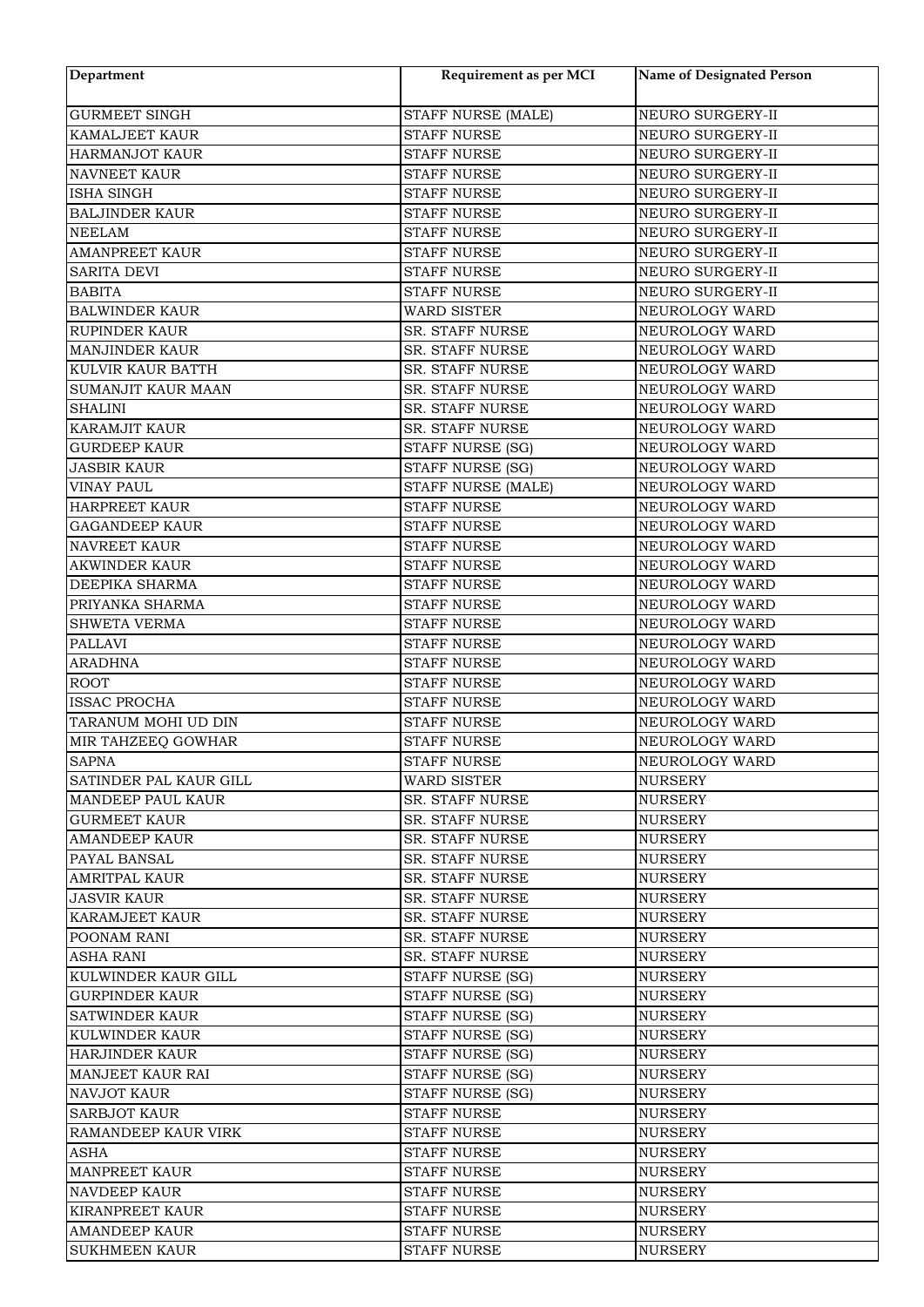| Department              | Requirement as per MCI               | <b>Name of Designated Person</b> |
|-------------------------|--------------------------------------|----------------------------------|
| PRABHDEEP SINGH         | STAFF NURSE (MALE)                   | <b>NURSERY</b>                   |
| NARINDER PAL KAUR       | <b>STAFF NURSE</b>                   | <b>NURSERY</b>                   |
| ANKITA KUMARI           | <b>STAFF NURSE</b>                   | <b>NURSERY</b>                   |
| NIDHI SHARMA            | <b>STAFF NURSE</b>                   | <b>NURSERY</b>                   |
| PAWANDEEP KAUR          | <b>STAFF NURSE</b>                   | <b>NURSERY</b>                   |
| <b>HARDEEP KAUR</b>     | <b>STAFF NURSE</b>                   | <b>NURSERY</b>                   |
| SONIA SHARMA            | <b>STAFF NURSE</b>                   | <b>NURSERY</b>                   |
| <b>PRIYANKA</b>         | <b>STAFF NURSE</b>                   | <b>NURSERY</b>                   |
| KOMALPREET KAUR         | <b>STAFF NURSE</b>                   | <b>NURSERY</b>                   |
| <b>RAVNEET KAUR</b>     | <b>STAFF NURSE</b>                   | <b>NURSERY</b>                   |
| RAJVEER KAUR            | <b>STAFF NURSE</b>                   | <b>NURSERY</b>                   |
| ANJALI SINGH            | <b>STAFF NURSE</b>                   | <b>NURSERY</b>                   |
| NAVDEEP KAUR            | <b>STAFF NURSE</b>                   | <b>NURSERY</b>                   |
| KAJAL KATHPALIA         | <b>STAFF NURSE</b>                   | <b>NURSERY</b>                   |
| MUSKAN RANI             | <b>STAFF NURSE</b>                   | <b>NURSERY</b>                   |
| VEERPAL KAUR            | <b>STAFF NURSE</b>                   | <b>NURSERY</b>                   |
| <b>AVNEET KAUR VIRK</b> | <b>STAFF NURSE</b>                   | <b>NURSERY</b>                   |
| <b>AMANDEEP KAUR</b>    | <b>STAFF NURSE</b>                   | <b>NURSERY</b>                   |
| <b>SUKHPREET KAUR</b>   | <b>STAFF NURSE</b>                   | <b>NURSERY</b>                   |
| MAINROOP KAUR           | <b>STAFF NURSE</b>                   | <b>NURSERY</b>                   |
| SURINDER PAL KAUR       | SR. STAFF NURSE                      | <b>NURSING POOL</b>              |
| VARINDERJIT KAUR        | <b>WARD SISTER</b>                   | <b>NURSING POOL</b>              |
| PUKHRAJ KAUR            | SR. LADY HEALTH VISITOR              | <b>NURSING POOL</b>              |
| <b>AMANDEEP KAUR</b>    |                                      | <b>NURSING POOL</b>              |
| <b>SEEMA MOUDGIL</b>    | STAFF NURSE (SG)<br>STAFF NURSE (SG) | <b>NURSING POOL</b>              |
|                         |                                      |                                  |
| PAWANDEEP KAUR          | STAFF NURSE (SG)                     | <b>NURSING POOL</b>              |
| <b>JASKARAN RATTAN</b>  | STAFF NURSE (SG)                     | <b>NURSING POOL</b>              |
| RAJDEEP KAUR            | STAFF NURSE (SG)                     | NURSING POOL                     |
| GAGANDEEP KAUR UPPAL    | STAFF NURSE (SG)                     | NURSING POOL                     |
| <b>SATINDER KAUR</b>    | <b>STAFF NURSE (SG)</b>              | <b>NURSING POOL</b>              |
| <b>HARPREET KAUR</b>    | <b>STAFF NURSE</b>                   | <b>NURSING POOL</b>              |
| AMANDEEP KAUR GILL      | <b>STAFF NURSE</b>                   | <b>NURSING POOL</b>              |
| LAVEENA NANDA           | <b>STAFF NURSE</b>                   | <b>NURSING POOL</b>              |
| MANMINDER KAUR SIDHU    | <b>STAFF NURSE</b>                   | <b>NURSING POOL</b>              |
| <b>PUNEET KAUR</b>      | STAFF NURSE                          | NURSING POOL                     |
| <b>MANJOT KAUR</b>      | STAFF NURSE                          | <b>NURSING POOL</b>              |
| <b>SIMRANJIT KAUR</b>   | <b>STAFF NURSE</b>                   | <b>NURSING POOL</b>              |
| <b>RAJWANT KAUR</b>     | <b>STAFF NURSE</b>                   | NURSING POOL                     |
| <b>GURPREET KAUR</b>    | <b>STAFF NURSE</b>                   | <b>NURSING POOL</b>              |
| <b>MONIKA YADAV</b>     | <b>STAFF NURSE</b>                   | <b>NURSING POOL</b>              |
| <b>NASEEM PARVEEN</b>   | <b>STAFF NURSE</b>                   | <b>NURSING POOL</b>              |
| GAGANPREET KAUR BRAR    | <b>STAFF NURSE</b>                   | NURSING POOL                     |
| <b>SAPANDEEP KAUR</b>   | STAFF NURSE                          | <b>NURSING POOL</b>              |
| TANYA KHOKHAR           | <b>STAFF NURSE</b>                   | NURSING POOL                     |
| <b>NAVPREET KAUR</b>    | STAFF NURSE                          | <b>NURSING POOL</b>              |
| <b>JASPREET KAUR</b>    | STAFF NURSE                          | <b>NURSING POOL</b>              |
| RUPINDERJEET KAUR       | <b>STAFF NURSE</b>                   | <b>NURSING POOL</b>              |
| RAMANDEEP KAUR          | STAFF NURSE                          | <b>NURSING POOL</b>              |
| <b>SANDEEP KUMARI</b>   | <b>STAFF NURSE</b>                   | <b>NURSING POOL</b>              |
| <b>AVNEET KAUR</b>      | <b>STAFF NURSE</b>                   | <b>NURSING POOL</b>              |
| RAMANJOT KAUR           | <b>STAFF NURSE</b>                   | <b>NURSING POOL</b>              |
| RAJVIR KAUR GREWAL      | <b>STAFF NURSE</b>                   | <b>NURSING POOL</b>              |
| KAVITA                  | STAFF NURSE                          | NURSING POOL                     |
| PRAGATI CHAURASIA       | STAFF NURSE                          | NURSING POOL                     |
| <b>GURPREET KAUR</b>    | <b>STAFF NURSE</b>                   | <b>NURSING POOL</b>              |
| RAMANDEEP KAUR          | <b>STAFF NURSE</b>                   | <b>NURSING POOL</b>              |
| <b>JAGMEET KAUR</b>     | <b>STAFF NURSE</b>                   | <b>NURSING POOL</b>              |
| SAPNA RANI              | <b>STAFF NURSE</b>                   | <b>NURSING POOL</b>              |
| <b>KUSUM VERMA</b>      | STAFF NURSE                          | <b>NURSING POOL</b>              |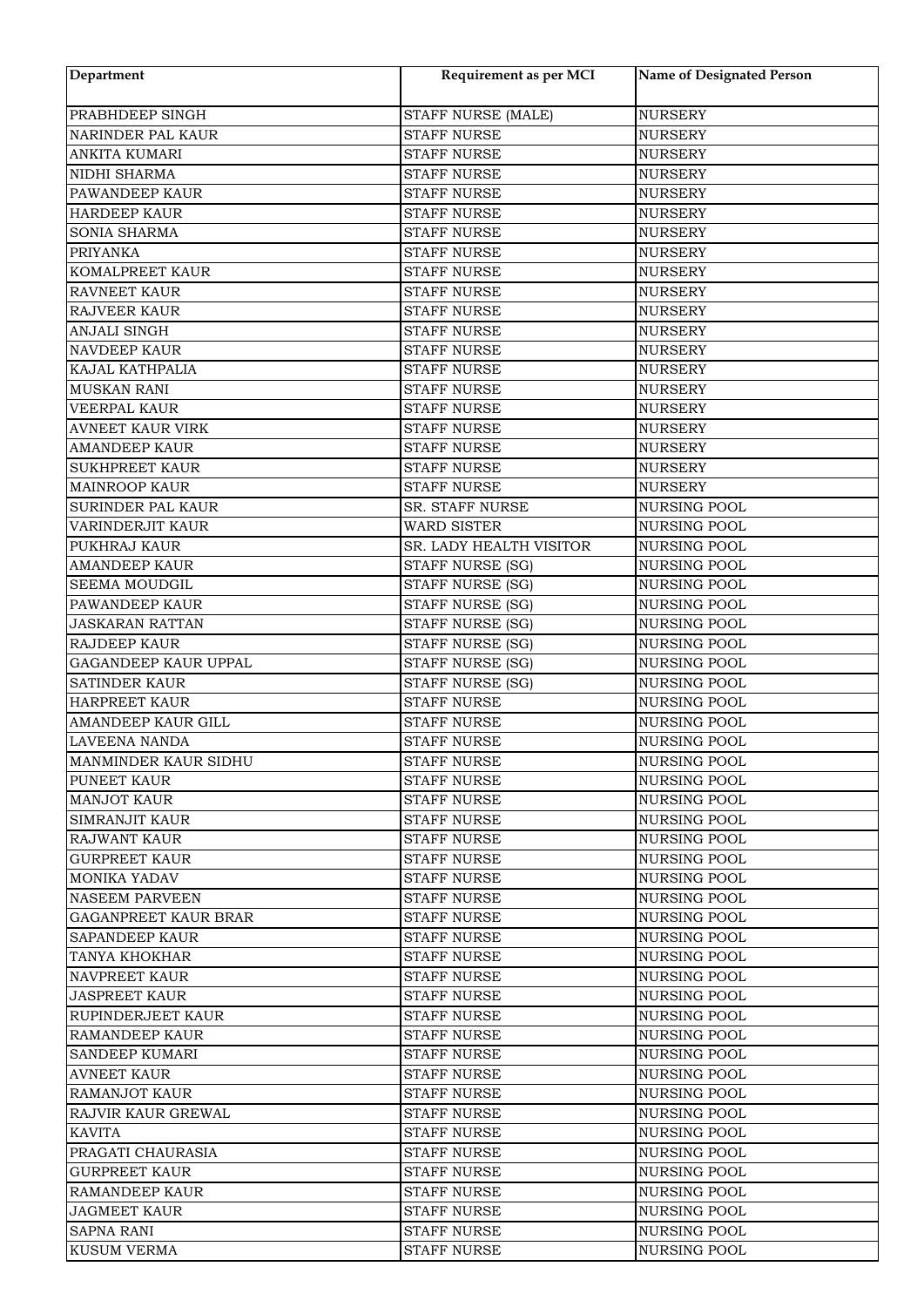| Department               | Requirement as per MCI | <b>Name of Designated Person</b> |
|--------------------------|------------------------|----------------------------------|
| <b>AMANPREET KAUR</b>    | <b>STAFF NURSE</b>     | <b>NURSING POOL</b>              |
| <b>JASPREET KAUR</b>     | <b>STAFF NURSE</b>     | <b>NURSING POOL</b>              |
| <b>JYOTI</b>             | <b>STAFF NURSE</b>     | <b>NURSING POOL</b>              |
| <b>SHAKSHI</b>           | <b>STAFF NURSE</b>     | <b>NURSING POOL</b>              |
| KANWALDEEP KAUR          | <b>STAFF NURSE</b>     | <b>NURSING POOL</b>              |
| <b>KOMAL</b>             | <b>STAFF NURSE</b>     | <b>NURSING POOL</b>              |
| <b>MANJINDER KAUR</b>    | <b>STAFF NURSE</b>     | <b>NURSING POOL</b>              |
| LOVEPREET KAUR           | <b>STAFF NURSE</b>     | NURSING POOL                     |
| <b>JASLEEN KAUR</b>      | <b>STAFF NURSE</b>     | NURSING POOL                     |
| NAVJOT KAUR              | <b>STAFF NURSE</b>     | <b>NURSING POOL</b>              |
| <b>SAHIL MASIH</b>       | STAFF NURSE (MALE)     | <b>NURSING POOL</b>              |
| KAVITA DEVI              | <b>STAFF NURSE</b>     | NURSING POOL                     |
| RUPINDER KAUR            | <b>STAFF NURSE</b>     | <b>NURSING POOL</b>              |
| TARANJOT KAUR            | <b>STAFF NURSE</b>     | <b>NURSING POOL</b>              |
| SAMREEN KOUSER           | <b>STAFF NURSE</b>     | <b>NURSING POOL</b>              |
| <b>SIMRANJEET KAUR</b>   | <b>STAFF NURSE</b>     | <b>NURSING POOL</b>              |
| <b>HALEEMA</b>           | <b>STAFF NURSE</b>     | <b>NURSING POOL</b>              |
| <b>AASTI DADHWAL</b>     | <b>STAFF NURSE</b>     | NURSING POOL                     |
| RAJWINDER KAUR           | <b>STAFF NURSE</b>     | NURSING POOL                     |
| <b>ARSHDEEP KAUR</b>     | <b>STAFF NURSE</b>     | NURSING POOL                     |
| <b>KRITIKA RANI</b>      | <b>STAFF NURSE</b>     | <b>NURSING POOL</b>              |
| <b>KRITTIKA</b>          | <b>STAFF NURSE</b>     | NURSING POOL                     |
| <b>ANILA GAUTAM</b>      | <b>STAFF NURSE</b>     | <b>NURSING POOL</b>              |
| <b>GURSEERAT KAUR</b>    | <b>STAFF NURSE</b>     | <b>NURSING POOL</b>              |
| <b>MANPREET KAUR</b>     | <b>STAFF NURSE</b>     | <b>NURSING POOL</b>              |
| MEENA CHAND              | SR. STAFF NURSE        | ONCOLOGY EMERGENCY               |
| <b>SURJIT KAUR</b>       | SR. STAFF NURSE        | ONCOLOGY EMERGENCY               |
| <b>GURJEET KAUR DEOL</b> | <b>STAFF NURSE</b>     | ONCOLOGY EMERGENCY               |
| <b>GEETA GUGLANI</b>     | <b>STAFF NURSE</b>     | ONCOLOGY EMERGENCY               |
| <b>USHA RANI</b>         | <b>STAFF NURSE</b>     | ONCOLOGY EMERGENCY               |
| <b>SARBJIT KAUR</b>      | <b>SR. STAFF NURSE</b> | ONCOLOGY FAMILY WARD             |
| HARPREET KAUR            | <b>STAFF NURSE</b>     | ONCOLOGY FAMILY WARD             |
| <b>HARJIT KAUR</b>       | <b>STAFF NURSE</b>     | ONCOLOGY FAMILY WARD             |
| <b>NAVNEET KAUR</b>      | <b>STAFF NURSE</b>     | ONCOLOGY FAMILY WARD             |
| <b>MANPREET KAUR</b>     | STAFF NURSE            | ONCOLOGY FAMILY WARD             |
| POOJA DEVI               | <b>STAFF NURSE</b>     | ONCOLOGY FAMILY WARD             |
| <b>JASDEEP KAUR</b>      | <b>STAFF NURSE</b>     | ONCOLOGY FAMILY WARD             |
| <b>LOVEPREET KAUR</b>    | STAFF NURSE            | ONCOLOGY FAMILY WARD             |
| <b>KHUSHDEEP KAUR</b>    | <b>STAFF NURSE</b>     | ONCOLOGY HDU                     |
| NARINDER KAUR SRAN       | <b>WARD SISTER</b>     | ONCOLOGY SURGERY                 |
| <b>KHUSHDEEP KAUR</b>    | STAFF NURSE (SG)       | ONCOLOGY SURGERY                 |
| <b>SUKHBIR KAUR</b>      | STAFF NURSE (SG)       | ONCOLOGY SURGERY                 |
| DALVIR KAUR CHAHAL       | STAFF NURSE (SG)       | ONCOLOGY SURGERY                 |
| <b>JASPREET KAUR</b>     | <b>STAFF NURSE</b>     | ONCOLOGY SURGERY                 |
| <b>VISHALI</b>           | STAFF NURSE            | ONCOLOGY SURGERY                 |
| ARSHDEEP KAUR SIDHU      | <b>STAFF NURSE</b>     | ONCOLOGY SURGERY                 |
| SANDEEP KAUR GILL        | <b>STAFF NURSE</b>     | ONCOLOGY SURGERY                 |
| <b>BABALPREET KAUR</b>   | STAFF NURSE            | ONCOLOGY SURGERY                 |
| <b>SUNITA KUMARI</b>     | <b>STAFF NURSE</b>     | ONCOLOGY SURGERY                 |
| <b>EKTA UPPAL</b>        | <b>STAFF NURSE</b>     | ONCOLOGY SURGERY                 |
| NAVNEET CHAUDHARY        | <b>SR. STAFF NURSE</b> | ONCOLOGY SURGERY OT              |
| SWARNJIT BHANKHARK       | SR. STAFF NURSE        | ONCOLOGY SURGERY OT              |
| <b>MANDEEP KAUR MAAN</b> | STAFF NURSE (SG)       | ONCOLOGY SURGERY OT              |
| <b>DALJEET KAUR</b>      | <b>STAFF NURSE</b>     | ONCOLOGY SURGERY OT              |
| <b>VARINDER KAUR</b>     | <b>SR. STAFF NURSE</b> | ONCOLOGY SURGERY RECOVERY        |
| <b>HARPREET KAUR</b>     | <b>STAFF NURSE</b>     | ONCOLOGY SURGERY RECOVERY        |
| KAMALJEET KAUR           | STAFF NURSE            | ONCOLOGY SURGERY RECOVERY        |
| KULWINDER KAUR           | STAFF NURSE            | ONCOLOGY SURGERY RECOVERY        |
| <b>NISHI</b>             | <b>STAFF NURSE</b>     | ONCOLOGY SURGERY RECOVERY        |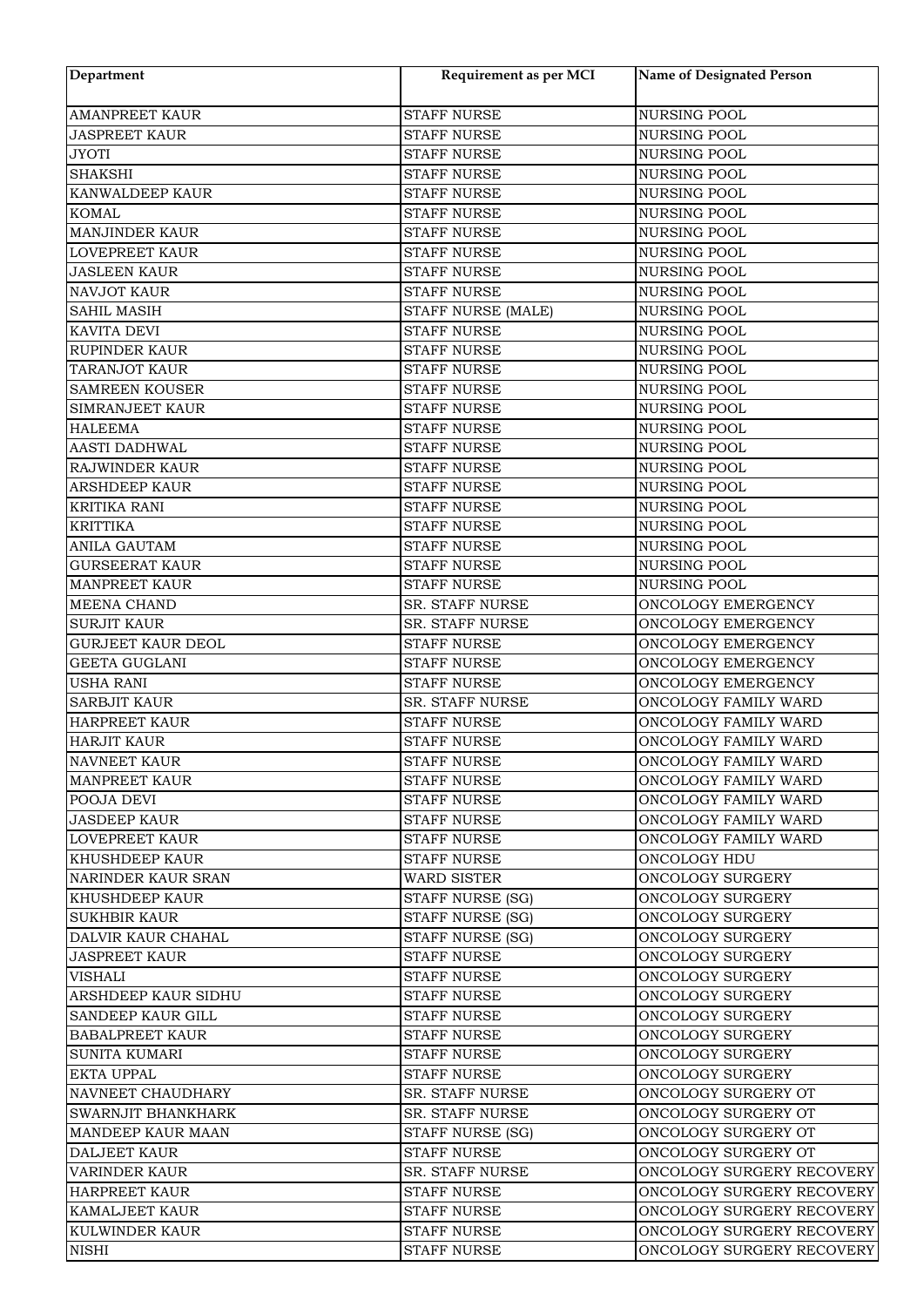| Department                                | Requirement as per MCI  | <b>Name of Designated Person</b>       |
|-------------------------------------------|-------------------------|----------------------------------------|
| <b>KIRANDEEP KAUR</b>                     | <b>STAFF NURSE</b>      | ONCOLOGY SURGERY RECOVERY              |
| <b>MANISHA</b>                            | <b>STAFF NURSE</b>      | ONCOLOGY SURGERY RECOVERY              |
| <b>AKWINDER KAUR</b>                      | SR. STAFF NURSE         | ONCOLOGY WARD                          |
| KULWINDER KAUR                            | SR. STAFF NURSE         | <b>ONCOLOGY WARD</b>                   |
| <b>SUKHDEEP KAUR</b>                      | SR. STAFF NURSE         | ONCOLOGY WARD                          |
| <b>RANJIT KAUR</b>                        | SR. STAFF NURSE         | ONCOLOGY WARD                          |
| <b>KAMLESH RANI</b>                       | SR. STAFF NURSE         | ONCOLOGY WARD                          |
| <b>SUSHILA BAJAJ</b>                      | STAFF NURSE (SG)        | ONCOLOGY WARD                          |
| <b>MAMTA</b>                              | STAFF NURSE (SG)        | ONCOLOGY WARD                          |
| <b>MANPREET KAUR</b>                      | STAFF NURSE (SG)        | ONCOLOGY WARD                          |
| <b>SONIA</b>                              | <b>STAFF NURSE</b>      | ONCOLOGY WARD                          |
| <b>BALJINDER SINGH</b>                    | STAFF NURSE (MALE)      | ONCOLOGY WARD                          |
| PARAMJEET KAUR                            | <b>STAFF NURSE</b>      | ONCOLOGY WARD                          |
| <b>MANJINDER KAUR</b>                     | <b>STAFF NURSE</b>      | ONCOLOGY WARD                          |
| <b>RAMANPREET KAUR</b>                    | <b>STAFF NURSE</b>      | ONCOLOGY WARD                          |
| <b>SANDEEP KAUR</b>                       | <b>STAFF NURSE</b>      | ONCOLOGY WARD                          |
| <b>NISHA</b>                              | <b>STAFF NURSE</b>      | ONCOLOGY WARD                          |
| <b>AMANDEEP KAUR</b>                      | <b>STAFF NURSE</b>      | ONCOLOGY WARD                          |
|                                           |                         |                                        |
| PALWINDERJIT GILL<br><b>HARPREET KAUR</b> | SR. STAFF NURSE         | ORTHO FEMALE WARD<br>ORTHO FEMALE WARD |
|                                           | SR. STAFF NURSE         |                                        |
| KANWALJEET KAUR                           | <b>STAFF NURSE (SG)</b> | ORTHO FEMALE WARD                      |
| POONAM PREET KAUR                         | <b>STAFF NURSE</b>      | ORTHO FEMALE WARD                      |
| PARAMJIT KAUR                             | <b>STAFF NURSE</b>      | ORTHO FEMALE WARD                      |
| <b>SARA</b>                               | STAFF NURSE             | ORTHO FEMALE WARD                      |
| <b>HAMIRA BIBI</b>                        | <b>STAFF NURSE</b>      | ORTHO FEMALE WARD                      |
| <b>SARABJIT KAUR</b>                      | <b>WARD SISTER</b>      | ORTHO MALE WARD                        |
| <b>CHHAYA</b>                             | SR. STAFF NURSE         | ORTHO MALE WARD                        |
| MAMTA CHAND                               | STAFF NURSE (SG)        | ORTHO MALE WARD                        |
| <b>NEHA</b>                               | <b>STAFF NURSE</b>      | ORTHO MALE WARD                        |
| <b>HARPREET KAUR</b>                      | <b>STAFF NURSE</b>      | ORTHO MALE WARD                        |
| <b>JASKARAN KAUR</b>                      | <b>STAFF NURSE</b>      | ORTHO MALE WARD                        |
| NEHA SHARMA                               | <b>STAFF NURSE</b>      | ORTHO MALE WARD                        |
| <b>NAVJOT KAUR</b>                        | <b>STAFF NURSE</b>      | ORTHO MALE WARD                        |
| HASANPREET KAUR                           | <b>STAFF NURSE</b>      | ORTHO MALE WARD                        |
| <b>LOVEPREET KAUR</b>                     | STAFF NURSE             | ORTHO MALE WARD                        |
| <b>SUKHVIR KAUR</b>                       | <b>STAFF NURSE</b>      | ORTHO MALE WARD                        |
| SHASHI BALA JOSHI                         | SR. LADY HEALTH VISITOR | ORTHO OPD                              |
| <b>RAJINDER KAUR</b>                      | WARD SISTER             | PCCU                                   |
| AMANDEEP KAUR GREWAL                      | SR. STAFF NURSE         | PCCU                                   |
| KULWINDER KAUR SIDHU                      | <b>SR. STAFF NURSE</b>  | PCCU                                   |
| <b>GURPREET KAUR</b>                      | SR. STAFF NURSE         | <b>PCCU</b>                            |
| HARWINDER KAUR                            | SR. STAFF NURSE         | PCCU                                   |
| <b>GURBINDER KAUR</b>                     | STAFF NURSE (SG)        | PCCU                                   |
| <b>AMANDEEP KAUR SIDHU</b>                | STAFF NURSE (SG)        | PCCU                                   |
| <b>JARNAIL KAUR</b>                       | STAFF NURSE (SG)        | PCCU                                   |
| KAMALDEEP KAUR CHAHAL                     | STAFF NURSE (SG)        | PCCU                                   |
| <b>SUKHWINDER KAUR</b>                    | STAFF NURSE (SG)        | PCCU                                   |
| <b>GURJIT KAUR</b>                        | STAFF NURSE (SG)        | PCCU                                   |
| <b>RUPINDER KAUR</b>                      | STAFF NURSE (SG)        | PCCU                                   |
| <b>MANDEEP KAUR</b>                       | STAFF NURSE (SG)        | PCCU                                   |
| <b>BALWINDER KAUR</b>                     | STAFF NURSE (SG)        | PCCU                                   |
| REENA RANI                                | STAFF NURSE             | PCCU                                   |
| PREETI                                    | STAFF NURSE (SG)        | PCCU                                   |
| <b>SEEMA RANI</b>                         | <b>STAFF NURSE</b>      | PCCU                                   |
| PRABHJOT KAUR                             | <b>STAFF NURSE</b>      | PCCU                                   |
| SIMRANPREET KAUR                          | <b>STAFF NURSE</b>      | PCCU                                   |
| <b>JASPREET KAUR</b>                      | <b>STAFF NURSE</b>      | PCCU                                   |
| <b>AMANPREET KAUR</b>                     | <b>STAFF NURSE</b>      | PCCU                                   |
| <b>JASPREET KAUR</b>                      | <b>STAFF NURSE</b>      | PCCU                                   |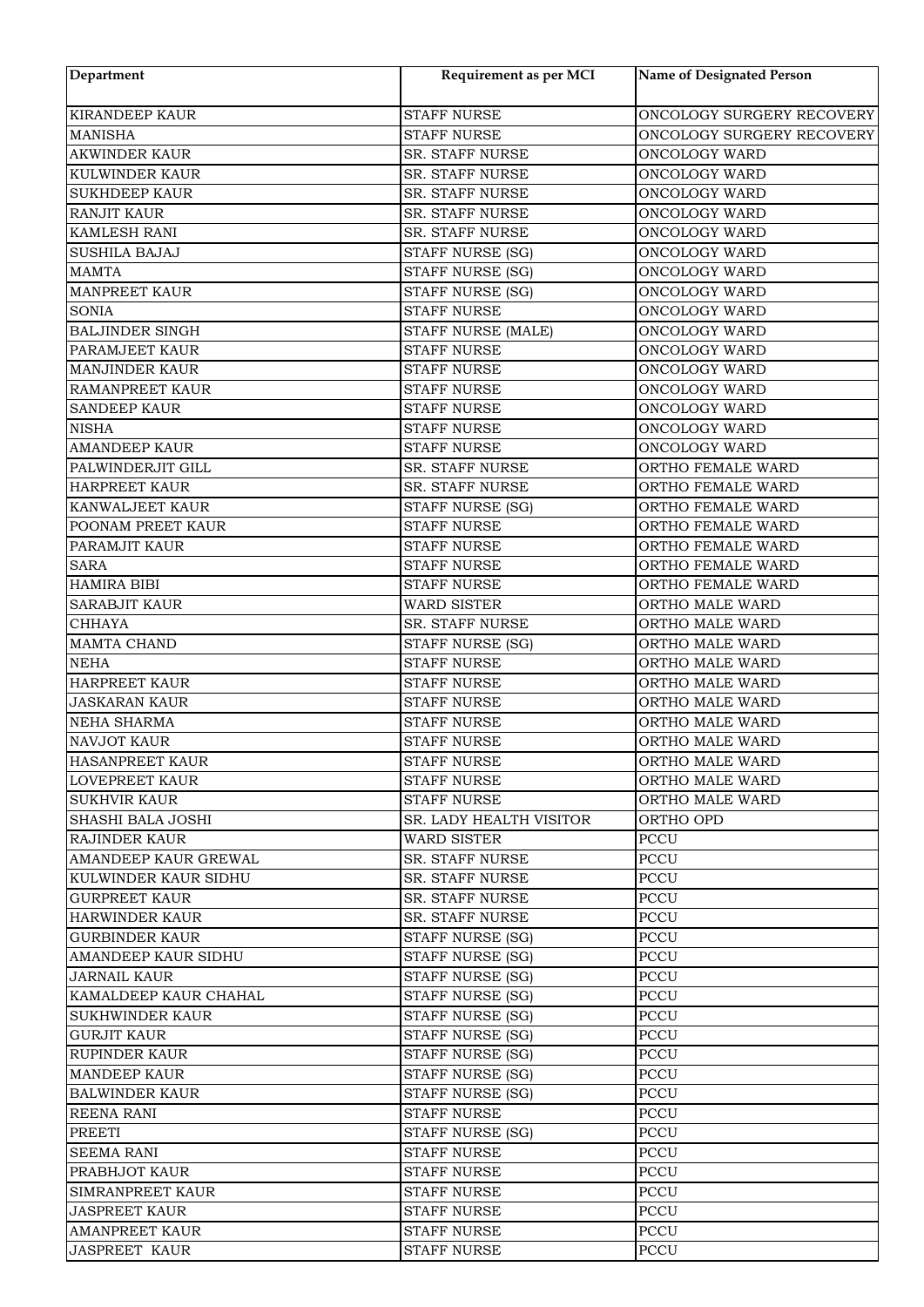| Department                            | Requirement as per MCI  | <b>Name of Designated Person</b> |
|---------------------------------------|-------------------------|----------------------------------|
| HARKIRAT KAUR GILL                    | <b>STAFF NURSE</b>      | <b>PCCU</b>                      |
| NEERAJ SHARMA                         | <b>STAFF NURSE</b>      | <b>PCCU</b>                      |
| <b>AMANDEEP KAUR</b>                  | <b>STAFF NURSE</b>      | <b>PCCU</b>                      |
| <b>GAGANJOT KAUR</b>                  | <b>STAFF NURSE</b>      | <b>PCCU</b>                      |
| <b>MONIKA</b>                         | <b>STAFF NURSE</b>      | <b>PCCU</b>                      |
| <b>MANPREET KAUR</b>                  | <b>STAFF NURSE</b>      | <b>PCCU</b>                      |
| TANYA JETHI                           | <b>STAFF NURSE</b>      | PCCU                             |
| DAMANPREET KAUR                       | <b>STAFF NURSE</b>      | PCCU                             |
| BALWINDERJEET KAUR                    | SR. STAFF NURSE         | PEDIATRIC HDU                    |
| PRABHDEEP KAUR                        | <b>STAFF NURSE</b>      | PEDIATRIC HDU                    |
| <b>POOJA</b>                          | <b>STAFF NURSE</b>      | PEDIATRIC HDU                    |
| <b>MANDEEP KAUR</b>                   | <b>STAFF NURSE</b>      | PEDIATRIC HDU                    |
| <b>KAJAL</b>                          | <b>STAFF NURSE</b>      | PEDIATRIC HDU                    |
| PRIYA DARSHAN                         | <b>STAFF NURSE</b>      | PEDIATRIC HDU                    |
| <b>MANREET KAUR</b>                   | <b>STAFF NURSE</b>      | PEDIATRIC HDU                    |
| <b>TAJINDER KAUR</b>                  | <b>STAFF NURSE</b>      | PEDIATRIC HDU                    |
| <b>JASPREET KAUR</b>                  | <b>STAFF NURSE</b>      | PEDIATRIC HDU                    |
| <b>SIMERJEET KAUR</b>                 | <b>STAFF NURSE</b>      | PEDIATRIC HDU                    |
| <b>AASHIMA</b>                        | <b>STAFF NURSE</b>      | PEDIATRIC HDU                    |
| <b>JAGDISH KAUR</b>                   | WARD SISTER             | PEDIATRIC ICU                    |
| AMARJIT KAUR BHANGU                   | SR. STAFF NURSE         | PEDIATRIC ICU                    |
| POONAM BHALLA                         | SR. STAFF NURSE         | PEDIATRIC ICU                    |
| <b>INDERJIT KAUR</b>                  | SR. STAFF NURSE         | PEDIATRIC ICU                    |
| SARBJIT KAUR SIDHU                    | SR. STAFF NURSE         | PEDIATRIC ICU                    |
| RACHNA ATTRI                          | SR. STAFF NURSE         | PEDIATRIC ICU                    |
| <b>SARVINDER KAUR</b>                 | STAFF NURSE (SG)        | PEDIATRIC ICU                    |
| PARVEEN KAUR                          | STAFF NURSE (SG)        | PEDIATRIC ICU                    |
| SARABJEET KAUR SIDHU                  | STAFF NURSE (SG)        | PEDIATRIC ICU                    |
| <b>JYOTI</b>                          | STAFF NURSE (SG)        | PEDIATRIC ICU                    |
| MANPREET KAUR DHILLON                 | <b>STAFF NURSE (SG)</b> | PEDIATRIC ICU                    |
| <b>SUKHWINDER KAUR</b>                | STAFF NURSE (SG)        | PEDIATRIC ICU                    |
| <b>JASPREET KAUR</b>                  | <b>STAFF NURSE (SG)</b> | PEDIATRIC ICU                    |
| RAMANDEEP KAUR                        | STAFF NURSE (SG)        | PEDIATRIC ICU                    |
| <b>GURINDERPAL KAUR DHILLON</b>       | STAFF NURSE             | PEDIATRIC ICU                    |
| MONIKA DEVI                           | STAFF NURSE             | PEDIATRIC ICU                    |
| PURNIMA THAKUR                        | STAFF NURSE             | PEDIATRIC ICU                    |
| <b>BEANT KAUR</b>                     | <b>STAFF NURSE</b>      | PEDIATRIC ICU                    |
| <b>CATHERINE</b>                      | SR. STAFF NURSE         | PEDIATRIC ONCOLOGY               |
| <b>GURMEET KAUR</b>                   | <b>SR. STAFF NURSE</b>  | PEDIATRIC ONCOLOGY               |
| <b>RANJIT KAUR</b>                    | <b>SR. STAFF NURSE</b>  | PEDIATRIC ONCOLOGY               |
| <b>SUNITA DHIMAN</b>                  | <b>SR. STAFF NURSE</b>  | PEDIATRIC ONCOLOGY               |
| <b>RAJINDER KAUR</b>                  | SR. STAFF NURSE         | PEDIATRIC ONCOLOGY               |
| <b>HARPAL KAUR</b>                    | STAFF NURSE (SG)        | PEDIATRIC ONCOLOGY               |
| <b>GURPREET KAUR SELOPAL</b>          | <b>STAFF NURSE (SG)</b> | PEDIATRIC ONCOLOGY               |
| <b>KAMALJIT KAUR</b>                  | <b>STAFF NURSE</b>      | PEDIATRIC ONCOLOGY               |
| RIMALJEET KAUR                        | <b>STAFF NURSE</b>      | PEDIATRIC ONCOLOGY               |
| AMRITPAL KAUR GILL                    | <b>STAFF NURSE</b>      | PEDIATRIC ONCOLOGY               |
| PRIYA                                 | <b>STAFF NURSE</b>      | PEDIATRIC ONCOLOGY               |
| POOJA KUMARI                          | <b>STAFF NURSE</b>      | PEDIATRIC ONCOLOGY               |
| <b>BALJEET KAUR</b>                   | SR. LADY HEALTH VISITOR | PEDIATRIC OPD                    |
| <b>JAGTAR KAUR</b>                    | SR. LADY HEALTH VISITOR | PEDIATRIC OPD                    |
| <b>BALJIT KAUR</b>                    | WARD SISTER             | PEDIATRIC SURGERY                |
|                                       |                         |                                  |
| <b>NEELAM PASSI</b>                   | <b>SR. STAFF NURSE</b>  | PEDIATRIC SURGERY                |
| HARSHARAN KAUR<br><b>KULDEEP KAUR</b> | SR. STAFF NURSE         | PEDIATRIC SURGERY                |
|                                       | <b>SR. STAFF NURSE</b>  | PEDIATRIC SURGERY                |
| <b>RAJNI BALA</b>                     | STAFF NURSE (SG)        | PEDIATRIC SURGERY                |
| AGNES                                 | <b>SR. STAFF NURSE</b>  | PEDIATRIC WARD                   |
| BHUPINDER KAUR CHANDEL                | SR. STAFF NURSE         | PEDIATRIC WARD                   |
| CHHINDER PAL KAUR GREWAL              | SR. STAFF NURSE         | PEDIATRIC WARD                   |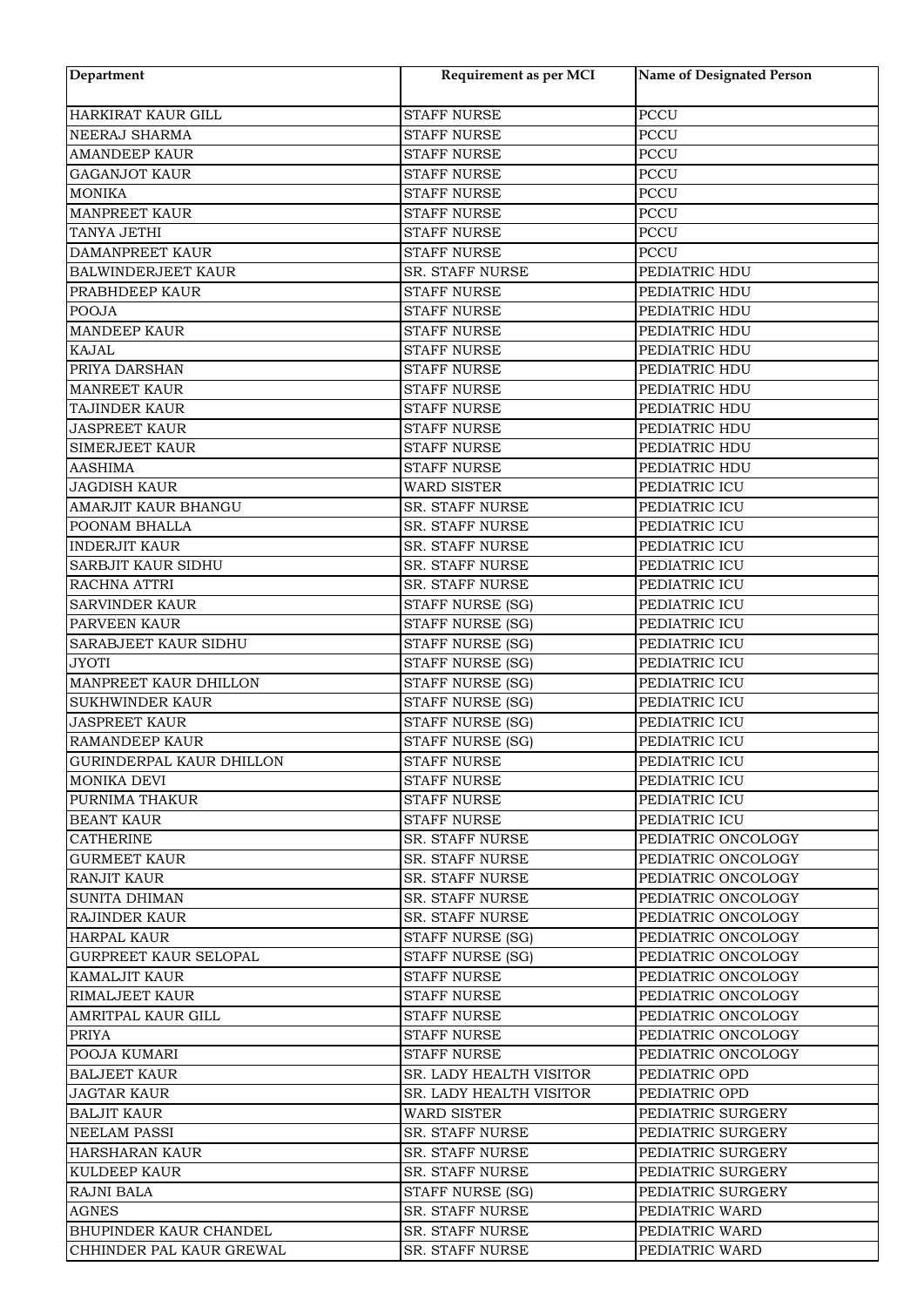| Department              | Requirement as per MCI  | Name of Designated Person                    |
|-------------------------|-------------------------|----------------------------------------------|
| PAWANPREET KAUR         | <b>WARD SISTER</b>      | PEDIATRIC WARD                               |
| KAMALJIT KAUR           | SR. STAFF NURSE         | PEDIATRIC WARD                               |
| <b>HARNEET KAUR</b>     | SR. STAFF NURSE         | PEDIATRIC WARD                               |
| KULWINDER KAUR          | SR. STAFF NURSE         | PEDIATRIC WARD                               |
| <b>SATWINDER KAUR</b>   | STAFF NURSE (SG)        | PEDIATRIC WARD                               |
| <b>RANJIT KAUR</b>      | STAFF NURSE (SG)        | PEDIATRIC WARD                               |
| PARDEEP KAUR TOOR       | <b>STAFF NURSE (SG)</b> | PEDIATRIC WARD                               |
| NISHA RANI GOYAL        | <b>STAFF NURSE</b>      | PEDIATRIC WARD                               |
| <b>VINITA</b>           | <b>STAFF NURSE</b>      | PEDIATRIC WARD                               |
| PARDEEP KAUR            | <b>STAFF NURSE</b>      | PEDIATRIC WARD                               |
| <b>SIMARDEEP KAUR</b>   | <b>STAFF NURSE</b>      | PEDIATRIC WARD                               |
| <b>AMANDEEP KAUR</b>    | <b>STAFF NURSE</b>      | PEDIATRIC WARD                               |
| <b>SUKHWINDER KAUR</b>  | <b>STAFF NURSE</b>      | PEDIATRIC WARD                               |
| <b>JASWINDER SINGH</b>  | STAFF NURSE (MALE)      | PEDIATRIC WARD                               |
| <b>SWARANJEET KAUR</b>  | <b>STAFF NURSE</b>      | PEDIATRIC WARD                               |
| <b>NEHA THAKUR</b>      | <b>STAFF NURSE</b>      | PEDIATRIC WARD                               |
| <b>HARPREET KAUR</b>    | <b>STAFF NURSE</b>      | PEDIATRIC WARD                               |
| SAMANPREET KAUR         | <b>STAFF NURSE</b>      | PEDIATRIC WARD                               |
| <b>GURBAX KAUR</b>      | <b>STAFF NURSE</b>      | PEDIATRIC WARD                               |
| <b>SHIVANI ARORA</b>    | <b>STAFF NURSE</b>      | PEDIATRIC WARD                               |
| <b>GURJEET KAUR</b>     | <b>STAFF NURSE</b>      | PEDIATRIC WARD                               |
| BHINDER KAUR DHILLON    | SR. STAFF NURSE         | PLASTIC SURGERY                              |
| HARPREET KAUR           | STAFF NURSE (SG)        | PLASTIC SURGERY                              |
| SIMARPREET KAUR         | <b>STAFF NURSE</b>      | PLASTIC SURGERY                              |
| <b>AAKASH JASSA</b>     | STAFF NURSE (MALE)      | PLASTIC SURGERY                              |
| <b>BALVIR KAUR</b>      | <b>STAFF NURSE</b>      | PLASTIC SURGERY                              |
| <b>SAROJ PRASHAR</b>    | SR. STAFF NURSE         |                                              |
|                         |                         | PLASTIC SURGERY WARD                         |
| GAGANDEEP KAUR DEOGAN   | <b>STAFF NURSE</b>      | PLASTIC SURGERY WARD                         |
| <b>NEHA YADAV</b>       | <b>STAFF NURSE</b>      | PLASTIC SURGERY WARD<br>PLASTIC SURGERY WARD |
| <b>SHELLY</b>           | <b>STAFF NURSE</b>      |                                              |
| <b>PALLAVI</b>          | <b>STAFF NURSE</b>      | PLASTIC SURGERY WARD                         |
| DALJEET KAUR RANDEV     | SR. STAFF NURSE         | PRIVATE OPD                                  |
| <b>JASPREET KAUR</b>    | SR. LADY HEALTH VISITOR | PRIVATE OPD                                  |
| <b>KARANJIT KAUR</b>    | STAFF NURSE (SG)        | PRIVATE OPD                                  |
| <b>RANJIT KAUR</b>      | SR. LADY HEALTH VISITOR | PSYCHIATRY OPD                               |
| <b>HARDEEP KAUR</b>     | <b>WARD SISTER</b>      | PSYCHIATRY WARD                              |
| PAWANDEEP KAUR SIDHU    | SR. STAFF NURSE         | PSYCHIATRY WARD                              |
| RAMANDEEP KAUR GREWAL   | SR. STAFF NURSE         | PSYCHIATRY WARD                              |
| <b>GEETA BALA</b>       | <b>SR. STAFF NURSE</b>  | PSYCHIATRY WARD                              |
| CHARNJIT KAUR PADDA     | <b>SR. STAFF NURSE</b>  | PSYCHIATRY WARD                              |
| <b>NEELAM RANI</b>      | STAFF NURSE (SG)        | PSYCHIATRY WARD                              |
| <b>HARMANDEEP KAUR</b>  | STAFF NURSE (SG)        | PSYCHIATRY WARD                              |
| <b>RANJIT KAUR</b>      | <b>STAFF NURSE</b>      | PSYCHIATRY WARD                              |
| <b>AZERAL THOMAS</b>    | STAFF NURSE (MALE)      | PSYCHIATRY WARD                              |
| <b>INDER DEV</b>        | STAFF NURSE (MALE)      | PSYCHIATRY WARD                              |
| <b>RABIA SINGH</b>      | <b>STAFF NURSE</b>      | PSYCHIATRY WARD                              |
| VISHAL MASIH            | STAFF NURSE (MALE)      | PSYCHIATRY WARD                              |
| <b>AJAYDEEP SINGH</b>   | STAFF NURSE (MALE)      | PSYCHIATRY WARD                              |
| <b>ABHIJOT SINGH</b>    | <b>STAFF NURSE</b>      | PSYCHIATRY WARD                              |
| <b>NIRLEP KAUR</b>      | SR. LADY HEALTH VISITOR | R.H.C. POHIR                                 |
| <b>GAGANDEEP KAUR</b>   | SR. LADY HEALTH VISITOR | R.H.C. POHIR                                 |
| <b>RAJNI BALA</b>       | SR. LADY HEALTH VISITOR | R.H.C. POHIR                                 |
| <b>KARAMJIT KAUR</b>    | SR. LADY HEALTH VISITOR | R.H.C. POHIR                                 |
| MEENA KUMARI VASHISHAT  | SR. LADY HEALTH VISITOR | R.H.C. POHIR                                 |
| <b>SAROJ KUMARI</b>     | SR. LADY HEALTH VISITOR | R.H.C. POHIR                                 |
| <b>GULSHAN RAJ KAUR</b> | SR. LADY HEALTH VISITOR | R.H.C. POHIR                                 |
| <b>JASWINDER KAUR</b>   | SR. LADY HEALTH VISITOR | R.H.C. POHIR                                 |
| <b>MANJINDER KAUR</b>   | SR. STAFF NURSE         | SEMI PRIVATE WARD                            |
| PRABHDEEP KAUR CHATHA   | STAFF NURSE (SG)        | SEMI PRIVATE WARD                            |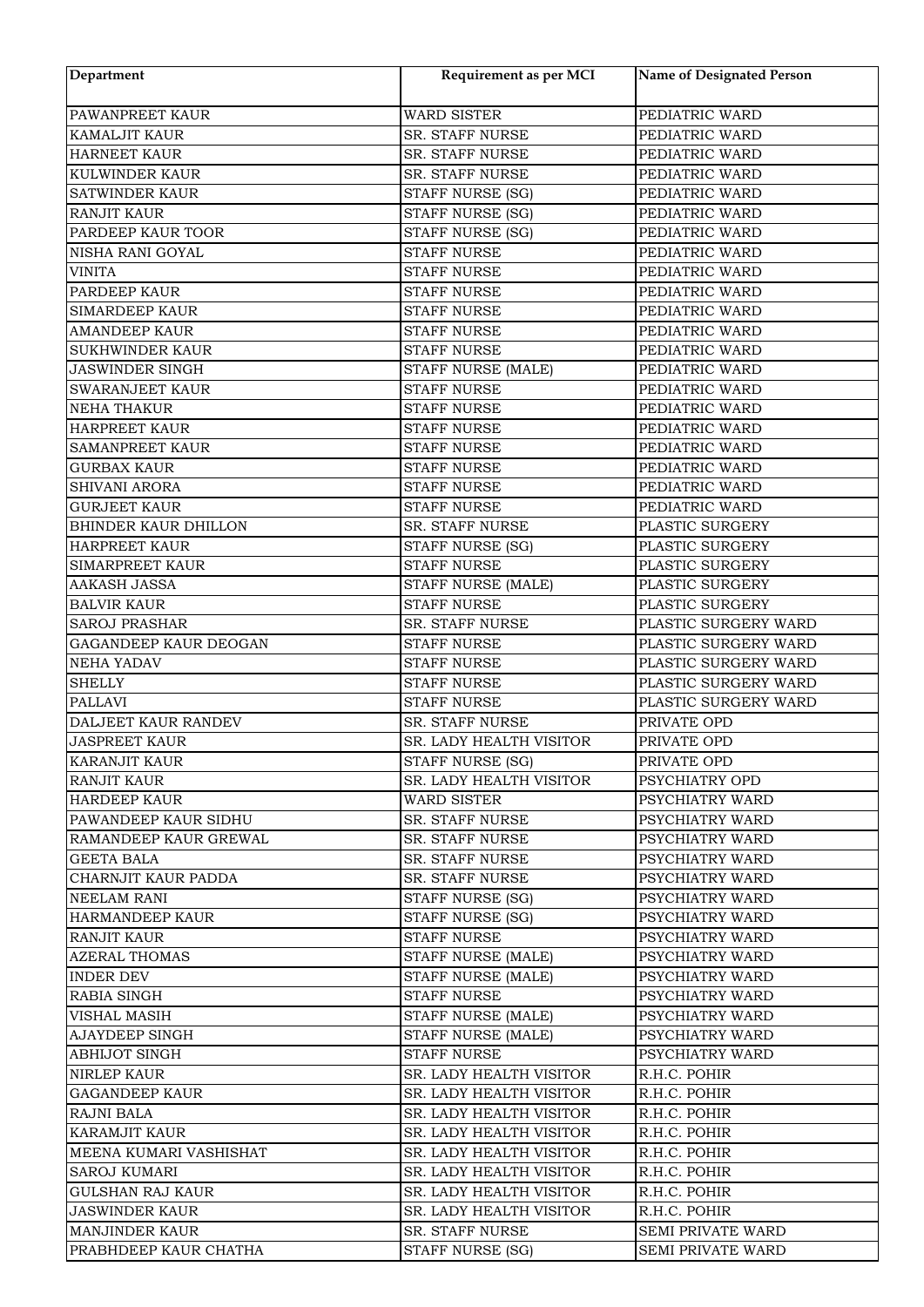| Department                                  | Requirement as per MCI                   | Name of Designated Person              |
|---------------------------------------------|------------------------------------------|----------------------------------------|
| NISHCHAL SHARMA                             | <b>STAFF NURSE</b>                       | SEMI PRIVATE WARD                      |
| <b>MANPREET KAUR</b>                        | <b>STAFF NURSE</b>                       | SEMI PRIVATE WARD                      |
| PRIYA SHARMA                                | <b>STAFF NURSE</b>                       | <b>SEMI PRIVATE WARD</b>               |
| NEHA VERMA                                  | <b>STAFF NURSE</b>                       | SEMI PRIVATE WARD                      |
| <b>KULDEEP KAUR</b>                         | <b>WARD SISTER</b>                       | <b>SKIN OPD</b>                        |
| SUKHWINDER KAUR AUJLA                       | <b>WARD SISTER</b>                       | <b>SKIN WARD</b>                       |
| PRABHJOT RANDHAWA MEHRA                     | SR. STAFF NURSE                          | <b>SKIN WARD</b>                       |
| <b>RANJIT KAUR</b>                          | SR. STAFF NURSE                          | <b>SKIN WARD</b>                       |
| <b>TANVIR KAUR</b>                          | <b>STAFF NURSE</b>                       | <b>SKIN WARD</b>                       |
| <b>GURKIRAT KAUR</b>                        | <b>STAFF NURSE</b>                       | <b>SKIN WARD</b>                       |
| <b>ROOPA</b>                                | <b>STAFF NURSE</b>                       | <b>SKIN WARD</b>                       |
| <b>RANJIT KAUR</b>                          | SR. STAFF NURSE                          | <b>STROKE ICU</b>                      |
| SATINDERJIT KAUR                            | <b>WARD SISTER</b>                       | <b>STROKE ICU</b>                      |
| <b>GOLDY BHAN</b>                           | SR. STAFF NURSE                          | <b>STROKE ICU</b>                      |
| KANWALJIT KAUR                              | <b>SR. STAFF NURSE</b>                   | <b>STROKE ICU</b>                      |
| <b>AMANDEEP KAUR</b>                        | SR. STAFF NURSE                          | <b>STROKE ICU</b>                      |
| RANJIT KAUR SANDHU                          | <b>SR. STAFF NURSE</b>                   | <b>STROKE ICU</b>                      |
| SANGEETA PAHUJA                             | SR. STAFF NURSE                          | <b>STROKE ICU</b>                      |
| PAWANDEEP KAUR GREWAL                       | STAFF NURSE (SG)                         | <b>STROKE ICU</b>                      |
| NAVPREET KAUR CHAHAL                        | <b>SR. STAFF NURSE</b>                   | <b>STROKE ICU</b>                      |
| <b>GURPREET KAUR HANS</b>                   | STAFF NURSE (SG)                         | <b>STROKE ICU</b>                      |
| <b>BALWINDER KAUR</b>                       | STAFF NURSE (SG)                         | <b>STROKE ICU</b>                      |
| <b>LAKHVIR KAUR</b>                         | STAFF NURSE (SG)                         | <b>STROKE ICU</b>                      |
| <b>MANPREET KAUR</b>                        | <b>STAFF NURSE (SG)</b>                  | <b>STROKE ICU</b>                      |
| RAGJIT KAUR                                 | STAFF NURSE (SG)                         | <b>STROKE ICU</b>                      |
| <b>JASMEET KAUR DHINDSA</b>                 | STAFF NURSE (SG)                         | <b>STROKE ICU</b>                      |
| <b>AMANDEEP KAUR</b>                        | STAFF NURSE (SG)                         | <b>STROKE ICU</b>                      |
| <b>SHAMPA GROVER</b>                        | <b>STAFF NURSE</b>                       | <b>STROKE ICU</b>                      |
| <b>SUMANJEET KAUR</b>                       | <b>STAFF NURSE</b>                       | <b>STROKE ICU</b>                      |
| REJOE PRADEEP                               | <b>STAFF NURSE</b>                       | <b>STROKE ICU</b>                      |
| <b>KIRANDEEP KAUR</b>                       | <b>STAFF NURSE</b>                       | <b>STROKE ICU</b>                      |
| <b>SAPNA</b>                                | <b>STAFF NURSE</b>                       | <b>STROKE ICU</b>                      |
| SHIVANGI SETHI                              | <b>STAFF NURSE</b>                       | <b>STROKE ICU</b>                      |
| <b>JASMEET KAUR</b><br><b>SARBJEET KAUR</b> | STAFF NURSE                              | <b>STROKE ICU</b>                      |
|                                             | STAFF NURSE                              | STROKE ICU                             |
| <b>KOMALDEEP KAUR</b>                       | <b>STAFF NURSE</b>                       | <b>STROKE ICU</b>                      |
| PAYAL<br>HARKIRATPAL KAUR                   | <b>STAFF NURSE</b><br><b>STAFF NURSE</b> | <b>STROKE ICU</b><br><b>STROKE ICU</b> |
| SIMRAN KAUR                                 | <b>STAFF NURSE</b>                       | <b>STROKE ICU</b>                      |
| HIMANI                                      | <b>STAFF NURSE</b>                       | <b>STROKE ICU</b>                      |
| <b>LOVELEEN KAUR</b>                        | <b>STAFF NURSE</b>                       | <b>STROKE ICU</b>                      |
| <b>SIMRAN</b>                               | <b>STAFF NURSE</b>                       | <b>STROKE ICU</b>                      |
| <b>NEELAM BAKSHI</b>                        | <b>SR. STAFF NURSE</b>                   | <b>SURGERY ICU</b>                     |
| <b>RANJIT KAUR</b>                          | <b>SR. STAFF NURSE</b>                   | <b>SURGERY ICU</b>                     |
| <b>RENU BALA</b>                            | <b>SR. STAFF NURSE</b>                   | <b>SURGERY ICU</b>                     |
| <b>AMANDEEP KAUR</b>                        | <b>SR. STAFF NURSE</b>                   | <b>SURGERY ICU</b>                     |
| <b>RUPINDER KAUR</b>                        | SR. STAFF NURSE                          | <b>SURGERY ICU</b>                     |
| <b>SUKHWINDER KAUR</b>                      | SR. STAFF NURSE                          | <b>SURGERY ICU</b>                     |
| DAVINDER KAUR                               | STAFF NURSE (SG)                         | <b>SURGERY ICU</b>                     |
| KULWANT KAUR GILL                           | <b>SR. STAFF NURSE</b>                   | <b>SURGERY ICU</b>                     |
| <b>AMRITPAL KAUR</b>                        | SR. STAFF NURSE                          | <b>SURGERY ICU</b>                     |
| SATVINDER KAUR SHARMA                       | STAFF NURSE (SG)                         | <b>SURGERY ICU</b>                     |
| <b>SUNDEEP KAUR</b>                         | STAFF NURSE (SG)                         | <b>SURGERY ICU</b>                     |
| <b>BEANT KAUR</b>                           | STAFF NURSE (SG)                         | SURGERY ICU                            |
| <b>DIMPLE</b>                               | STAFF NURSE (SG)                         | <b>SURGERY ICU</b>                     |
| <b>SANDEEP KAUR</b>                         | STAFF NURSE (SG)                         | <b>SURGERY ICU</b>                     |
| KULDEEP KAUR JHUND                          | STAFF NURSE (SG)                         | <b>SURGERY ICU</b>                     |
| <b>GURJEET SINGH</b>                        | STAFF NURSE MALE (SG)                    | SURGERY ICU                            |
| <b>ASHA RANI</b>                            | STAFF NURSE (SG)                         | <b>SURGERY ICU</b>                     |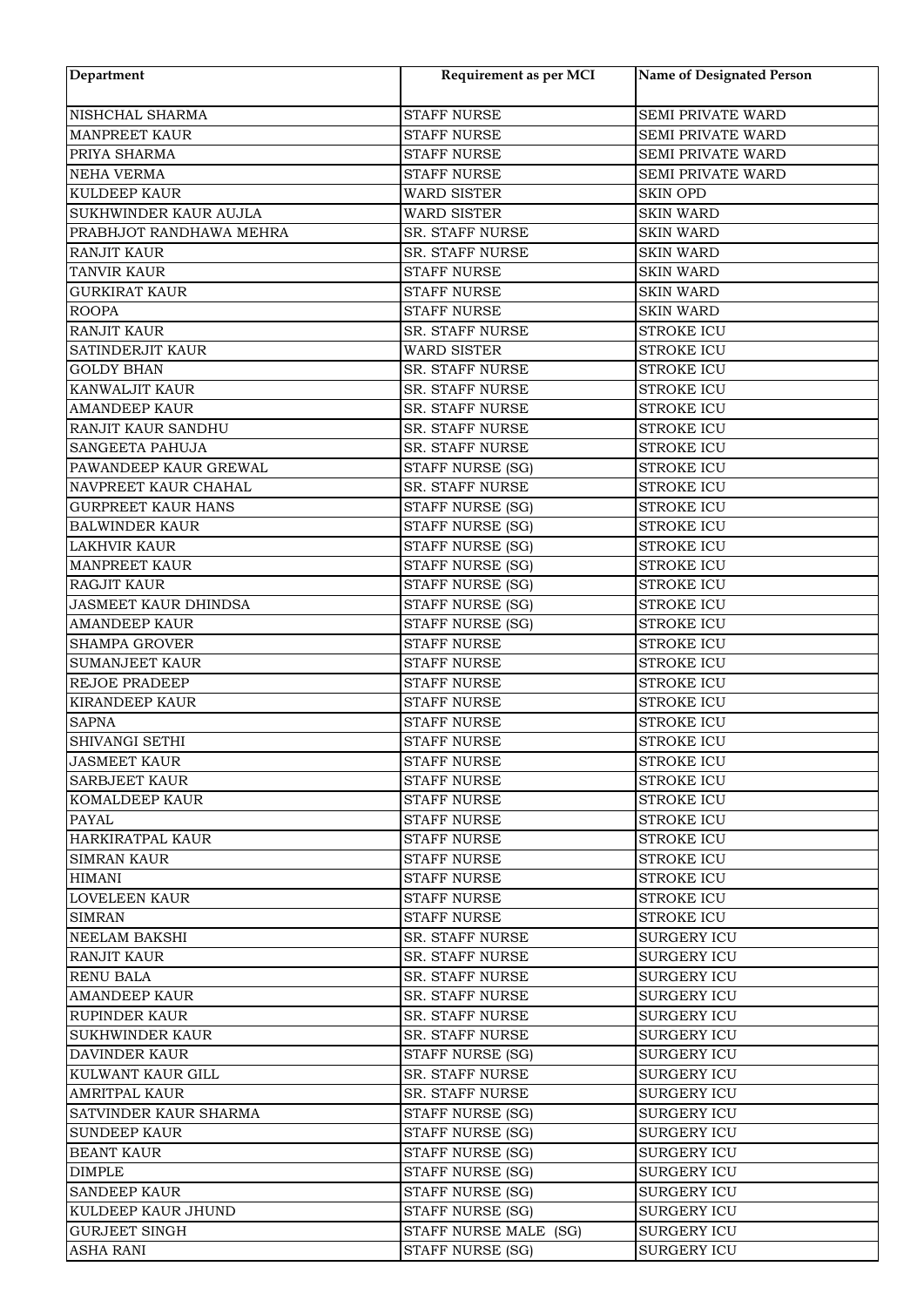| Department                                 | Requirement as per MCI                   | <b>Name of Designated Person</b>         |
|--------------------------------------------|------------------------------------------|------------------------------------------|
| KIRANJIT KAUR SANDHU                       | STAFF NURSE (SG)                         | <b>SURGERY ICU</b>                       |
| DAVINDER KAUR                              | STAFF NURSE (SG)                         | <b>SURGERY ICU</b>                       |
| <b>DUPINDER KAUR</b>                       | <b>STAFF NURSE (SG)</b>                  | <b>SURGERY ICU</b>                       |
| PARMJEET KAUR                              | STAFF NURSE (SG)                         | <b>SURGERY ICU</b>                       |
| <b>GURDEEP KAUR</b>                        | STAFF NURSE (SG)                         | <b>SURGERY ICU</b>                       |
|                                            |                                          |                                          |
| <b>SHIFALI</b><br><b>GURPREET KAUR</b>     | <b>STAFF NURSE</b>                       | <b>SURGERY ICU</b>                       |
| RAJWINDER PREET KAUR                       | <b>STAFF NURSE</b><br><b>STAFF NURSE</b> | <b>SURGERY ICU</b><br><b>SURGERY ICU</b> |
| <b>NAVNEET KAUR</b>                        | <b>STAFF NURSE</b>                       | <b>SURGERY ICU</b>                       |
| <b>EKTA SHARMA</b>                         | <b>STAFF NURSE</b>                       | <b>SURGERY ICU</b>                       |
| <b>RIYA</b>                                | <b>STAFF NURSE</b>                       | <b>SURGERY ICU</b>                       |
| HIMANI VERMA                               | <b>STAFF NURSE</b>                       | <b>SURGERY ICU</b>                       |
|                                            |                                          |                                          |
| <b>AMANDEEP KAUR</b><br><b>BALJIT KAUR</b> | <b>STAFF NURSE</b><br><b>STAFF NURSE</b> | <b>SURGERY ICU</b>                       |
| YASHANDEEP KAUR                            | <b>STAFF NURSE</b>                       | <b>SURGERY ICU</b>                       |
|                                            |                                          | <b>SURGERY ICU</b>                       |
| <b>GURINDER KAUR</b>                       | <b>STAFF NURSE</b>                       | <b>SURGERY ICU</b>                       |
| <b>ANU SAINI</b>                           | <b>STAFF NURSE</b>                       | <b>SURGERY ICU</b>                       |
| <b>RAMANDEEP KAUR</b>                      | <b>STAFF NURSE</b>                       | <b>SURGERY ICU</b>                       |
| <b>RUPALI</b>                              | <b>STAFF NURSE</b>                       | <b>SURGERY ICU</b>                       |
| <b>BALPREET SINGH</b>                      | STAFF NURSE (MALE)                       | <b>SURGERY ICU</b>                       |
| KOMALPREET KAUR                            | <b>STAFF NURSE</b>                       | <b>SURGERY ICU</b>                       |
| <b>MAHIMA PATIL</b>                        | <b>STAFF NURSE</b>                       | <b>SURGERY ICU</b>                       |
| <b>CHETANDEEP KAUR</b>                     | <b>STAFF NURSE</b>                       | <b>SURGERY ICU</b>                       |
| <b>SARBJEET KAUR</b>                       | SR. LADY HEALTH VISITOR                  | <b>SURGERY OPD</b>                       |
| <b>GURMIT KAUR</b>                         | <b>WARD SISTER</b>                       | <b>SURGERY OT</b>                        |
| PALWINDER KAUR                             | SR. STAFF NURSE                          | <b>SURGERY OT</b>                        |
| RABINDERJIT KAUR                           | SR. STAFF NURSE                          | <b>SURGERY OT</b>                        |
| <b>HARPREET KAUR</b>                       | SR. STAFF NURSE                          | <b>SURGERY OT</b>                        |
| <b>RUBINA</b>                              | SR. STAFF NURSE                          | <b>SURGERY OT</b>                        |
| <b>ANJU RANI</b>                           | <b>SR. STAFF NURSE</b>                   | <b>SURGERY OT</b>                        |
| TEJINDER PAL KAUR                          | STAFF NURSE (SG)                         | <b>SURGERY OT</b>                        |
| <b>SARABJIT KAUR</b>                       | <b>STAFF NURSE (SG)</b>                  | <b>SURGERY OT</b>                        |
| <b>RAJNI</b>                               | STAFF NURSE (SG)                         | <b>SURGERY OT</b>                        |
| MANJIT KAUR                                | STAFF NURSE (SG)                         | <b>SURGERY OT</b>                        |
| <b>GAGANDEEP K SINDHRAL</b>                | STAFF NURSE (SG)                         | SURGERY OT                               |
| <b>KIRANDEEP KAUR</b>                      | STAFF NURSE (SG)                         | <b>SURGERY OT</b>                        |
| KULDEEP KAUR BRAR                          | STAFF NURSE (SG)                         | SURGERY OT                               |
| HARPREET KAUR DHALIWAL                     | <b>STAFF NURSE</b>                       | SURGERY OT                               |
| <b>HARPREET KAUR</b>                       | <b>STAFF NURSE</b>                       | SURGERY OT                               |
| PAWANDEEP KAUR                             | <b>STAFF NURSE</b>                       | SURGERY OT                               |
| <b>SANDEEP KAUR</b>                        | <b>STAFF NURSE</b>                       | <b>SURGERY OT</b>                        |
| <b>RUBALPREET KAUR</b>                     | STAFF NURSE                              | <b>SURGERY OT</b>                        |
| HARSIMRANPREET KAUR                        | STAFF NURSE                              | SURGERY OT                               |
| ANKITA DEVI                                | <b>STAFF NURSE</b>                       | SURGERY OT                               |
| KULWANT SINGH                              | STAFF NURSE                              | SURGERY OT                               |
| KULWANT KAUR                               | <b>WARD SISTER</b>                       | <b>SURGERY RECOVERY</b>                  |
| KAMLA DEVI                                 | <b>SR. STAFF NURSE</b>                   | <b>SURGERY RECOVERY</b>                  |
| <b>SANTOSH DAVID</b>                       | <b>SR. STAFF NURSE</b>                   | <b>SURGERY RECOVERY</b>                  |
| HARPREET KAUR DHILLON                      | <b>SR. STAFF NURSE</b>                   | <b>SURGERY RECOVERY</b>                  |
| <b>AMRIT KAUR</b>                          | <b>SR. STAFF NURSE</b>                   | <b>SURGERY RECOVERY</b>                  |
| <b>AMARJIT KAUR</b>                        | <b>SR. STAFF NURSE</b>                   | <b>SURGERY RECOVERY</b>                  |
| <b>MANJIT DEVI</b>                         | <b>SR. STAFF NURSE</b>                   | <b>SURGERY RECOVERY</b>                  |
| <b>AMARJIT KAUR</b>                        | STAFF NURSE (SG)                         | <b>SURGERY RECOVERY</b>                  |
| ANJU BALA                                  | STAFF NURSE (SG)                         | <b>SURGERY RECOVERY</b>                  |
| <b>JASWINDER KAUR</b>                      | STAFF NURSE (SG)                         | <b>SURGERY RECOVERY</b>                  |
| RAJWINDER KAUR                             | <b>STAFF NURSE</b>                       | <b>SURGERY RECOVERY</b>                  |
| <b>KARAMJIT KAUR</b>                       | <b>STAFF NURSE</b>                       | <b>SURGERY RECOVERY</b>                  |
| PRABHJOT KAUR                              | <b>STAFF NURSE</b>                       | <b>SURGERY RECOVERY</b>                  |
| <b>KIRNA DEVI</b>                          | STAFF NURSE                              | <b>SURGERY RECOVERY</b>                  |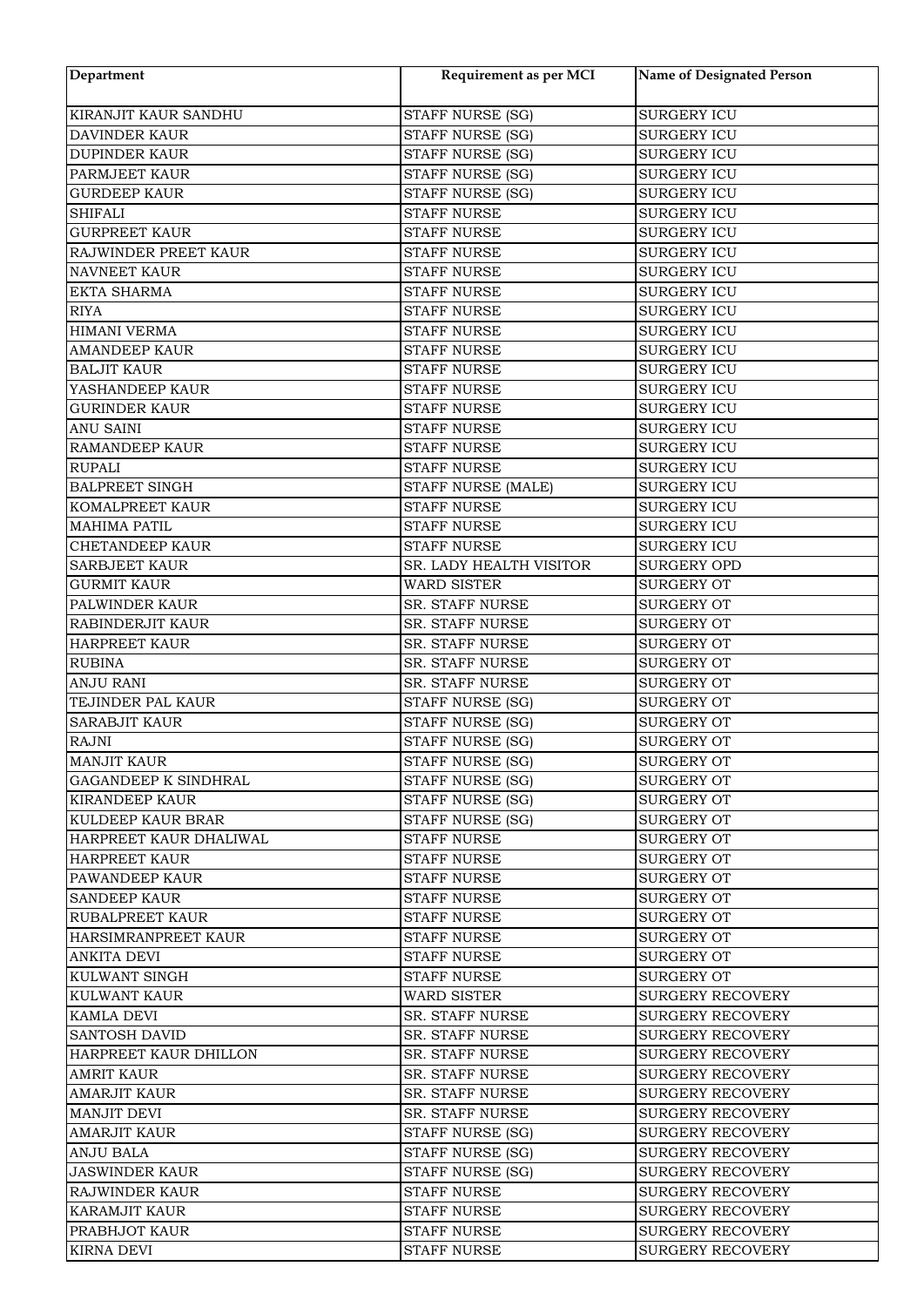| Department                 | Requirement as per MCI | <b>Name of Designated Person</b> |
|----------------------------|------------------------|----------------------------------|
| <b>NOBALPREET KAUR</b>     | <b>STAFF NURSE</b>     | <b>SURGERY RECOVERY</b>          |
| <b>LOVEPREET KAUR</b>      | <b>STAFF NURSE</b>     | <b>SURGERY RECOVERY</b>          |
| PRABHJEET KAUR             | <b>STAFF NURSE</b>     | <b>SURGERY RECOVERY</b>          |
| <b>JEEVAN</b>              | <b>STAFF NURSE</b>     | <b>SURGERY RECOVERY</b>          |
| <b>SANDEEP</b>             | <b>STAFF NURSE</b>     | <b>SURGERY RECOVERY</b>          |
| <b>INDERJIT KAUR</b>       | <b>STAFF NURSE</b>     | <b>SURGERY RECOVERY</b>          |
| <b>RAVNEET KAUR</b>        | <b>STAFF NURSE</b>     | <b>SURGERY RECOVERY</b>          |
| <b>ARSHPREET KAUR</b>      | <b>STAFF NURSE</b>     | <b>SURGERY RECOVERY</b>          |
| SUNITA DEVI SARANGAL       | WARD SISTER            | SURGERY UNIT-I                   |
| <b>DALBIR KAUR</b>         | SR. STAFF NURSE        | <b>SURGERY UNIT-I</b>            |
| SHAMIM SHAH                | SR. STAFF NURSE        | <b>SURGERY UNIT-I</b>            |
| <b>MANPREET KAUR</b>       | <b>STAFF NURSE</b>     | <b>SURGERY UNIT-I</b>            |
| <b>JASVEER KAUR HARI</b>   | <b>STAFF NURSE</b>     | <b>SURGERY UNIT-I</b>            |
| <b>JASPREET KAUR</b>       | <b>STAFF NURSE</b>     | <b>SURGERY UNIT-I</b>            |
| <b>AJAY KUMAR</b>          | STAFF NURSE (MALE)     | <b>SURGERY UNIT-I</b>            |
| PRABHJOT KAUR              | <b>STAFF NURSE</b>     | <b>SURGERY UNIT-I</b>            |
| <b>HARPREET KAUR</b>       | <b>STAFF NURSE</b>     | <b>SURGERY UNIT-I</b>            |
| POONAM KHULLAR             | WARD SISTER            | <b>SURGERY UNIT-II</b>           |
| <b>REETA</b>               | SR. STAFF NURSE        | SURGERY UNIT-II                  |
| SIMARJIT KAUR SANDHU       | SR. STAFF NURSE        | SURGERY UNIT-II                  |
| POONAM BALA DHUNNA         | <b>STAFF NURSE</b>     | SURGERY UNIT-II                  |
| SURINDER PAL KAUR          | STAFF NURSE (SG)       | SURGERY UNIT-II                  |
| VISHALI DEVI               | <b>STAFF NURSE</b>     | SURGERY UNIT-II                  |
| <b>GAGANDEEP KAUR</b>      | <b>STAFF NURSE</b>     | SURGERY UNIT-II                  |
| SHIVANI SHARMA             | <b>STAFF NURSE</b>     |                                  |
|                            |                        | SURGERY UNIT-II                  |
| KAMALPREET KAUR            | <b>STAFF NURSE</b>     | <b>SURGERY UNIT-II</b>           |
| <b>JASKIRANJIT KAUR</b>    | SR. STAFF NURSE        | <b>SURGERY UNIT-III</b>          |
| NEELAM JHATTA              | <b>WARD SISTER</b>     | SURGERY UNIT-III                 |
| SHIWANI SACHDEVA           | STAFF NURSE (SG)       | SURGERY UNIT-III                 |
| NAVPREET KAUR              | <b>STAFF NURSE</b>     | SURGERY UNIT-III                 |
| <b>ANJU</b>                | <b>STAFF NURSE</b>     | SURGERY UNIT-III                 |
| <b>SUKHVIR KAUR</b>        | <b>STAFF NURSE</b>     | SURGERY UNIT-III                 |
| <b>AMANJOT KAUR</b>        | <b>STAFF NURSE</b>     | <b>SURGERY UNIT-III</b>          |
| RAJWINDER KAUR             | <b>STAFF NURSE</b>     | SURGERY UNIT-III                 |
| RAMINDER KAUR              | WARD SISTER            | <b>SURGERY UNIT-IV</b>           |
| <b>SAVITA RANI</b>         | <b>SR. STAFF NURSE</b> | SURGERY UNIT-IV                  |
| <b>JASVINDER KAUR</b>      | <b>SR. STAFF NURSE</b> | <b>SURGERY UNIT-IV</b>           |
| BALWINDER KAUR             | SR. STAFF NURSE        | SURGERY UNIT-IV                  |
| <b>KULWANT KAUR</b>        | STAFF NURSE (SG)       | <b>SURGERY UNIT-IV</b>           |
| <b>GAGANDEEP KAUR</b>      | <b>STAFF NURSE</b>     | <b>SURGERY UNIT-IV</b>           |
| POOJA RANA                 | <b>STAFF NURSE</b>     | SURGERY UNIT-IV                  |
| <b>BALWINDER KAUR BRAR</b> | WARD SISTER            | THALASEMIA WARD                  |
| <b>RAJBIR KAUR</b>         | <b>SR. STAFF NURSE</b> | THALASEMIA WARD                  |
| RANJIT KAUR SIDHU          | SR. STAFF NURSE        | THALASEMIA WARD                  |
| <b>BALJEET KAUR</b>        | <b>SR. STAFF NURSE</b> | THALASEMIA WARD                  |
| SATWINDERJIT KAUR          | STAFF NURSE (SG)       | THALASEMIA WARD                  |
| <b>JAGJIT PAL KAUR</b>     | <b>SR. STAFF NURSE</b> | <b>TRAUMA ICU</b>                |
| RAMANDEEP KAUR             | STAFF NURSE (SG)       | TRAUMA ICU                       |
| <b>SHELLY</b>              | STAFF NURSE (SG)       | TRAUMA ICU                       |
| <b>NAVJOT KAUR</b>         | STAFF NURSE (SG)       | <b>TRAUMA ICU</b>                |
| <b>JASPREET KAUR</b>       | STAFF NURSE (SG)       | TRAUMA ICU                       |
| <b>MANPREET KAUR</b>       | <b>STAFF NURSE</b>     | <b>TRAUMA ICU</b>                |
| PARAMJEET KAUR             | <b>STAFF NURSE</b>     | TRAUMA ICU                       |
| ATAMJOT KAUR               | STAFF NURSE            | TRAUMA ICU                       |
| NIDHI RIKHI                | STAFF NURSE            | <b>TRAUMA ICU</b>                |
| <b>HARJINDER KAUR</b>      | <b>STAFF NURSE</b>     | <b>TRAUMA ICU</b>                |
| HARNEET KAUR SANGWAN       | <b>STAFF NURSE</b>     | <b>TRAUMA ICU</b>                |
| <b>MANPREET KAUR</b>       | <b>STAFF NURSE</b>     | TRAUMA ICU                       |
| <b>SATINDER KAUR</b>       | <b>STAFF NURSE</b>     | TRAUMA ICU                       |